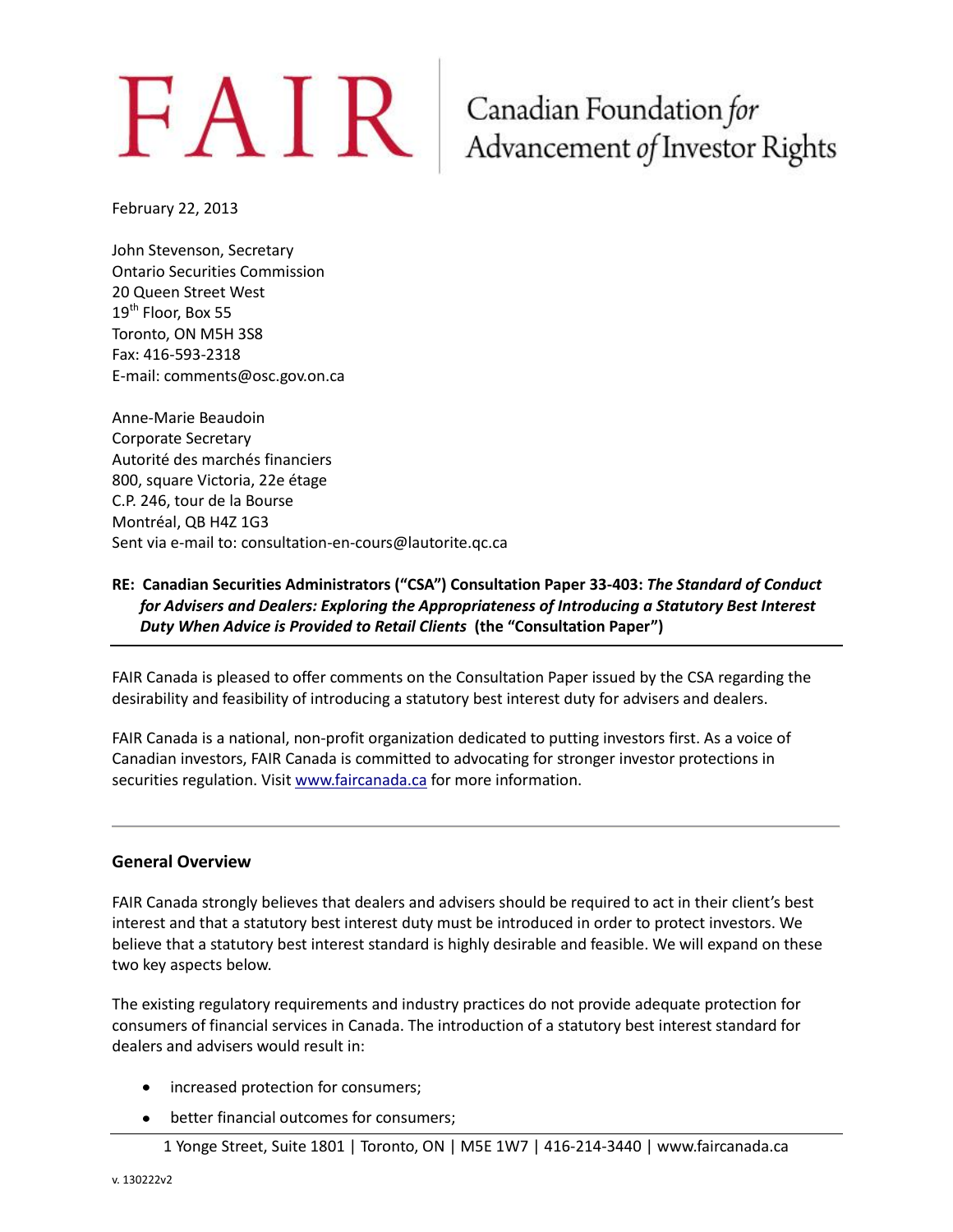- more effective competition;
- an increase in the level of professionalism in the financial services industry; and
- an increase in the level of trust in the financial services market.  $\bullet$

FAIR Canada urges the CSA to implement a statutory best interest duty as promptly as possible in order to protect Canadian consumers and keep pace with other leading jurisdictions.

For the reasons set out below, FAIR Canada believes that dealers and advisers should be required to act in their client's best interest and that a statutory best interest standard must be introduced in order to protect investors. We include in Appendix A a list of defined terms.

#### **Summary of Benefits of a Best Interest Standard:**

- 1. Benefits: The introduction of a statutory best interest standard for dealers and advisers would result in:
	- increased protection for consumers;
	- better financial outcomes for consumers;
	- more effective competition;
	- an increase in the level of professionalism in the financial services industry; and  $\bullet$
	- an increase in the level of trust in the financial services market.
- 2. Conflicts of Interest A best interest duty would require regulators to consider whether embedded commissions are compatible with the best interest duty. FAIR Canada has great difficulty in understanding how an adviser or dealer (or their representative) required to act in the client's best interest could accept payments from a third party and fulfill their duty to the client.
- 3. Costs A best interest duty would improve outcomes for consumers because it would explicitly require registrants to consider the investment costs in determining whether the investment is in the best interest of the consumer.
- 4. Professionalism A best interest duty would enhance the professionalism of the financial services industry and enhance public trust in the industry. Further, it would assist the financial advice industry in its ambition to be recognized as a profession.
- 5. Agency Costs A best interest duty will reduce investors' agency costs, which arise as a result of conflicts of interest, and which have a huge negative impact on consumer's long-term savings. In particular, financial consumers will no longer need to analyze recommendations from financial advisors to factor in the effect of conflicts of interest, which research has demonstrated they are ill-equipped to do.
- 6. More Objective Recommendations A best interest duty, which addresses issues relating to conflicted remuneration, will reduce bias in recommendations, thus making recommendations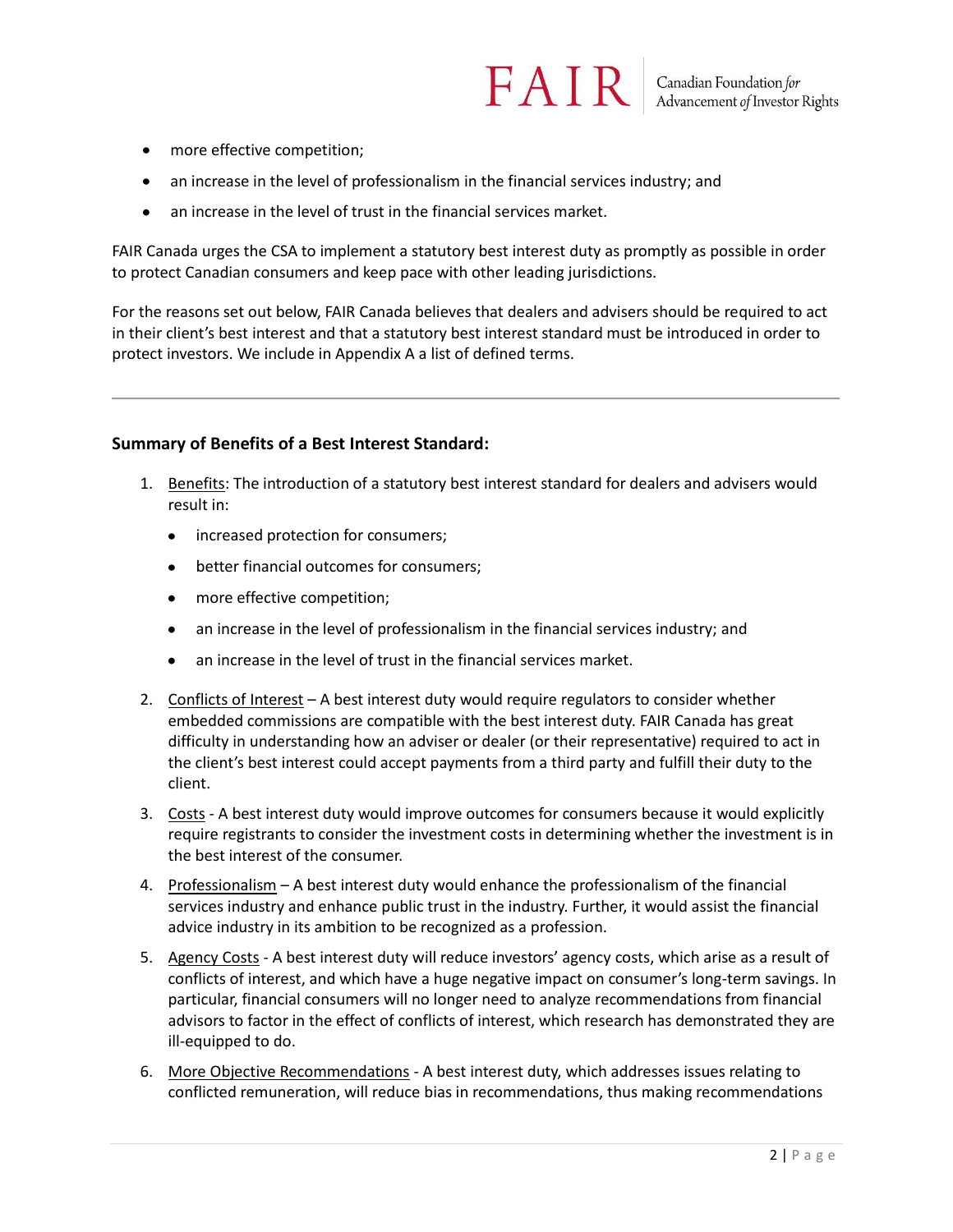more objective. It will also eliminate much of the need for conflicts disclosure, which has been demonstrated not to work and to cause unintended negative consequences for investors.

- 7. Informed Consumer Choice and Innovation A best interest duty will facilitate more informed consumer choice about the purchase of advice. We expect that, if embedded commissions were prohibited, investors would be encouraged to look more critically at what they are getting for what they pay. This would improve competition and economic forces would spur innovation in the delivery of cost-effective advice that meets a best interest standard.
- 8. Obligations will Meet Expectations A best interest duty would improve consumers' trust in the financial services industry, as obligations will meet financial consumers' expectations.
- 9. Improved Consumer Outcomes A best interest duty would improve outcomes for consumers because it would ensure the most efficient allocation of responsibilities between the advisor and the consumer given the level of financial literacy of consumers, the degree of knowledge, specialized skills and abilities that the advisor needs to possess, and the complexity of financial products.

#### **Summary of FAIR Canada Recommendations:**

- 1. Best Interest Duty Recommended FAIR Canada recommends that CSA members implement a statutory best interest duty for advisers and dealers when advice is provided to retail clients. FAIR Canada recommends that the CSA implement a statutory best interest duty as promptly as possible in order to create market conditions where advisers and dealers must determine that the products they recommend are in the best interests of their clients.
- 2. Conflicts of Interest Regulators must consider, either within the best interest initiative or through a separate consultation, whether embedded commissions are compatible with the best interest duty. FAIR Canada has great difficulty in understanding how an adviser or dealer required to act in the client's best interest can accept payments from a third party which itself has a duty to investors. A best interest standard should include a prohibition against the acceptance of embedded commissions. In order to be independent, advisors should be paid by the consumers they serve.
- 3. Applicable to All Registrants A statutory best interest standard should apply to any advice or recommendation provided by securities registrants, including recommendations or advice not to purchase or sell securities.
- 4. Standard of Care The best interest standard must include a duty to act honestly and to owe a duty of loyalty or duty of utmost good faith to the consumer. The standard of care should be that the adviser, dealer and financial service provider will perform their services with the degree of care, diligence and skill that a reasonably prudent person would exercise in comparable circumstances, having regard to the special knowledge or experience that it is reasonable to expect of a person acting in that type of financial services business and having regard to any special knowledge or experience that the person holds himself or herself out as having.
- 5. The Duty of Care The duty of care would be the same regardless of the sophistication of the client, but the steps taken to meet the duty will vary depending on the circumstances of the particular case.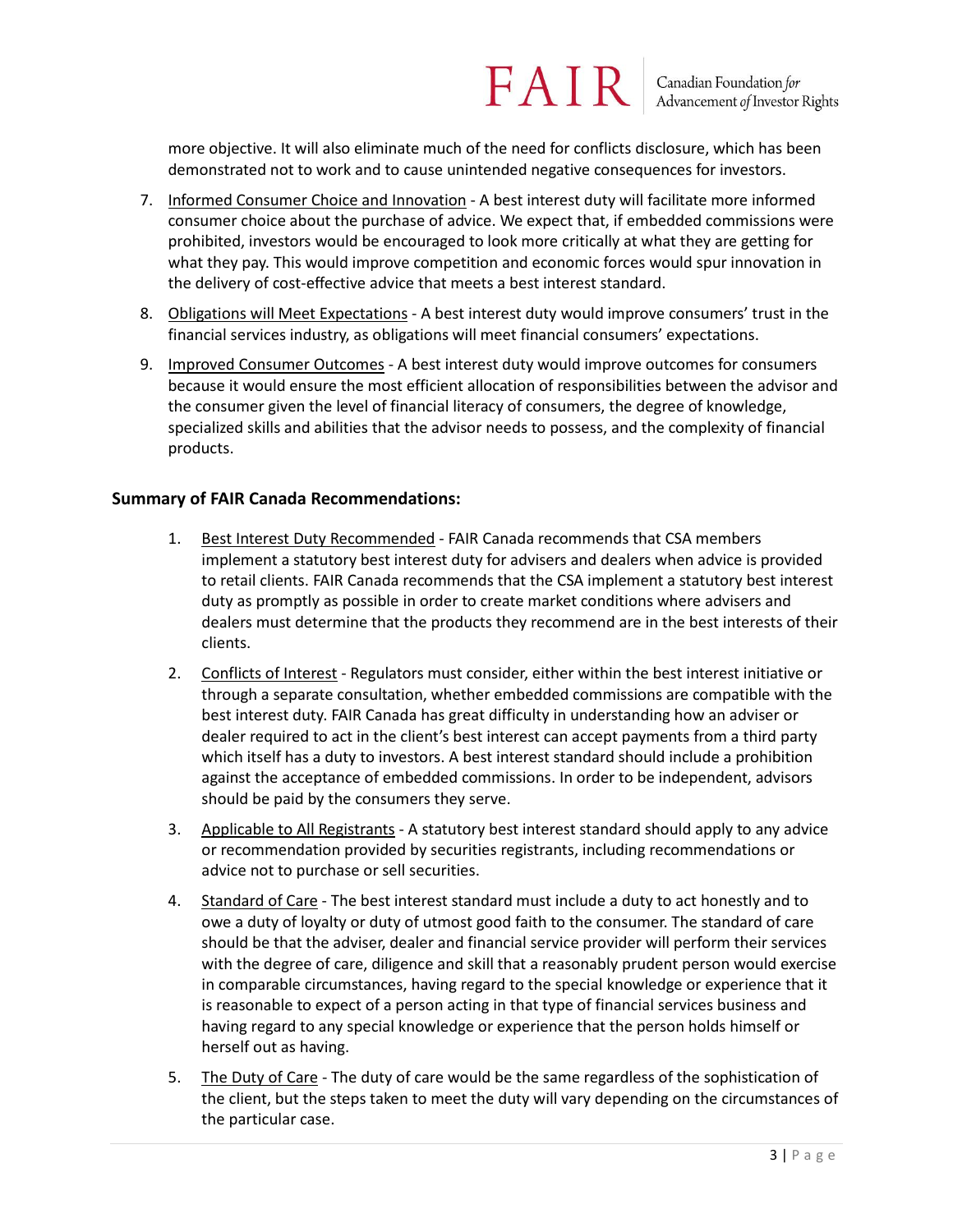- 6. Assessment of the Standard When assessing the conduct of dealers and advisers, a court or arbiter should not substitute their own decision for that of the advisor, as long as the latter's exercise of judgment as to what was in the consumer's best interest was reasonable, sound or prudent in the circumstances, at the time the advice or recommendation was provided to the consumer.
- 7. All Retail Investors The best interest duty should be owed to all natural persons receiving advice for personal, family or household reasons and also for advice regarding investments held through personal holding corporation vehicles.
- 8. Mutual Fund Dealers If the firm and its advisors are limited in the products that they sell (for example, only registered to sell mutual funds) then the advisor must investigate and consider products outside their registration to show that they have acted in the best interest of the client. If the advisor is unable to recommend a product due to its being outside the scope of their registration, but such product would be in the client's best interest, the advisor must inform the consumer of the type of products that the client should investigate further, and advise the client which type of financial service firms it can be obtained through (with or without "advice"; for example, through a discount brokerage). This would necessitate expanded proficiency and expanded registration, for example, to sell exchange-traded funds.
- 9. Two Tier Model FAIR Canada believes that all investment advice should be subject to a best interest duty. However, we understand that given the structure of the industry, some current business models would need to be modified significantly in order to be economically viable under a best interest standard. If regulators are not willing to impose a best interest standard on all existing business models, FAIR Canada recommends that regulators take a phased approach, and those who would need to modify their business model in order to meet a best interest duty to consumers (where they would have a wide enough product list to practically meet a best interest standard) be permitted to provide "restricted advice" similar to the model in the U.K.
- 10. Restricted Advice FAIR Canada recommends that those who provide "restricted advice" must use the title "salesperson"; be subject to suitability requirements; be precluded from holding out that they offer independent advice or holding out that they act in the best interest of the client; and must disclose in writing and orally that they are providing restricted advice, which is not required to be advice in the best interest of the consumer (i.e. "independent advice").

All registrants, whether providing restricted advice or independent advice, should be precluded from using conflicted remuneration structures.

- 11. Ongoing Duty If the consumer pays for ongoing advice, they should be provided ongoing advice and the obligation to provide advice in the client's best interest should be ongoing. On the other hand, if they request and pay for one-time advice, there is no ongoing relationship and the duty, correspondingly, should not be ongoing. The overriding issue is whether the relationship is ongoing and payment structures should not be designed to circumvent one's obligations.
- 12. Discount Brokerage Given that discount brokerages do not restrict their services to mere order taking, FAIR Canada recommends that CSA members examine the services provided by discount brokerages and assess whether certain services that are provided to customers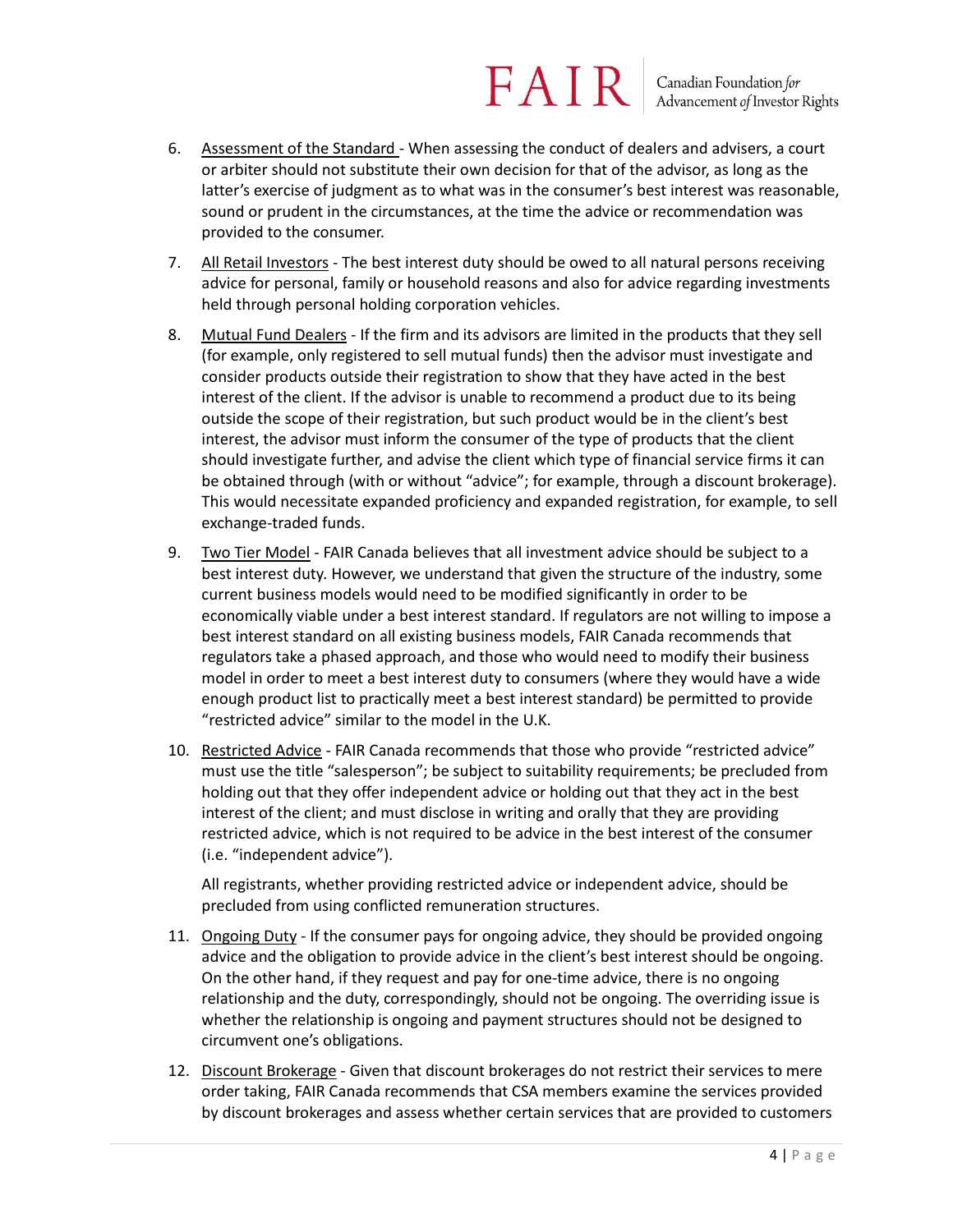should be subject to a best interest standard. Furthermore, FAIR Canada recommends that the issue of conflicts of interest between discount brokerages and their clients be considered by CSA members and addressed in the context of implementing a best interest duty.

- 13. Sales of Non-Securities A statutory best interest duty should apply to a recommendation by a securities registrant to purchase a segregated fund or a principal protected note or other investment product regardless of whether it falls under the provincial securities legislation's definition of "security". The recommendation to invest in comparable products necessarily constitutes advice about securities (that is, a recommendation to not invest in a security) and should therefore be subject to a best interest standard. Failure to apply the standard to a registrant selling non-securities products will create incentives to sell such products to avoid consumer protection.
- 14. Refuting Industry Lobby Arguments Throughout this submission, FAIR Canada articulates the benefits of a best interest duty and refutes industry's arguments that it is unfeasible due to perceived additional costs. FAIR Canada believes:
	- Business models will evolve through market forces to serve consumers' needs;
	- Costs of advice will not be higher;
	- Legal costs will be lower;
	- Products will emerge and be promoted that meet consumers' needs; and
	- Quality of advice will improve as will the quality of interactions between the consumer and advisor, leading to better outcomes for consumers.
- 15. Cost-Benefit Analysis FAIR Canada questions the efficacy of attempting a quantitative costbenefit analysis to determine whether to implement a best interest standard. Such an analysis risks being (1) highly inaccurate and (2) not the correct yardstick with which to measure the concept of a statutory best interest duty. It is exceptionally difficult to quantify the value of consumer protection, and we do not believe that this is the appropriate approach to justifying the imposition of a best interest duty.
- 16. No Delay FAIR Canada strongly believes that it is desirable and feasible to implement a best interest duty that ensures that consumers are protected and that they are able to have access to the financial services that they need to achieve their retirement or other investment goals. We urge the CSA to not delay and to move forward to implement such a duty as soon as possible.

#### **1. The Impetus for Change**

1.1. International best practices in financial consumer protection have made important strides in recent years, including in Australia, the United Kingdom, and the United States, leaving Canadian standards at a lower level than those in leading jurisdictions. As outlined below and in the Consultation Paper, similar conditions have existed in these countries leading to reform in the consumer interest.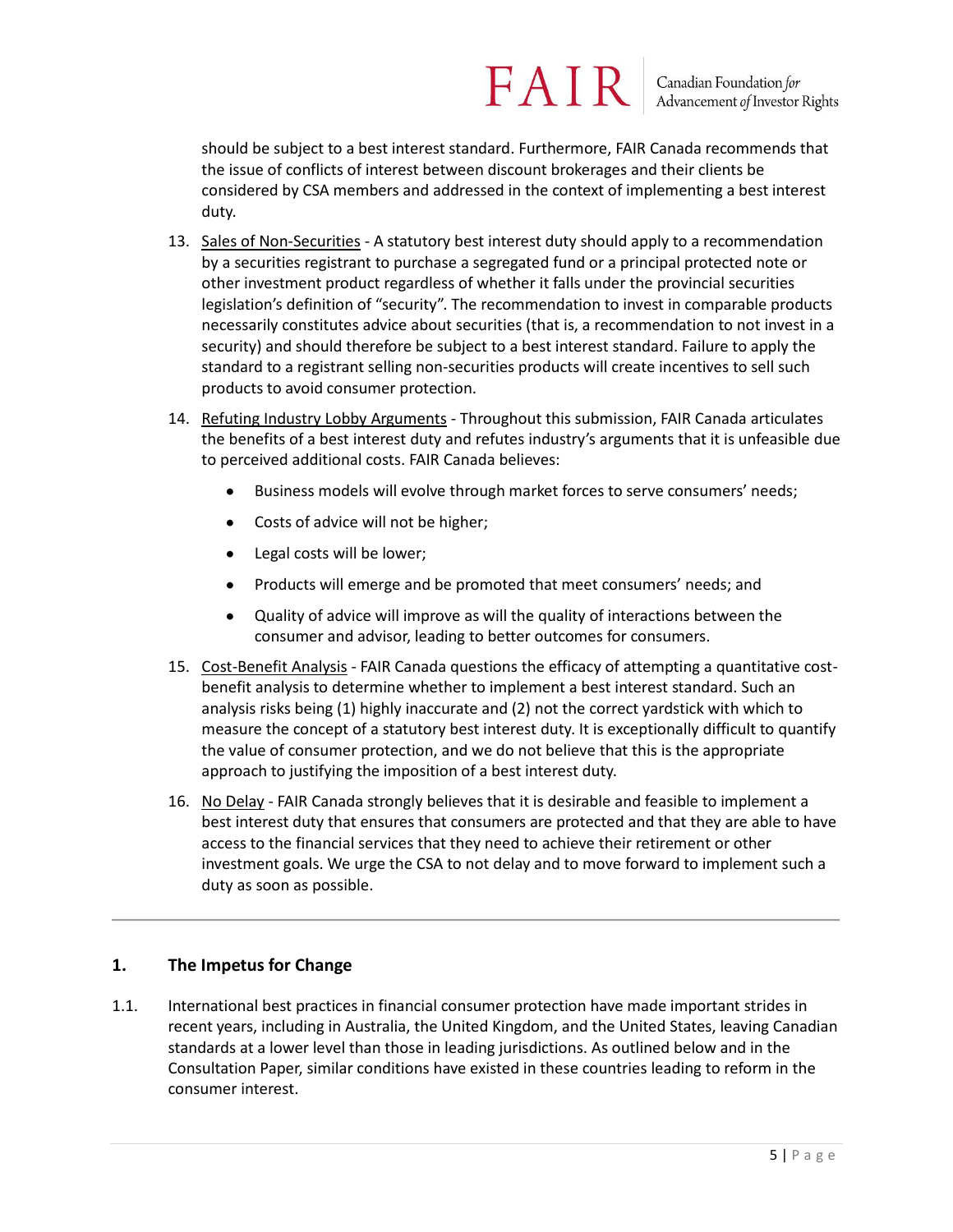#### *Australia*

1.2. In April 2010, the Australian government announced reforms to financial advice (referred to as the Future of Financial Advice (or "FoFA") initiative) aimed at improving "the trust and confidence of Australian retail investors in the financial planning sector $n<sup>1</sup>$  which were designed to "tackle conflicts of interest that have threatened the quality of financial advice that has been provided to Australian investors, and the mis-selling of financial products..."<sup>2</sup> The reforms were the government's response to an inquiry into financial products and services in Australia<sup>3</sup> which recommended an explicit statutory "fiduciary duty for financial advisers… requiring them to place their clients' interests ahead of their own."<sup>4</sup>

#### *The United Kingdom*

1.3. Similarly, in the U.K., the Retail Distribution Review<sup>5</sup> ("RDR") aimed "to help consumers to achieve a fair deal from the financial services industry and have confidence in the products they buy and in the advice they take."<sup>6</sup> The original RDR discussion paper<sup>7</sup> identified many problems with respect to advice provided to retail consumers, including consumer difficulty in determining the 'price' of a financial product, misalignment of incentives for advisors (and heavy reliance on advisors by consumers), and widespread cases of mis-selling.

#### *The United States*

1.4. In the U.S., one of the purposes of enacting the *Dodd-Frank Act*<sup>8</sup> was "to protect consumers from abusive financial services practices". This sweeping legislation was aimed, among other things, to address systemic problems resulting from the sale of overly complex and widely misunderstood financial products. *The Dodd-Frank Act* mandated that the U.S. Securities and Exchange Commission (the "SEC") conduct a study to evaluate the effectiveness of existing legal or regulatory standards of care for those providing personalized investment advice and recommendations about securities to retail customers.<sup>9</sup> The SEC staff report<sup>10</sup> identified problems of investor confusion and the expectation that all advisers providing personalized investment advice about securities are required to act in the investor's best interest. The SEC staff report also found evidence of investor uncertainty with respect to the meaning of the

 $\overline{a}$ 

<http://www.aph.gov.au/binaries/senate/committee/corporations\_ctte/fps/report/report.pdf>.

9 *The Dodd-Frank Act* at sec. 913.

 $1$  Media release by Chris Bowen, Minister for Financial Services, Superannuation and Corporate Law, "Overhaul of Financial Advice" (April 26, 2010), online:

<sup>&</sup>lt;http://ministers.treasury.gov.au/DisplayDocs.aspx?doc=pressreleases/2010/036.htm&pageID=003&min=ceba&Year=&DocT ype=0>.

<sup>2</sup> *Ibid.*

<sup>&</sup>lt;sup>3</sup> Parliamentary Joint Committee on Corporations and Financial Services, "Inquiry into financial products and services in Australia" (November 2009), online:

<sup>4</sup> *Ibid*. at page 150.

<sup>&</sup>lt;sup>5</sup> Financial Services Authority, "A Review of Retail Distribution" (June 2007), online: <http://www.fsa.gov.uk/pubs/discussion/dp07\_01.pdf>.

<sup>6</sup> *Ibid.* at page 3.

<sup>7</sup> *Supra* note 5.

<sup>8</sup> *Dodd-Frank Wall Street Reform and Consumer Protection Act*, Pub. L. No. 111-203, 124 Stat. 1376 (2010) [*The Dodd-Frank Act*].

<sup>10</sup> U.S. Securities and Exchange Commission (Staff), *Study on Investment Advisers and Broker-Dealers – As Required by Section 913 of the Dodd-Frank Wall Street Reform and Consumer Protection Act* (January 2011), online: <http://www.sec.gov/news/studies/2011/913studyfinal.pdf>.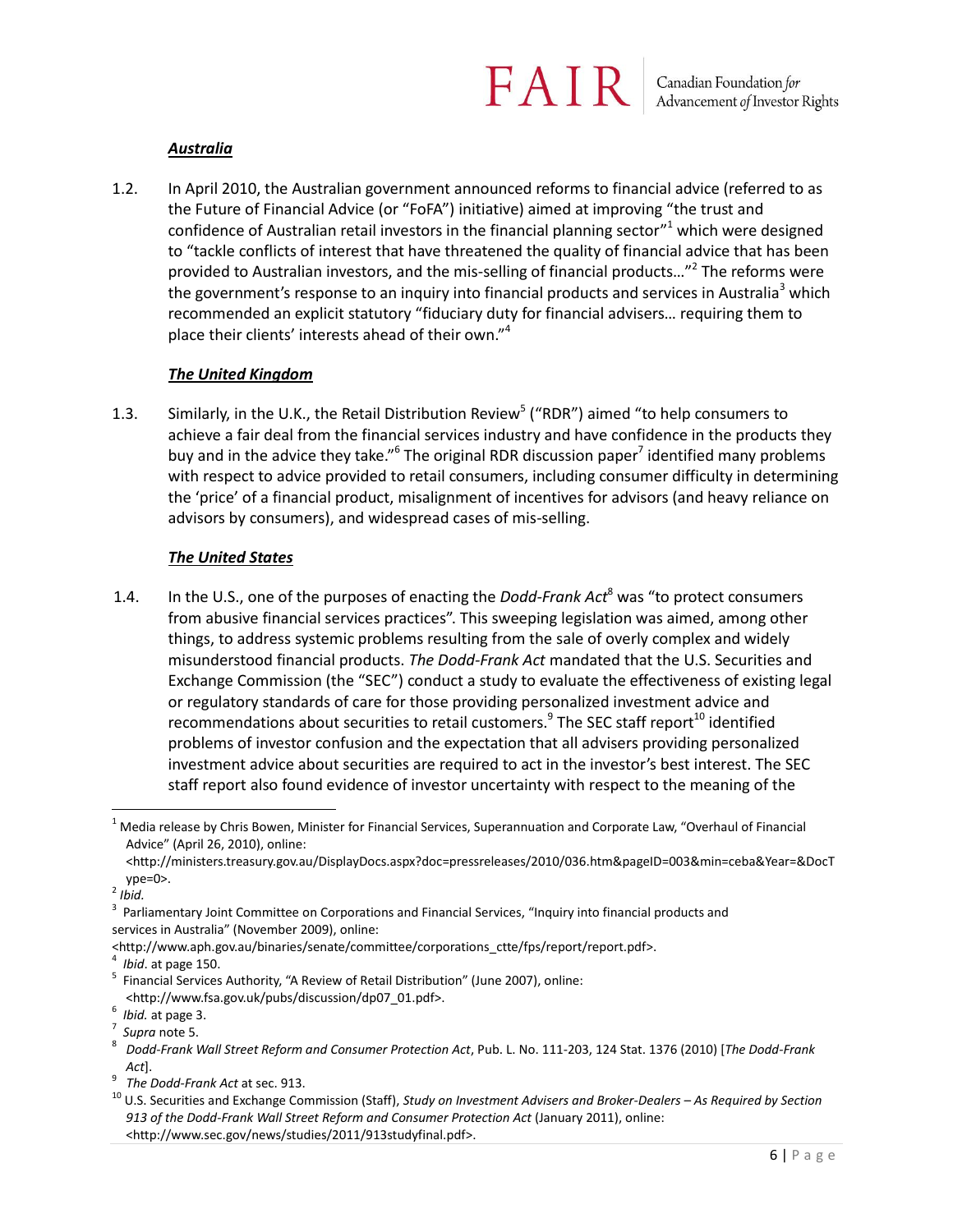multiple titles used by investment advisers and broker-dealers. The SEC staff report recommended a uniform fiduciary standard of conduct that would apply to broker-dealers and investment advisers when they provide personalized investment advice about securities to retail customers.

#### *International Obligations*

#### *IOSCO – Principles Relating to Market Intermediaries*

1.5. Canada's securities laws should also live up to its international obligations by implementing a statutory best interest duty. The preamble to the International Organization of Securities Commission's ("IOSCO") Principles Relating to Market Intermediaries<sup>11</sup>, which is intended to provide IOSCO's interpretation of its *Objectives and Principles*<sup>12</sup>, states, among other things,

> Market intermediaries should conduct themselves in a way that protects the interest of their clients and helps to preserve the integrity of the market. Fundamental principles include:

- A firm should observe high standards of integrity and fair dealing.
- A firm should act with due care and diligence **in the best interests of its clients** and the integrity of the market. …
- A firm should **not place its interests above those of its clients** and should give similarly situated treatment to similarly situated clients...<sup>13</sup> [emphasis added]
- 1.6. The IOSCO Principles are recognized as the international regulatory benchmarks for all securities markets. Given that the Ontario Securities Commission and the Autorité des marchés financiers are ordinary members of IOSCO and that the Alberta Securities Commission and the British Columbia Securities Commission are associate members, we would expect the CSA would regulate in accordance with IOSCO's principles.

#### *G20 High Level Principles on Financial Consumer Protection*

1.7. Principle 6 of the G20 High Level Principles on Financial Consumer Protection<sup>14</sup> states that

[f]inancial services providers and authorised agents should have as an objective, to work in the **best interest of their customers** and be responsible for upholding financial consumer protection… the **remuneration structure** for staff of both financial services providers and authorised agents **should be designed to encourage responsible business conduct, fair treatment of consumers and to avoid conflicts of interest**. 15 [emphasis added]

 $\overline{a}$ <sup>11</sup> International Organization of Securities Commissions, *Methodology: For Assessing Implementation of the IOSCO Objectives and Principles of Securities Regulation* (September 2011), online:

<sup>&</sup>lt;http://www.iosco.org/library/pubdocs/pdf/IOSCOPD359.pdf>.

<sup>12</sup> International Organization of Securities Commissions, *Objectives and Principles of Securities Regulation* (June 2010), online: <https://www.iosco.org/library/pubdocs/pdf/IOSCOPD323.pdf>.

<sup>13</sup> *Supra* note 11 at page 177.

<sup>14</sup> Organization for Economic Co-operation and Development, *G20 High-Level Principles on Financial Consumer Protection*

<sup>(</sup>October 2011), online: <http://www.oecd.org/daf/financialmarketsinsuranceandpensions/financialmarkets/48892010.pdf>. <sup>15</sup> *Ibid.* at page 7.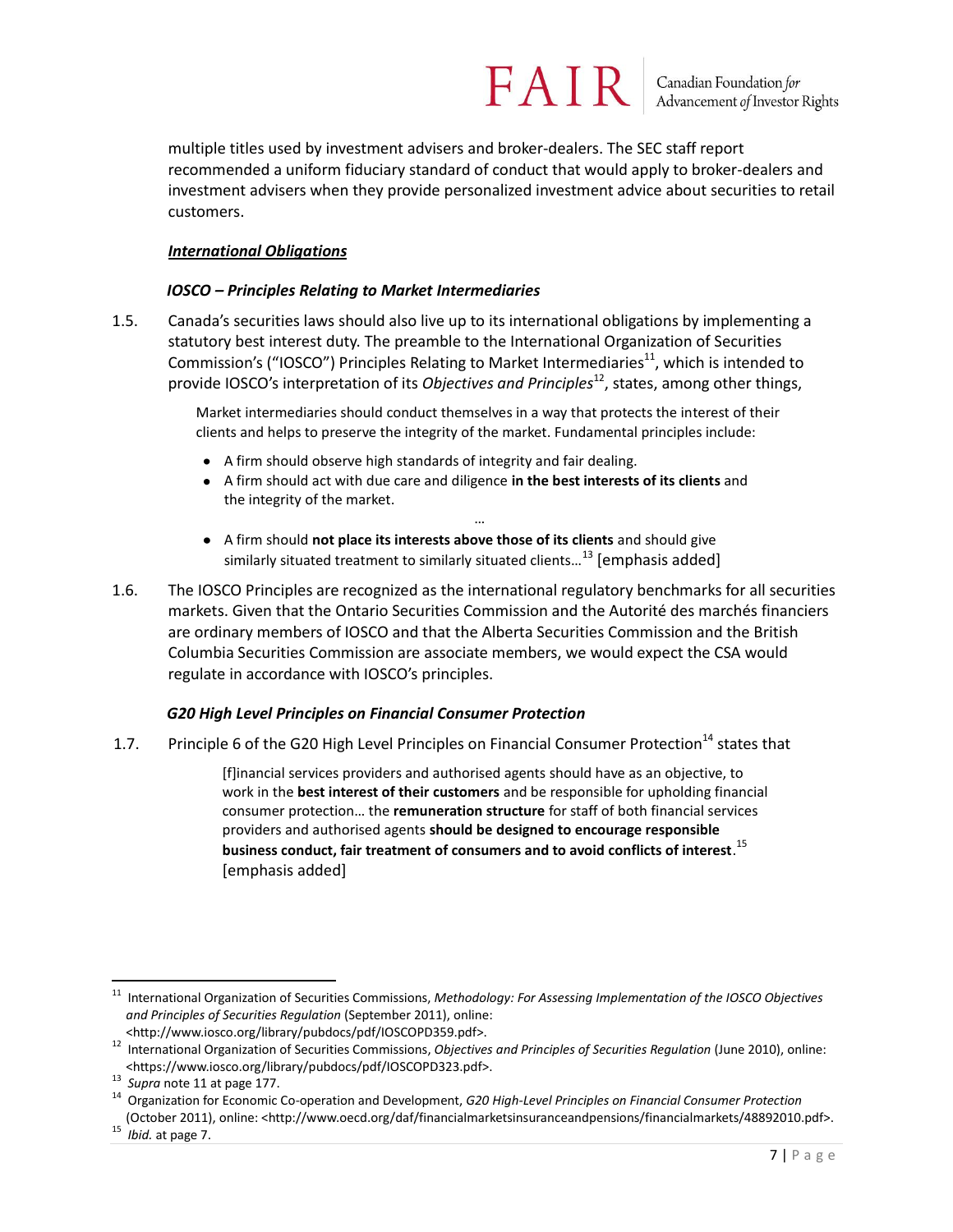#### *Canada*

- 1.8. While the CSA's Consultation Paper clearly and concisely outlines the reforms underway in leading jurisdictions, FAIR Canada believes that the underlying impetus for these reforms is important to emphasize. The general themes behind the initiatives in the other jurisdictions were:
	- (1) investor confusion regarding advisors' obligations;
	- (2) general unfairness in the selling of financial products;
	- (3) conflicts of interest threatening the quality of advice;
	- (4) mis-selling and poor quality advice;
	- (5) a lack of confidence in advice (particularly in the U.K. and Australia);
	- (6) a lack of awareness of the costs of advice;
	- (7) the realization that selling of poor financial products to unwitting investors/consumers can also lead to systemic risk; and
	- (8) a recognition of the shift of the burden for saving for retirement and the broad societal implications of widespread retirement saving shortfalls.
- 1.9. *Same Issues in Canada* **- These issues also lie at the root of calls for better investor protection in Canada in relation to investment advice.** FAIR Canada sees no reason why Canadian investors would be afforded a lower level of protection. Canadian securities regulators need to catch up to other jurisdictions in order to fulfill their investor protection mandates. As demonstrated by numerous investor studies, Canada is no exception to issues identified by leading jurisdictions. Some opponents of the imposition of a best interest duty categorize such a regulatory initiative as a "knee jerk" reaction to a problem. We respectfully disagree.
- 1.10. *The Fair Dealing Model* Discussion of the legal relationship between investors and their financial service providers has been ongoing at least since the OSC's Fair Dealing Model in 2004.<sup>16</sup> The Fair Dealing Model proposed to "... regulate the industry on the basis of the relationships people and firms form, rather than the products they buy and sell."<sup>17</sup> The Fair Dealing Model recognized the lack of transparency, the lack of a clear understanding between the financial service provider and the client of their respective responsibilities, and the prevalence of conflicts of interest, including the misalignment of incentives created by the payment of third party commissions. The Fair Dealing Model proposed solutions to address these issues. Unfortunately for consumers, the Fair Dealing Model was never implemented and aspects of it were carved up into different areas of responsibility.<sup>18</sup>
- 1.11. *Consumer Confusion* Since the Fair Dealing Model's release, much research has been conducted that points to a strong need for a statutory best interest duty. In particular, evidence demonstrates that "[s]ome 7 out of 10 investors believe their advisor has a legal duty to put the client's best interest ahead of his or her own. They rely on their advisor to select the best

 $\overline{a}$ <sup>16</sup> Ontario Securities Commission, *The Fair Dealing Model* (Concept Paper) (January 2004), online: <http://www.osc.gov.on.ca/documents/en/Securities-Category3/cp\_33-901\_20040129\_fdm.pdf>.

<sup>&</sup>lt;sup>17</sup> OSC News Release "Fair Dealing Model Concept Paper Fleshes Out Details of Major OSC Reform Proposal" (January 29, 2004), online: <https://www.cifps.ca/Public/Media/Pdf/OSCNewsRelease.pdf>.

 $18$  It had sought a far-reaching overhaul of all of the rules affecting retail financial services based on simplicity and maximizing investor access to investment instruments regardless of the distribution channel. To further transparency, the Fair Dealing Model had called for timely and meaningful disclosure of investment characteristics, risks, account performance, and all advisor fees. The OSC had even considered prohibiting fund managers from paying sales incentives to investment dealers out of fund assets and instead requiring dealer firms to charge their clients directly for the services provided.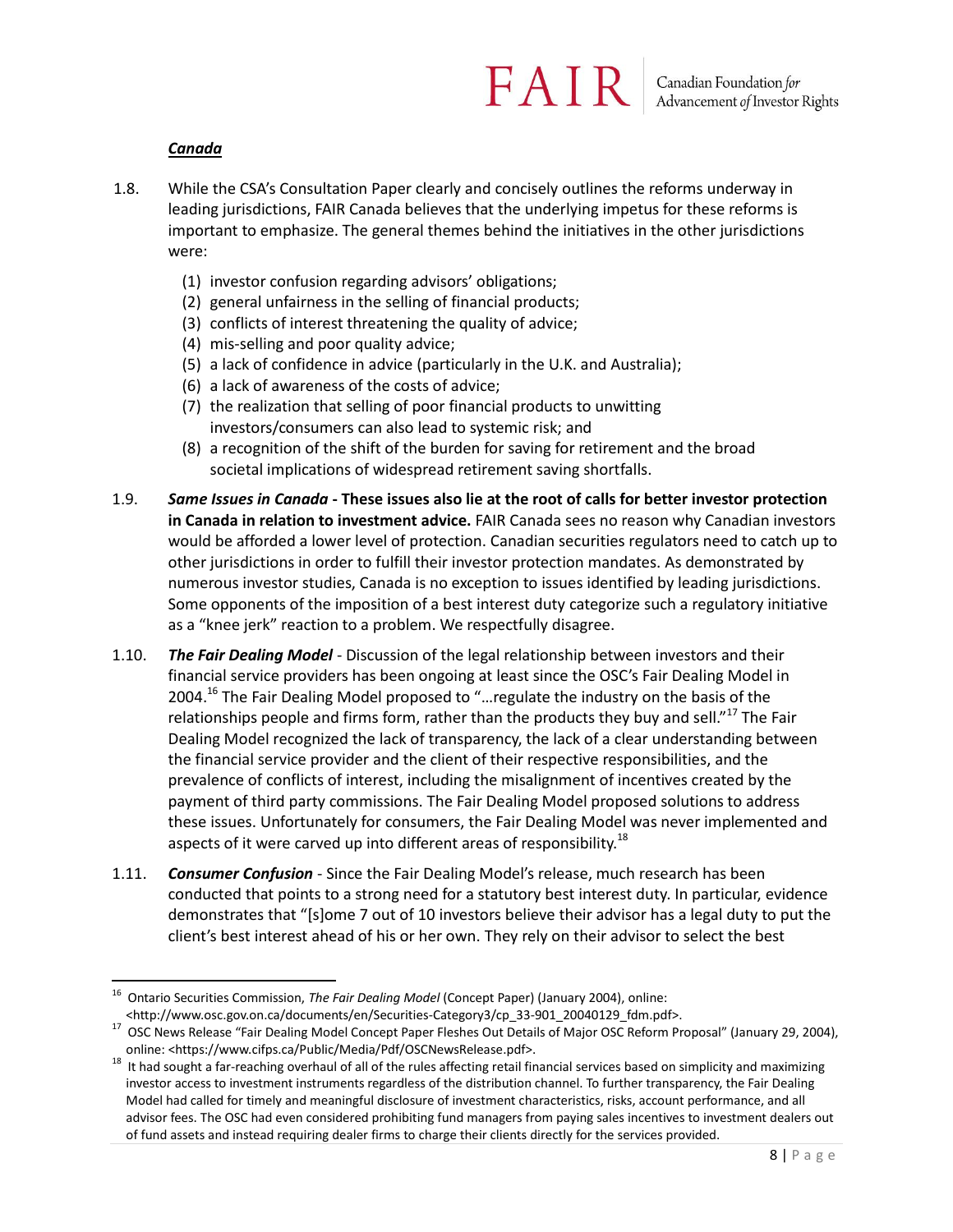investment for them and most believe the advisor will recommend what is best for the client even at the expense of their own commission."<sup>19</sup> Combined with the fact that "[i]nvestors have little or no idea about how advisors can get paid", it is clear that investors do not understand the nature of their relationships with their advisors, nor do they know the potential for conflicts of interest.

- 1.12. *Heavy Reliance* Recognizing that the nature of the relationship between advisors and clients is a spectrum ranging from full trust and advice to execution only, advice is typically a recommendation upon which investors place a great deal of reliance. A report to The Joint Standing Committee on Investor Issues<sup>20</sup> found that "[f]ully one-quarter (26%) report that they decided based solely on their advisor's verbal recommendation. Likewise, one-fifth (19%) skimmed the documents their advisor provided and decided based on their advisor's verbal recommendation."<sup>21</sup> A further 21% "carefully reviewed their advisor's documents, decided based on those documents and the advisor's verbal recommendation". In total, this report found that 45% of investors made their decision to invest based almost solely on their advisor's verbal recommendation, and 66% made their decision based primarily on their advisor's verbal recommendation.<sup>22</sup>
- 1.13. *Asymmetry in Knowledge and Experience and Induced Trust and Reliance* This trust and reliance is in part due to the significant asymmetry in knowledge and expertise between the advisor and the client. It can also be attributed to representations in marketing materials and advertisements that are intended to, and do, induce trust and reliance. In most cases, there is reliance on the judgment and expertise of the advisor; otherwise, the advisor would not have been retained to provide advice. This asymmetry of knowledge and experience also causes a relationship of vulnerability.
- 1.14. *Downloading of Responsibility for Retirement Saving* Governments and employers are shifting the onus of making investment decisions for retirement savings onto individuals. Defined benefit plans are on the wane. Government and employers previously made investment decisions on behalf of employees and citizens which were subject to a fiduciary duty. Canadians now have to rely more on their own savings to get them through retirement years. **In FAIR Canada's view, given the reduction in protection resulting from the shift to self-directed retirement savings, it is imperative that Canadian financial consumers are afforded additional protection for their investing decisions.** Better protection for financial consumers who are saving for their retirement will result in better outcomes for retirees and for the public as a whole.

#### **2. The Problems**

2.1. *Inadequacy of Current Regulation* - The current Canadian securities regulatory regime as it pertains to advice for retail investors is inefficient and does not facilitate healthy competition. It does not:

<sup>19</sup> The Brondesbury Group, *Investor behaviour and beliefs: Advisor relationships and investor decision-making study* (2012) (prepared for the Investor Education Fund), online: <http://www.getsmarteraboutmoney.ca/en/research/Ourresearch/Documents/2012%20IEF%20Adviser%20relationships%20and%20investor%20decisionmaking%20study%20FINAL.pdf>.

<sup>20</sup> The Strategic Counsel, *A Report to The Joint Standing Committee on Retail Investor Issues - Retail Investor Information Survey* (June 2009), online: <http://www.osc.gov.on.ca/static/\_/JSC/jsc\_retail-investor-info-survey.pdf>.

<sup>21</sup> *Ibid*.

<sup>22</sup> See also *supra* note 19, which came to similar results, at page 14.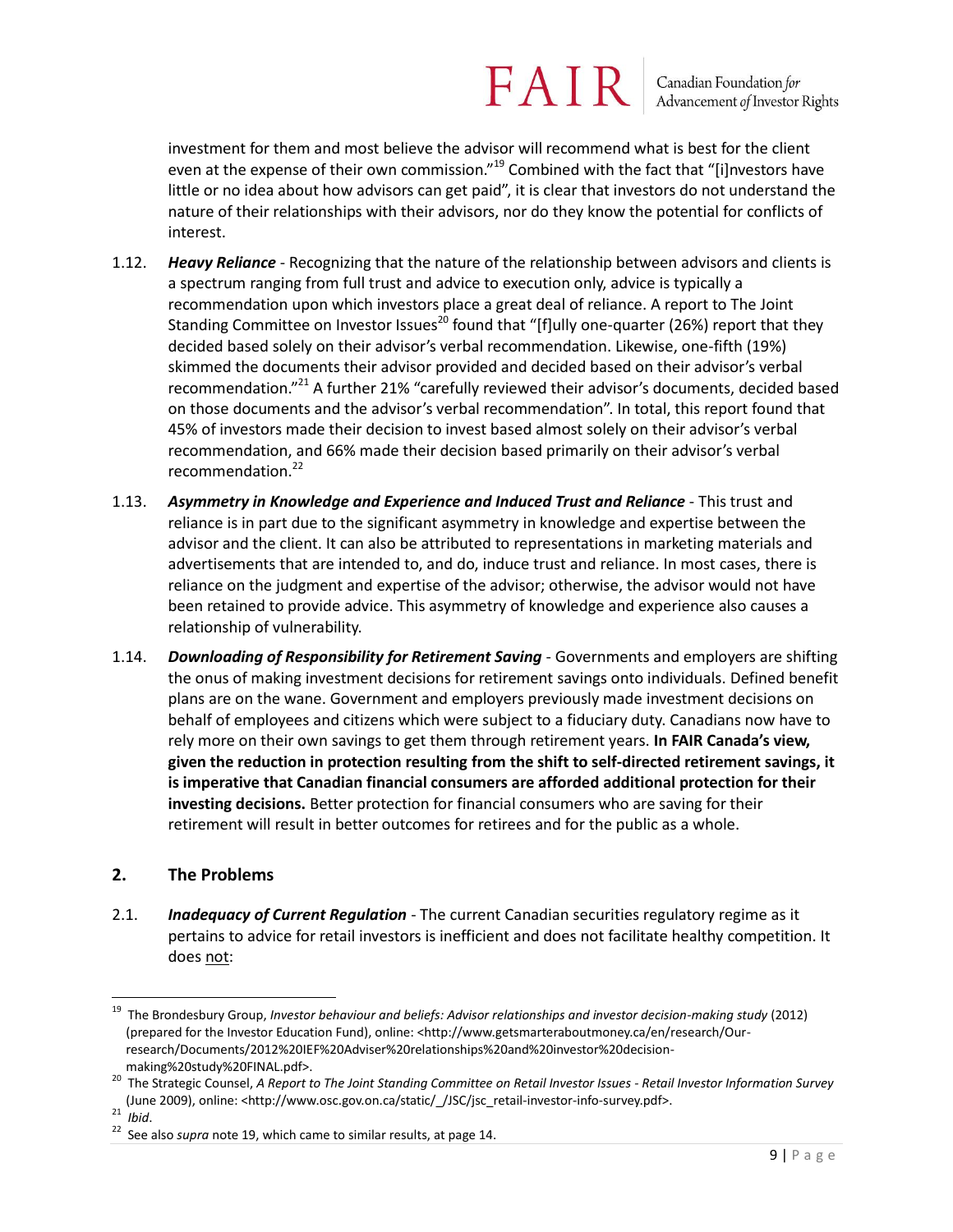- require the appropriate management of actual or potential conflicts of interest and therefore presents potential agency costs (i.e. investors need to expend resources to ensure their advisor is acting in their best interest, but have been demonstrated not to do so);
- align advisors' interests with those of their clients;
- facilitate informed consumer choice;
- **•** require clear disclosure of the legal obligations of firms and advisors and therefore creates an expectations gap between consumers' expectations and financial service providers' legal obligations;
- require the clear presentation of the costs of investing to consumers prior to purchase; $^{23}$
- explicitly require advisors to take costs into consideration in making an investment recommendation;
- regulate titles and credentials to ensure that they are meaningful and allow consumers to differentiate between different financial service providers and the different advice parameters available.

#### 2.2. *Regulations Permit Practices Harmful to Consumers*- The current Canadian securities regulatory regime:

- allows marketing and advertising materials to describe the services as being in the best interest of the client and induces the client to trust that the firm and the advisor will provide services in the client's best interest;
- allows fees to be embedded in the cost of the product and permits fee structures that are opaque, complex and difficult for consumers to understand;
- allows fees to be used by product manufacturers to incent financial service providers to sell higher-cost products that pay them higher commissions. This increases the fund's assets under management which increases the management fees payable. This creates a conflict of interest between the fund manufacturer and the fund's investors, since the mutual fund manufacturer rather than the fund or its investors is the primary beneficiary of the fund's asset growth; $^{24}$
- undermines healthy competition, because product manufacturers compete for advisors' business, rather than investors';
- does not explicitly require the financial service provider to consider the cost of financial product when determining what is suitable for the client;
- allows "advisors" to recommend leverage (or borrowing to invest) in order to increase assets under management, which inappropriately increases risk for most investors; and
- more generally, undermines effective price competition.
- 2.3. *Importance of Costs -* **Costs are an important determinant of long-term returns from collective investments such as mutual funds.**<sup>25</sup> However, regulatory requirements in Canada do not

 $\overline{a}$ <sup>23</sup> FAIR Canada believes this to be a current expectation, but given that investors have difficulty accessing such information in lengthy, legalistic disclosure documents and that investor surveys demonstrate a very low awareness of costs, we do not believe the current system could be said to require clear information with respect to costs prior to purchase. We recognize that initiatives such as Point of Sale and CRM are underway and will eventually provide better cost information to consumers.<br><sup>24</sup> (2012) 35 OSCB 11233 at page 11254.

<sup>25</sup> See the Securities and Exchange Commission's *Calculating Mutual Fund Fees and Expenses* (October 8, 2010), online: <http://www.sec.gov/investor/tools/mfcc/mfcc-int.htm>. See also John Bogle's comments in *Lower fees: Slice your way to a*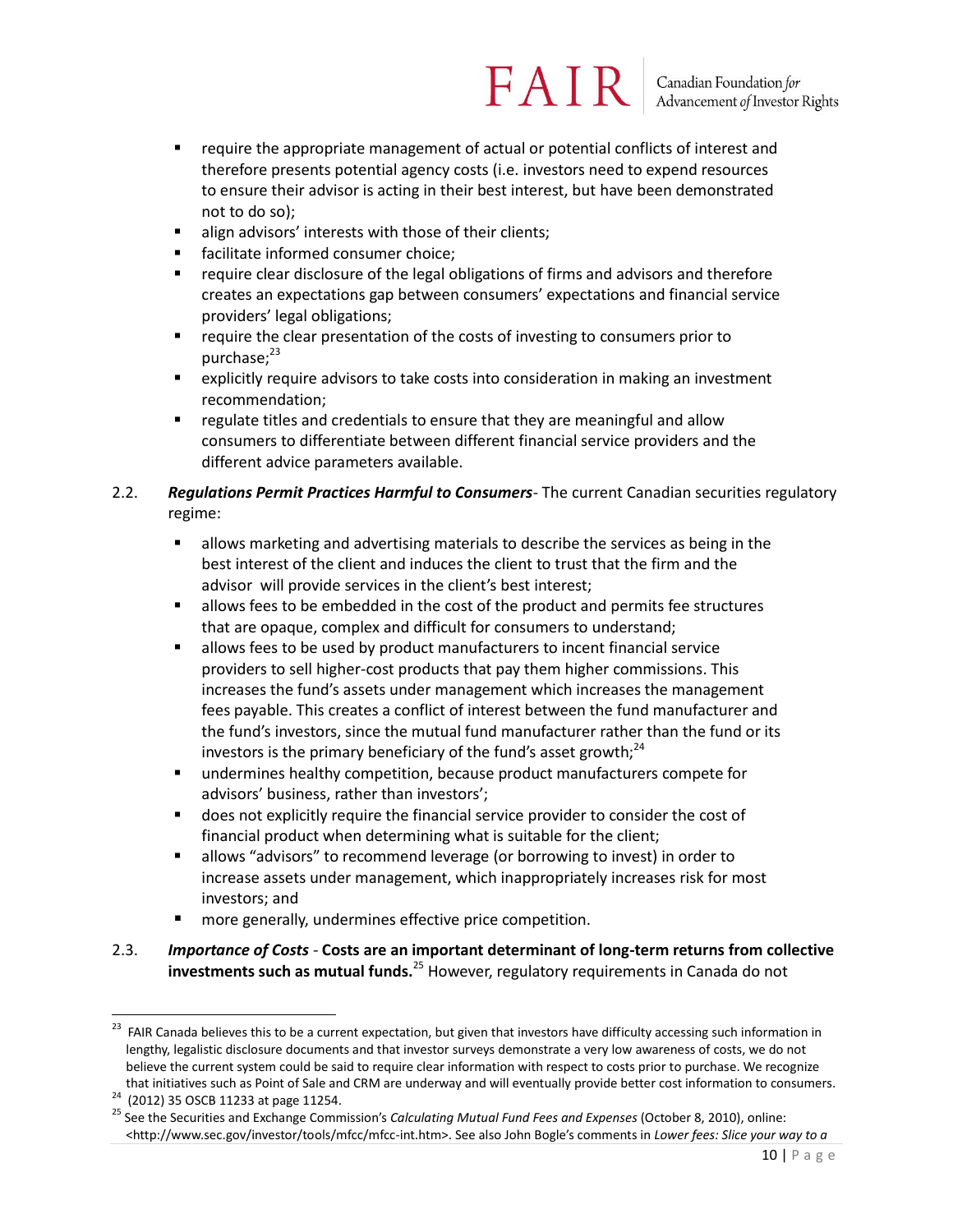Canadian Foundation for<br>Advancement of Investor Rights

expressly require advisors to consider costs in determining the suitability of a given investment decision. The absence of a requirement to consider costs has provided an opportunity for advisors to sell high-fee products that benefit themselves and their firms at the expense of consumers.

- 2.4. In our opinion, cost should be an important element of the duty to deal "fairly, honestly and in good faith" but it does not appear to have been interpreted as such. FAIR Canada questions why costs have never been a mandatory consideration in the suitability assessment, particularly in light of the compelling evidence that demonstrates that Canadians pay excessively high fees for mutual funds and the impact that high costs has on the ability to save for one's retirement or other financial goals. The absence of a statutory best interest duty has likely contributed to the high fees Canadians pay.
- 2.5. *Canada's Strong Banking System versus Non-Competitive Investment Industry* Opponents of a best interest duty often suggest that regulatory changes outside of Canada do not justify changing the rules in Canada because the Canadian financial system is fundamentally sound and has weathered the most recent economic crisis better than many other countries. While this may be true of Canada's banking system, we do not agree with respect to the business practices of the investment industry. Canada is a high-cost jurisdiction, in part as a result of its lack of competition on investment costs, but probably also in large part because of the absence of a statutory best interest duty. The Canadian investment industry is far less competitive and charges investors much higher fees than in the U.S. and most other developed countries. A lack of cost competition hurts financial consumers and may lead to systemic risk.
- 2.6. The existing regulatory requirements and industry practices do not provide adequate protection for consumers of financial services in Canada. Canadian investors continue to pay among the highest mutual fund fees in the world.<sup>26</sup> The lack of a statutory best interest duty, together with a lack of competition and opaque fee disclosure, are undoubtedly major contributing factors to Canada being a high-cost jurisdiction. The introduction of a statutory best interest duty for advisers and dealers would result in increased consumer protection for consumers, better financial outcomes for consumers<sup>27</sup>, result in more effective competition, and increase the level of trust in the financial services market.
- 2.7. FAIR Canada urges the CSA to implement a statutory best interest duty as promptly as possible in order to create the market conditions where advisers and dealers must determine whether their high fee levels are in the best interests of their clients and to keep pace with leading jurisdictions.

*more fruitful portfolio* (June 15, 2012) Globe and Mail online: <http://www.theglobeandmail.com/globe-investor/personalfinance/lower-fees-slice-your-way-to-a-more-fruitful-portfolio/article4280020/>.

<sup>26</sup> Benjamin N. Alpert and John Rekenthaler, *Morningstar Global Fund Investor Experience 2011* (March 2011), online: <http://corporate.morningstar.com/us/documents/ResearchPapers/GlobalFundInvestorExperience2011.pdf>.

<sup>27</sup> According Innovative Research Group, Inc., *2012 CSA Investor Index* (October 16, 2012), online: <http://www.securitiesadministrators.ca/uploadedFiles/General/pdfs/2012%20CSA%20Investor%20Index%20- %20Public%20Report%20FINAL\_EN.pdf>, 55% of Canadians have investments outside a company-managed pension plan, RRSP or RRIF.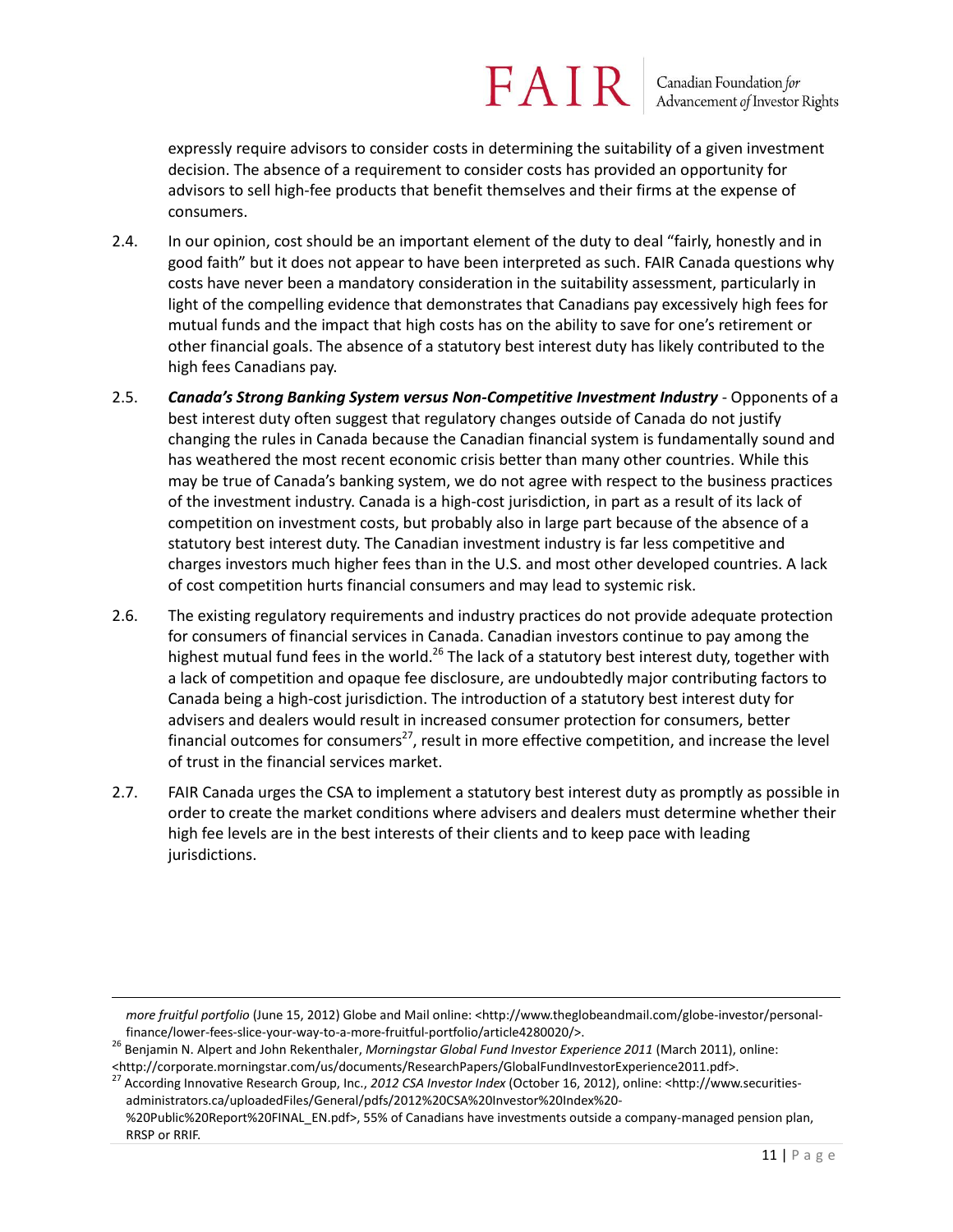#### **BENEFIT OF A BEST INTEREST DUTY:**

The introduction of a statutory best interest standard for dealers and advisers would result in:

- increased protection for consumers;
- better financial outcomes for consumers;
- more effective competition;
- and increase in the level of professionalism in the financial services industry; and
- an increase in the level of trust in the financial services market.

#### **RECOMMENDATION:**

FAIR Canada recommends that the CSA implement a statutory best interest duty when advice is provided to retail clients as promptly as possible.

- 2.8. *Conflicts of Interest* As the saying goes, "he who pays the piper calls the tune". Real and perceived conflicts of interest compromise the quality of investment recommendations. They misalign the interests of advisors, firms and their retail clients. Conflicts of interest may also diminish consumer confidence and increase the likelihood that clients will be taken advantage of and harmed. Bias toward an advisor's own interest can result in higher costs and less optimal recommendations to investors. **Investors have a very low awareness of (i) the existence of conflicts of interest<sup>28</sup>, and (ii) the potential impact of conflicts of interest<sup>29</sup>. In addition, investors do not have the requisite knowledge to appropriately factor the impact of a conflict of interest into their evaluation of the advice they receive.**
- 2.9. *Mutual Fund Fees Consultation* In FAIR Canada's view, a fulsome review of the efficacy of the current principle-based rules regarding conflicts of interest<sup>30</sup> would have been appropriate in the Consultation Paper. We recognize and appreciate that the CSA has identified and discussed the potential for conflicts of interest in mutual fund fees in its Discussion Paper regarding mutual fund fees.<sup>31</sup> While the impact of conflicts of interest arising out of the structure of mutual fund fees is an extremely important issue with respect to retail investors, particularly given the proportion of Canadian consumers with savings invested in mutual funds $32$ , it is FAIR Canada's view that misaligned incentives are pervasive more generally throughout the financial services sector.

<sup>28</sup> *Supra* note 19; *supra* note 27; *supra* note 20; and Lori Bottrell and Ed Weinstein, *Focus Groups with Retail Investors on Investor Rights and Protection* (April 2011) (prepared for the Investor Advisory Panel of the Ontario Securities Commission), online: <http://www.osc.gov.on.ca/documents/en/Securities-Category1-Comments/com\_20110427\_11-765\_ananda.pdf>.

<sup>29</sup> *Supra* note 19; *supra* note 20; *supra* note 28 (Bottrell and Weinstein).

<sup>30</sup> (2009) 32 OSCB (Supp-2) (July 17, 2009) at s. 13.

 $31$  (2012) 35 OSCB 11233 starting at page 11254.

<sup>32</sup> *Supra* note 27 at page 11.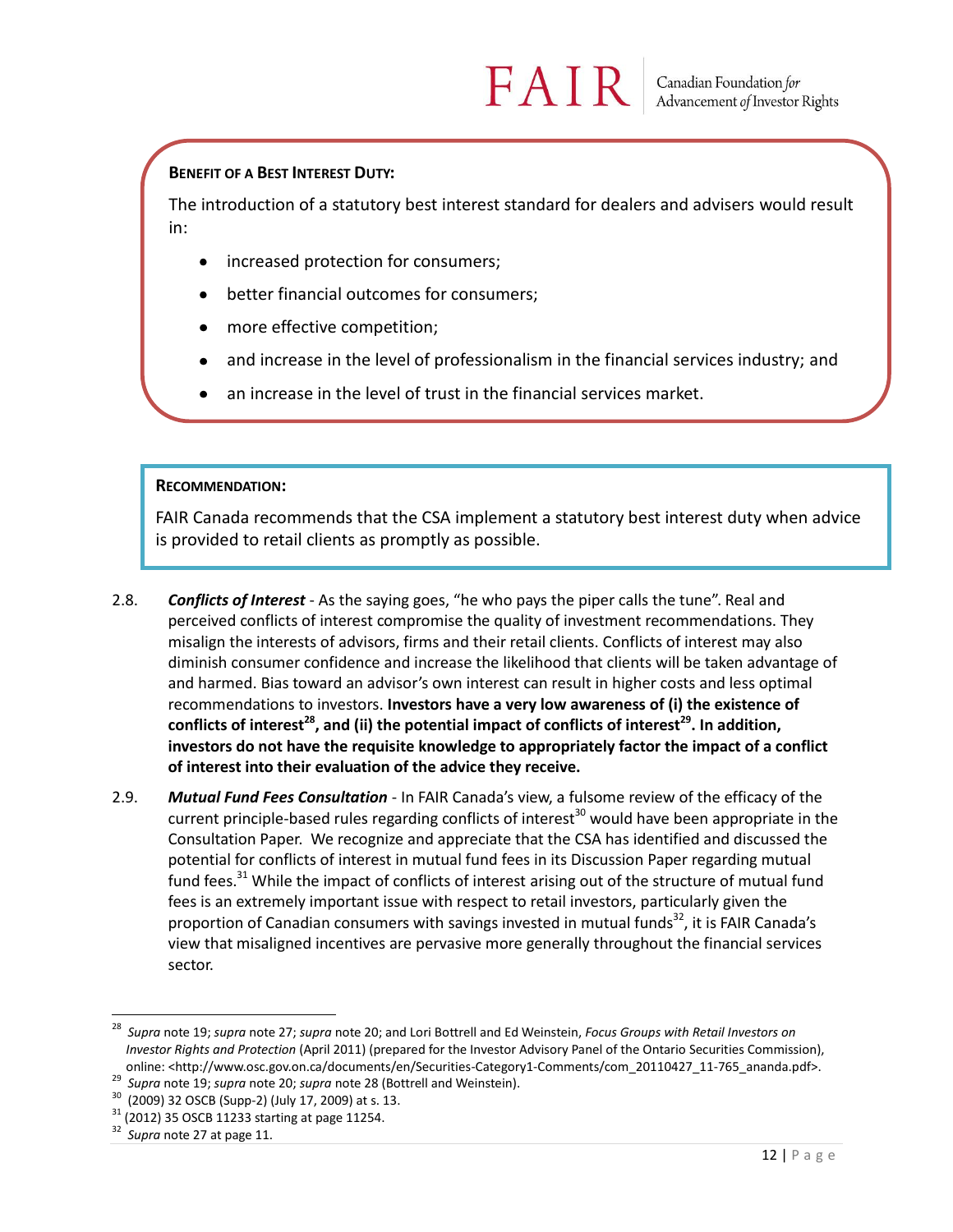- 2.10. **Appropriate management of conflicts of interest will be integral to ensuring that a registrant is able to fulfill their obligation to act in the client's best interest**. From our perspective, the current requirements<sup>33</sup> are woefully lacking given:
	- (i) how the rules are interpreted by some advisers and dealers in practice (as found by the CSA); and
	- (ii) the fundamental conflict of interest presented by third-party commissions paid by product manufacturers (out of investor assets or otherwise) or their agents.
- 2.11. *Industry-Created Conflicts of Interest* Many industry participants acknowledge the potential for conflicts of interest between clients and advisors. "…our business, in and of itself, is inherently conflictual. …There is some inherent conflict because of compensation or products that we're are selling."<sup>34</sup> **We include this quote to illustrate what we believe to be a pervasive and almost subconscious acceptance in the industry (and seemingly by securities regulators) that there are serious, material conflicts of interest inherent in the advice-giving relationship**. **FAIR Canada suggests that the notion of an 'inherently conflictual' advisor-client relationship is a creation of industry and is not self-evident.** While industry greatly prefers the status quo, there is absolutely no reason to accept prima facie that many of the 'inherent' conflicts of interest present in the financial services industry could not be controlled and completely eliminated.
- 2.12. *Leading Jurisdictions Do More* The U.K. and Australia have moved to prohibit embedded third party commissions in order to address conflicted remuneration structures present in these jurisdictions. The U.S. (which does not currently prohibit conflicted remuneration) regulates trailer commissions. There is no reason why Canadian regulators should afford financial consumers in Canada a lower level of protection.
- 2.13. *G20 Principles* According to the G20 High-Level Principles on Financial Consumer Protection,

Where the potential for conflicts of interest arise, financial services providers and authorised agents should endeavour to avoid such conflicts. When such conflicts cannot be avoided, financial services providers and authorised agents should ensure proper disclosure, have in place internal mechanisms to manage such conflicts, or decline to provide the product, advice or service.<sup>35</sup>

In FAIR Canada's view, the best way to avoid the conflicts of interest presented by third-party commissions is to prohibit them altogether.

- 2.14. Not only are direct, compensation-based conflicts of interest harmful to financial consumers, but we are also concerned that other, more systemic, conflicts drive less-that-optimal advice. For instance, performance targets for employees to maintain their employment or to earn bonuses drive sales based on the incentive to the salesperson (or firm) rather than the needs of the financial consumer. Performance incentives must be designed to motivate advice that is in the best interest of the client.
- 2.15. *Disclosure Inadequate* International securities regulators have stated that, in order to address conflicts of interest, market intermediaries should: (1) avoid conflicts of interest (refrain) if the conflict is so great a management mechanism is unlikely to protect the interests of a client; and

<sup>33</sup> (2009) 32 OSCB (Supp-2) Companion Policy 31-103CP *Registration Requirements and Exemptions* at s. 13.4. The requirement is merely to disclose any identified conflicts of interest "if a reasonable investor would expect to be informed".

<sup>&</sup>lt;sup>34</sup> Joe Bajic, CCO Assante Capital Management Ltd. at IIROC CRM Symposium Panel Discussion "Management and Disclosure of Conflicts of Interest" (June 2012) starting at approximately minute 14:30.

<sup>35</sup> *Supra* note 14 at page 7.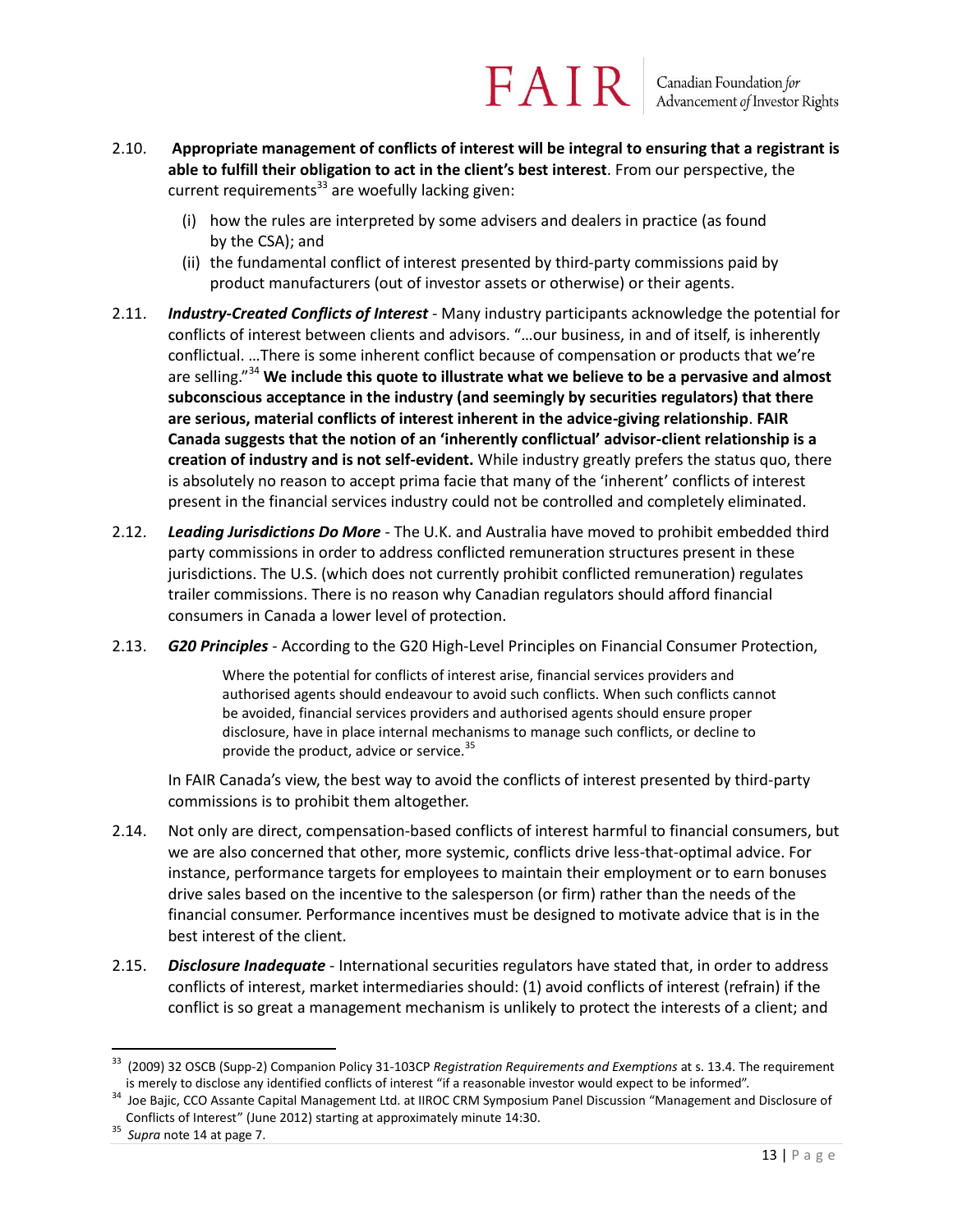(2) appropriately manage other conflicts of interest (through information barriers, dealing restrictions, and/or disclosure.<sup>36</sup> In our view, a disclosure-based approach to managing conflicts **of interest is not compatible with a best interest standard. FAIR Canada recommends that any firm or individual subject to a best interest standard be, at a minimum, precluded from accepting conflicted remuneration.** 

- 2.16. **We suggest that advice would be more likely to be provided in the best interest of the client if there was a ban on conflicted remuneration as this would eliminate many sources of conflicts of interest in the advisory relationship.**
- 2.17. **Other jurisdictions have determined that disclosure is an ineffective approach to managing conflicts of interest.** For example, an Australian inquiry into financial products and services found:

A significant conflict of interest for financial advisers occurs when they are remunerated by product manufacturers for a client acting on a recommendation to invest in their financial product… These payments place financial advisers in the role of both broker and expert adviser, with the potentially competing objectives of maximising remuneration via product sales and providing professional, strategic financial advice that serves clients' interests. The committee received considerable evidence on the nature and effect of these conflicts, including on the quality and cost of advice, and whether it is possible for them to be managed appropriately…

Evidence to the committee strongly suggested that the current disclosure requirements had not been an effective tool for managing conflicts of interest.<sup>37</sup>

2.18. *Perverse Effects of Disclosure -* **A considerable amount of research has been conducted regarding the effects of disclosure, both within the financial services context and more broadly. These behavioural studies have proven the perverse effects of disclosing conflicts of interest**. As summed up in the abstract to "The Dirt on Coming Clean: Perverse Effects of Disclosing Conflicts of Interest":

> Conflicts of interest can lead experts to give biased and corrupt advice. Although disclosure is often proposed as a potential solution to these problems, we show that it can have perverse effects. First, people generally do not discount advice from biased advisors as much as they should, even when advisors' conflicts of interest are disclosed. Second, disclosure can increase the bias in advice because it leads advisors to feel morally licensed and strategically encouraged to exaggerate their advice even further. As a result, disclosure may fail to solve the problems created by conflicts of interest and may sometimes even make matters worse.<sup>38</sup>

 $\overline{a}$ <sup>36</sup> International Organization of Securities Commissions, *Market Intermediary Management of Conflicts that Arise in Securities Offerings – Final Report* (November 2007), online: <https://www.iosco.org/library/pubdocs/pdf/IOSCOPD257.pdf> at page 10. According to IOSCO's Objectives and Principles of Securities Regulation (May 2003), online: <http://www.iosco.org/library/pubdocs/pdf/IOSCOPD154.pdf> "A firm should try to avoid any conflict of interest arising but, where the potential for conflicts arise, should ensure fair treatment of all its customers by proper disclosure, internal rules of confidentiality or declining to act where conflict cannot be avoided. **A firm should not place its interests above those of its customers."** [emphasis added]

<sup>37</sup> Parliamentary Joint Committee on Corporations and Financial Services (Australia), *Inquiry into financial products and services in Australia* (November 2009), online:

<sup>&</sup>lt;http://www.aph.gov.au/Parliamentary\_Business/Committees/Senate\_Committees?url=corporations\_ctte/completed\_inquir ies/2008-10/fps/report/index.htm> at paras. 5.29-5.30 and 5.53.

<sup>&</sup>lt;sup>38</sup> Davlian M. Cain, George Loewenstein, and Don A. Moore, "The Dirt on Coming Clean: Perverse Effects of Disclosing Conflicts of Interest" (2005) 34(1) J. Legal Stud. 1.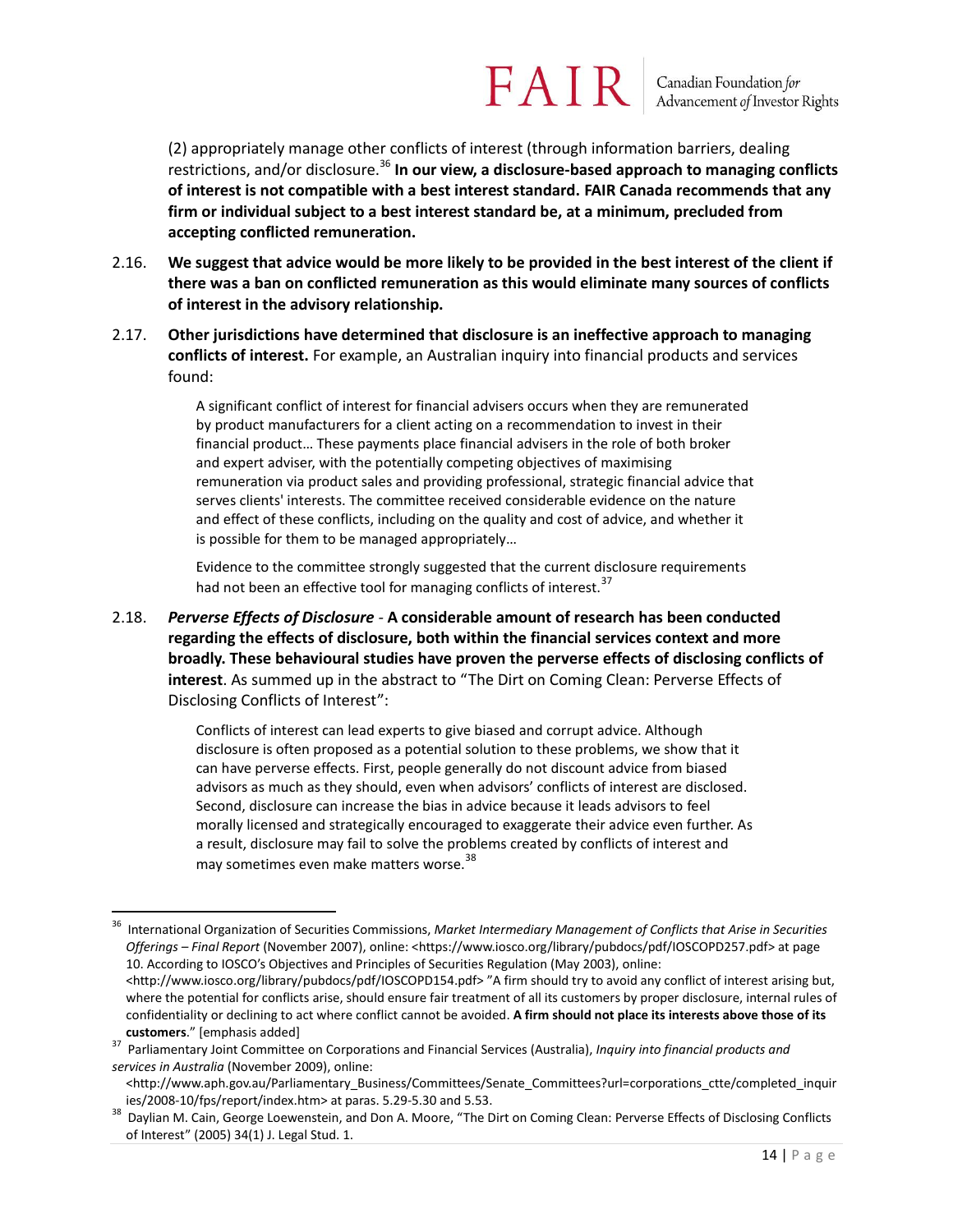- 2.19. *Consumers Ill-Equipped* Further, the research suggests that disclosure would be more effective when recipients of advice have expertise or experience to help them assess the potential effects of the disclosed conflicts of interest.<sup>39</sup> This is telling about the usefulness of such disclosure to unsophisticated recipients, such as individual retail investors, who are in the greatest need of protection.
- 2.20. "For disclosure to be effective, the recipient of advice must understand how the conflict of interest has influenced the advisor and must be able to correct for that biasing influence."<sup>40</sup> In our view, most investors do not have the requisite knowledge and experience to sufficiently adjust for the conflict of interest that is disclosed. $41$
- 2.21. This international research is bolstered by evidence that Canadian investors "believed that their advisor would look out for their best interest regardless of how the advisor was paid." $42$ **Numerous surveys of Canadian financial consumers demonstrate a blind trust in financial advisors and a near-complete disregard for any effect that a conflict of interest may have on the advice provided.**
- 2.22. FAIR Canada recognizes that industry and regulators prefer the disclosure approach to managing conflicts of interest in an 'inherently conflictual' industry because it generally involves little disruption to the status quo (i.e. it does not necessitate a re-evaluation of business models and therefore is easier for regulators given industry opposition to reforms). Also, as noted in "The Dirt on Coming Clean", "[d]isclosure offers a further benefit to both advisors and to policy makers: it diminishes both parties' responsibility for adverse outcomes."<sup>43</sup> Further, while we are concerned about overt bias, "…considerable research suggests that bias is more frequently the result of motivational processes that are unintentional and unconscious."<sup>44</sup>
- 2.23. *Third Party Commissions -* **FAIR Canada believes that the best way to protect consumers from conflicts of interest arising in the advisor-client context is to ban conflicted remuneration. In particular, third party commissions should be prohibited.** In our view, third party commissions contribute significantly to the opaqueness of cost information and provide few, if any, tangible investor benefits. In theory they are based on the presumption that such commissions pay for "ongoing" advice to the investor, but FAIR Canada questions whether such advice is provided, and, where it is, how valuable it is to the consumer. **Third party commissions inhibit healthy competition, in that they encourage anti-competitive behaviour between issuers (or their agents) to pay higher commissions to a sales force in order to sell more of their product. Instead of issuers competing on the basis of lowest costs to consumers, they compete to win the business of advisors, thus driving up the costs of investing to unsophisticated consumers.**

 $\overline{a}$ <sup>39</sup> *Ibid*. at page 20.

<sup>40</sup> *Supra* note 38 at page 3.

 $41$  This is as a result of the combination of (1) a lack of awareness of conflicts of interest and (2) the low overall investment knowledge of Canadians. The *CSA 2012 Investor Index* (see *supra* note 27) found a low awareness of how Canadians' financial advisors are compensated and that "…overall investment knowledge of Canadians is low, with 40 percent of Canadians failing a general investment knowledge test."

<sup>42</sup> *Supra* note 19.

<sup>43</sup> *Supra* note 38 at page 3.

<sup>44</sup> *Supra* note 38 at page 5.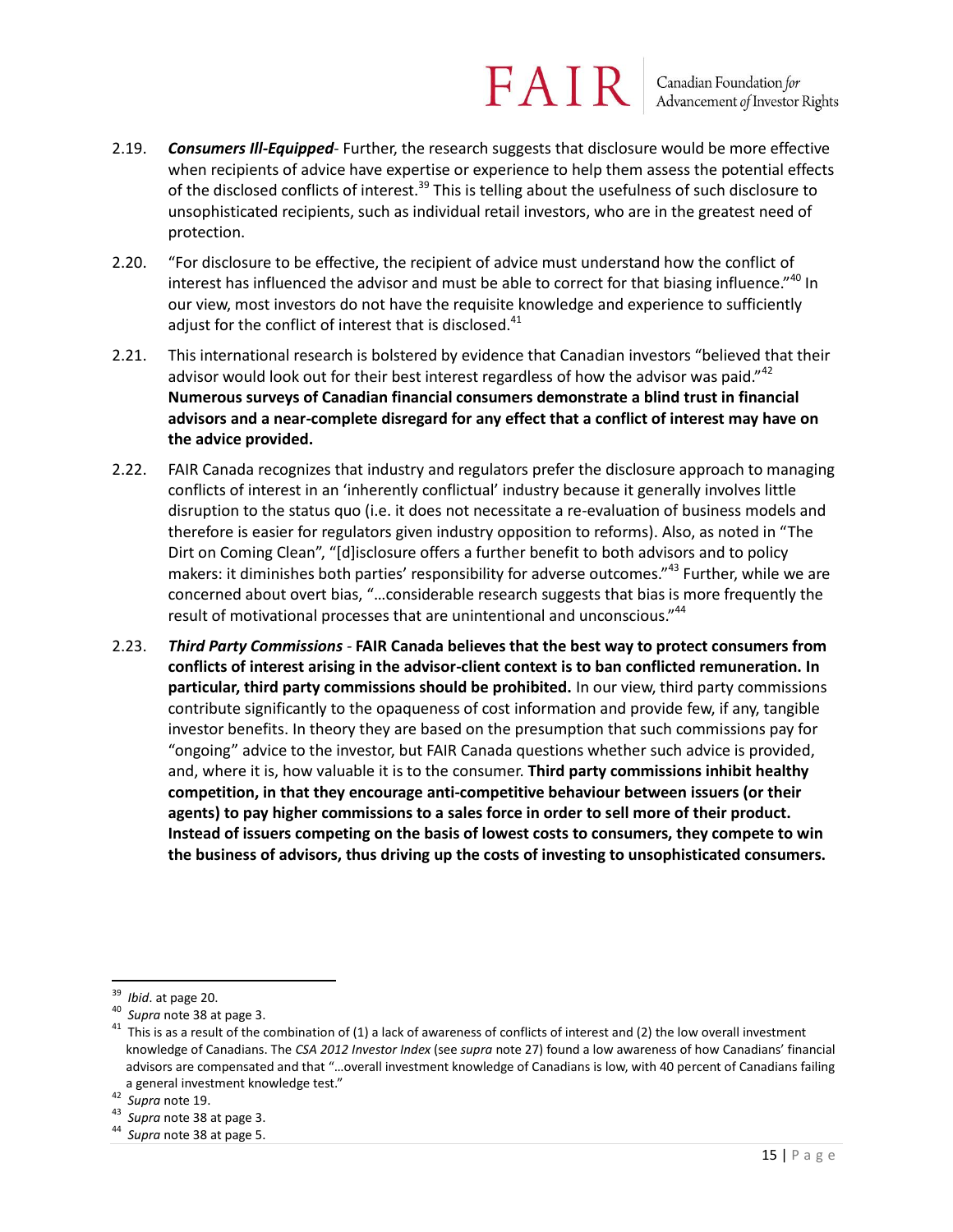#### **RECOMMENDATION:**

Regulators must consider, either within the best interest initiative or through a separate consultation, whether embedded commissions are compatible with the best interest duty which we have recommended. FAIR Canada has great difficulty in understanding how an adviser or dealer required to act in the client's best interest can accept payments from a third party which itself has a duty to investors. A best interest standard should include a prohibition against the acceptance of embedded commissions. In order to be independent, advisors should be paid by the consumers they serve.

2.24. *Advisors' Lack of Objectivity May Not be Intentional* - Even those advisors who want to provide advice that is in the best interest of their clients are deterred from doing so as a result of the compensation structure in place. Often, the effects on investors are unintended by advisors.

> Well-meaning professionals often think that they are being objective when in fact their advice partly services their own interest. If the public better appreciated this fact, perhaps disclosure would serve as a better warning. As it stands, most audiences think that their advisers would never intentionally mislead them, conflict or no conflict. Even if this were true, bad advice can be given unintentionally: good intentions do not ensure good advice.<sup>45</sup>

According to opinion leaders in the securities industry and related professions,

[t]he industry sees itself in the midst of transforming from a sales culture to one of professional advice… There is a strong sense that the industry has to move towards more advice and planning to meet client needs and expectations… Transaction-driven compensation has the potential to distort the advice that advisors offer their clients.  $46$ 

- 2.25. Prohibiting conflicted remuneration would improve outcomes for investors by:
	- (i) reducing compensation bias in recommendations;
	- (ii) reducing costs to investors through enhanced competition;
	- (iii) avoiding unintended consequences of disclosure, such as increased trust and reliance and moral license by the advisor; and
	- (iv) reducing the distribution of inferior products which are sold through the payment of higher-than-average fees.<sup>47</sup>
- 2.26. Furthermore, reducing conflicts of interest will require issuers and their distributors to focus on the quality of their products. We expect that banning conflicted remuneration would "weed out" the less-convincing products. A compensation system that was designed to be product-neutral would reduce conflicts of interest and provide better advice for financial consumers. This would enhance the professionalism of the financial services industry and enhance public trust in the industry.

<sup>&</sup>lt;sup>45</sup> Paavan Gami, "Conflict of interest disclosure 'no panacea'" (February 21, 2012), Yale Daily News, quoting Dr. Daylian Cain, available online: <http://yaledailynews.com/blog/2012/02/21/conflict-of-interest-disclosure-no-panacea/>.

<sup>46</sup> Edward L. Weinstein and Lori Bottrell, *Bridging Business and Academia: Long-Term Issues in Client-Advisor Relationships and How to Address Them with Academic Research* (October 5, 2011), at page 6.

 $47$  Portus is one example of high fees motivating a sales force to sell poor products.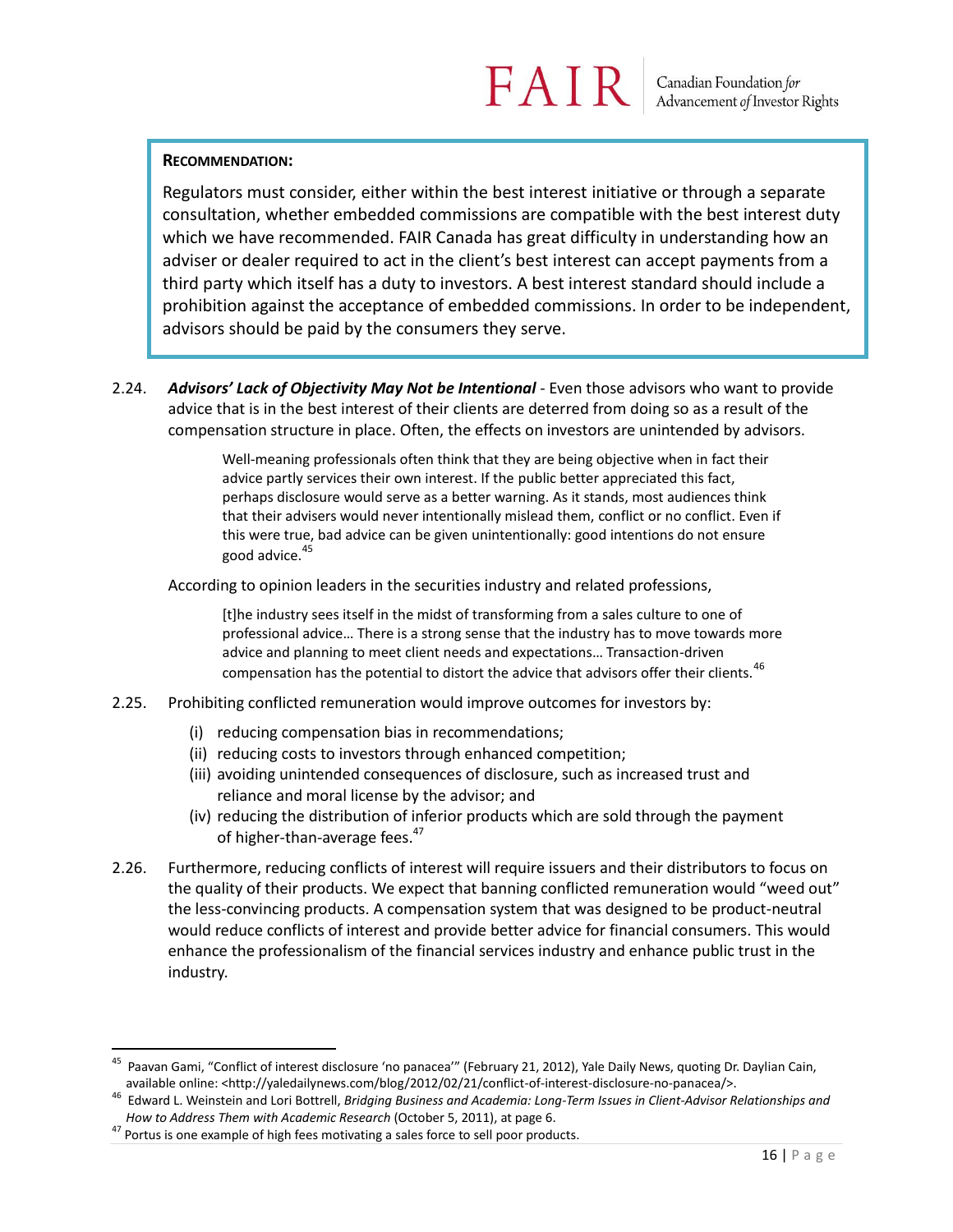#### **BENEFIT OF A BEST INTEREST DUTY:**

A best interest duty, together with a ban on conflicted remuneration, would reduce bias in recommendations, thus making recommendations more objective. It will also eliminate much of the need for conflicts disclosure, which has been demonstrated not to work and to cause unintended negative consequences for investors.

It would also enhance the professionalism of the financial services industry and enhance public trust in the industry.

- 2.27. *Agency Costs* Agency costs arise as a result of inefficiencies due to conflicts of interest. They may arise as a result of products that are less ideal because they are more costly or otherwise less-suited for the investors needs. They also arise where investors, who are aware of conflicts, are required to perform an analysis of how the conflict impacts the advice; not only are most investors ill-equipped to perform such an analysis (as discussed above), but this is inefficient because it requires investors to expend time and energy adjusting their reliance on the advice
- 2.28. *Impact of Costs on Outcomes* While it is difficult to empirically estimate the impact of agency costs on investors, numerous reports have demonstrated the staggering impact of small differences in annual percentage costs to investors over the long term. **When the time value of money is factored in, even seemingly innocuous differences in investor costs can have a huge impact on investors' long term savings.**<sup>48</sup> For example, a study examining the consequences of higher fees demonstrated that a 1.1 percent increase in the effective expense ratio resulted in a decrease in savings of \$156,000 based on an annual contribution of \$10,000 per year for 40 years.<sup>49</sup> The investor would have had an additional 28 percent total savings had their investment expense ratio been 1.1 percent lower.
- 2.29. When conflicted remuneration results in advice that is not objective, whether intentional or unintentional, agency costs increase investors' cost of advice.

#### **BENEFIT OF A BEST INTEREST DUTY:**

 $\overline{a}$ 

A ban on conflicted remuneration would reduce investors' agency costs, which arise as a result of conflicts of interest, and which have a huge negative impact on consumer's long-term savings. In particular, financial consumers would no longer need to analyze recommendations from financial advisors for conflicts of interest, which research has demonstrated they are ill-equipped to do.

<sup>48</sup> See, for example, http://www.milliondollarjourney.com/the-longterm-cost-of-higher-management-expense-ratios-mers.htm; http://www.which.co.uk/money/savings-and-investments/guides/different-types-of-investment/are-fund-charges-eatinginto-your-returns/; and http://www.steadyhand.com/education/fees/.

 $49$  Keith Ambachtsheer and Rob Bauer, "Losing Ground – Do Canadian mutual funds produce fair value for their customers?"(Spring 2007), Canadian Investment Review 8, contents available online: <http://arno.uvt.nl/show.cgi?fid=81991 > at page 12. This article summarized the findings of the study titled "Economies of Scale, Lack of Skill, or Misalignment of Interest? A Study of Pension and Mutual Fund Performance" by Bauer, Frehen, Lum, and Otten.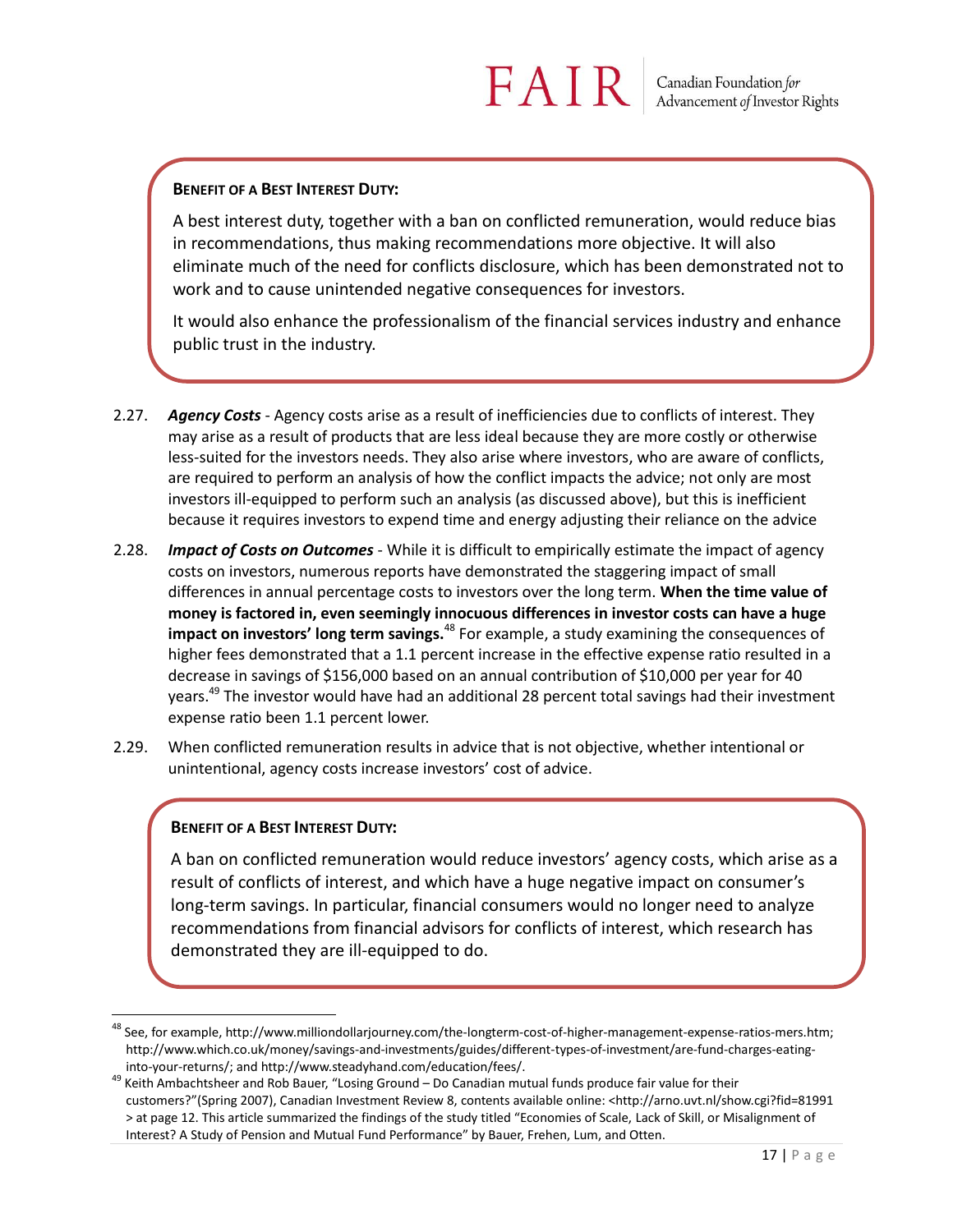Canadian Foundation for<br>Advancement of Investor Rights

2.30. *Inhibits Informed Consumer Choice* - Many investment service providers pass themselves off as acting in a client's best interest when in fact they do not and are not legally obliged to do so. This disadvantages other advisors who do meet a best interest standard in their daily activities but are unable to differentiate their services to potential clients.

> In equilibrium, naive customers underestimate the likelihood with which they end up purchasing [a product] that generates higher profits for the respective financial institutions and for the intermediary than a more basic offering (or no purchase). Even though customers appear not to pay for advice, in reality they are thus seriously shortchanged through biased advice and higher product prices, in the form of higher management fees on investment products... **With naive customers, there is a clear benefit of policy intervention that requires firms to make customers pay directly for advice**… In fact, in the absence of policy intervention, **when the market is populated mostly by naive customers, firms could generate higher profits by targeting exclusively naive customers rather than serving the whole market with a non-exploitative offer**. 50 [emphasis added]

- 2.31. While some evidence suggests that investors indicate a preference for paying through embedded commissions<sup>51</sup>, FAIR Canada believes that public policy should provide for informed consumer choice and healthy competition. **Ensuring investors to know what they pay for their investments and, importantly, how much they pay for advice would support financial consumers in performing a true evaluation of the value of advice and would encourage competition to provide good value for consumers of financial products.**
- 2.32. *Commission Models Confusing* Fund Facts document research (specific to mutual fund and segregated fund information) found an interesting reaction from advisors with respect to commission language proposed for the Fund Facts document. "Advisers argued that commission practices across Canada vary so widely that it is hard to explain them clearly and succinctly to investors."<sup>52</sup> We question how investors could be expected to make informed decisions if commission practices are so difficult to explain.
- 2.33. *Conflicted Remuneration Drives Recommendations* Research based on U.S. data confirms our expectation that advisor incentives impact investment decisions. Specifically, the research found that "...brokers' incentives play a significant role in both flows and performance"<sup>53</sup> where new investment increases with the load paid to the broker and future performance decreases with the broker's payment from the load. Specifically, the paper found that "[r]evenue sharing also

 50 Roman Inderst and Marco Ottaviani, "How (not) to pay for advice: A framework for consumer financial protection" (August 2011), online: <http://www.wiwi.uni-

frankfurt.de/fileadmin/user\_upload/dateien\_abteilungen/abt\_fin/Dokumente/PDFs/Allgemeine\_Dokumente/Inderst\_Downl oads/Finance/How not to pay for advice.pdf > at page 4. Note that in this paper, "naïve" investors were those who "fail to adequately take into account the potentially self-interested nature of advice". In FAIR Canada's view, based on the extensive investor surveys referred to elsewhere in this submission, this would describe a [majority] of Canadian investors.

<sup>&</sup>lt;sup>51</sup> See, for example, Pollara Inc., "Canadian Investors' Perceptions of Mutual Funds and the Mutual Fund Industry" (2011) (prepared for the Investment Funds Institute of Canada), online: <https://www.ific.ca/Content/Document.aspx?id=6842>. FAIR Canada questions some of the conclusions drawn from this research.

<sup>&</sup>lt;sup>52</sup> Research Strategy Group, "Fund Facts Document Research Report" (October 25, 2006) (prepared for the Ontario Securities Commission), online:

<sup>&</sup>lt;http://www.sfsc.gov.sk.ca/adx/aspx/adxGetMedia.aspx?DocID=2382,2288,257,105,81,1,Documents&MediaID=3523&Filena me=81-406-appendix5-june15-07.pdf > at page 47.

<sup>53</sup> Susan E.K. Christoffersen, Richard Evans, and David K. Musto, "What do consumers' fund flows maximize? Evidence from their brokers' incentives" (March 8, 2012), online: <http://papers.ssrn.com/sol3/papers.cfm?abstract\_id=1393289> at page 4.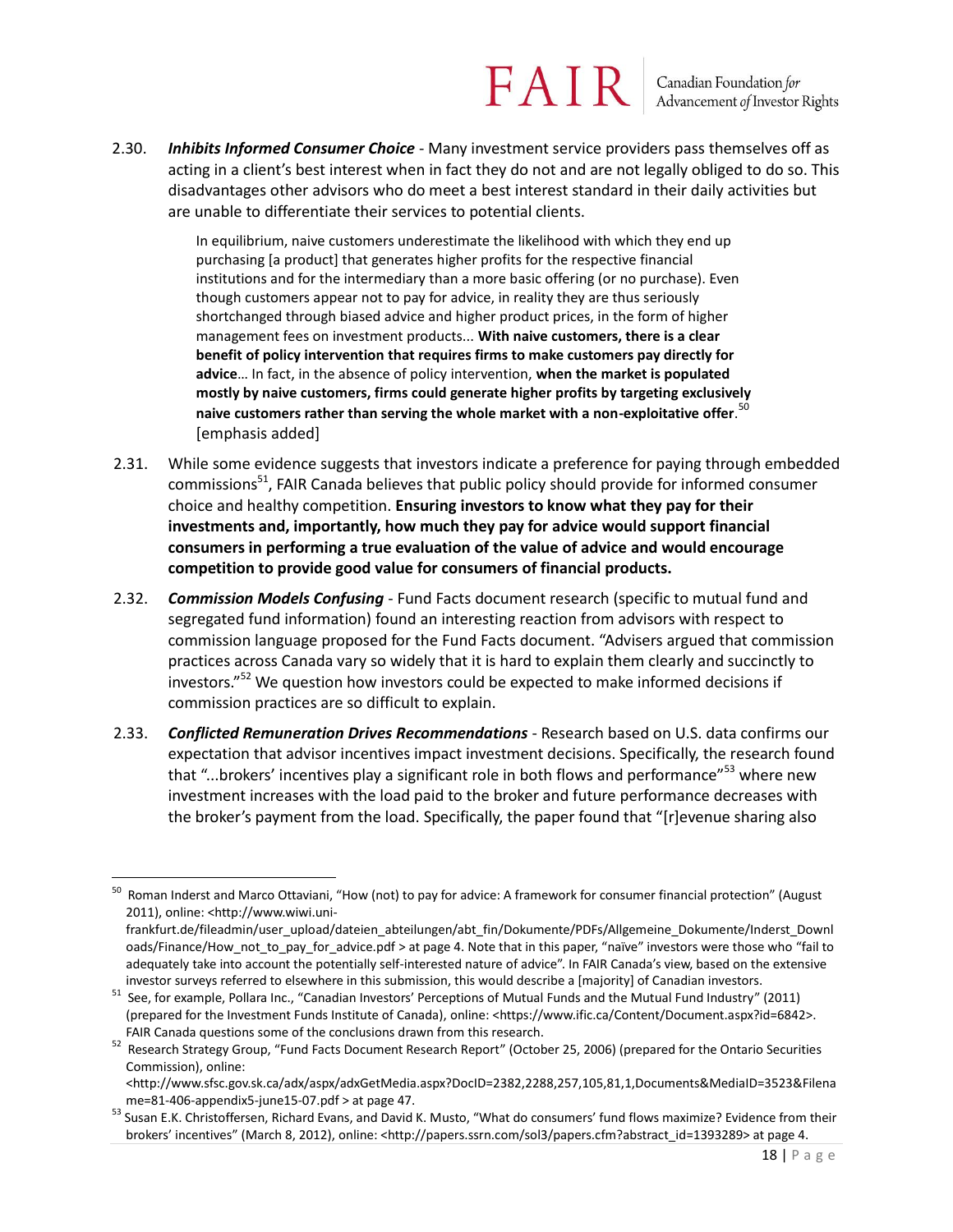Canadian Foundation for<br>Advancement of Investor Rights

increases new investment...<sup>"54</sup> The paper also cites numerous other literature on 12b-1 fees (distribution and service fees charged by mutual funds in the U.S., including fees for marketing and compensation for brokers, which are charges included in the MER in Canada), "which have been shown to relate positively to net flows"<sup>55</sup>. Advisor incentives can therefore negatively impact consumer outcomes.

- 2.34. *The "Value" of Advice* While many who profit from the advisor-client relationship tout the "value of advice"<sup>56</sup>, FAIR Canada is concerned that a positive correlation between "advice" (which is undefined in the reports prepared by the investment fund industry lobby group IFIC) and positive outcomes (which are vague in the reports, and consist primarily of increased savings levels) is interpreted to demonstrate that "advice positively and significantly affects the level of savings of individuals…" We note that a correlation does not necessarily prove cause and effect. We also note that the "advice" that most people are sold consists of recommendations as to which investments to purchase, not how to save. While increased savings may be a positive by-product of good investment advice, the reports do not demonstrate that advice adds value for consumers.
- 2.35. Industry lobby groups' interpretations, however, are trumpeted to demonstrate the value of "advice". In fact, one of the authors of the study said: "We need a better study and a better paper before I would be comfortable with the way they are saying what they are saying." He indicated that the study "is absolutely refutable given the limitations of the data."<sup>57</sup>
- 2.36. *Value for Money* Further, we note that these "reports" do not evaluate the cost of advice, and therefore do not provide any determination of whether the 'value' of advice exceeds the cost of advice. The benefits of services are typically assessed in relation to the costs.
- 2.37. *Lower-Cost Ways to Enhance Savings* While the studies are not determinative, even if "advice" prompted individuals to save more, and thus improved economic outcomes, FAIR Canada suggests that there may be other less-costly policies that could be implemented that would have the same (or greater) effect. For example, lower-cost options, such as a supplementary Canada Pension Plan or enhancing the Canada Pension Plan, or low-cost Pooled Retirement Pension Plans could be designed to ensure that participation is the default option for employers and employees who are not members of employment-based pension plans.
- 2.38. *Conflicted Studies* Often "studies" put forward by members of the financial industry attempt to prove value by surveys of investors' belief that their advisor provides them with value. However, these studies fail to control for awareness of the true costs of advice. There is no evidence that, when investors are asked whether they get value for the advice they are provided, they are aware of what they paid for that advice over any given period of time. Further, studies demonstrate that, while some investors understand basic investing concepts, even those who do understand the risk-return relationship or the concept of compound interest (for example) the

 $\overline{a}$ <sup>54</sup> *Ibid*. at page 4.

<sup>55</sup> *Supra* note 53 at page 8.

<sup>&</sup>lt;sup>56</sup> See, for example, IFIC's annual "The Value of Advice: Report" (2012), online: <https://www.ific.ca/Content/Document.aspx?id=7506>. See also industry interpretation of the following study: Claude Montmarquette and Nathalie Viennot-Briot, "Econometric Models on the Value of Advice of a Financial Advisor" (July 2012), online: <http://www.cirano.qc.ca/pdf/publication/2012RP-17.pdf>.

<sup>&</sup>lt;sup>57</sup> See Preet Banerjee, "Financial industry overselling value of financial advice" (November 25, 2012), online: <http://www.theglobeandmail.com/globe-investor/personal-finance/household-finances/financial-industry-oversellingvalue-of-financial-advice/article5360796/>.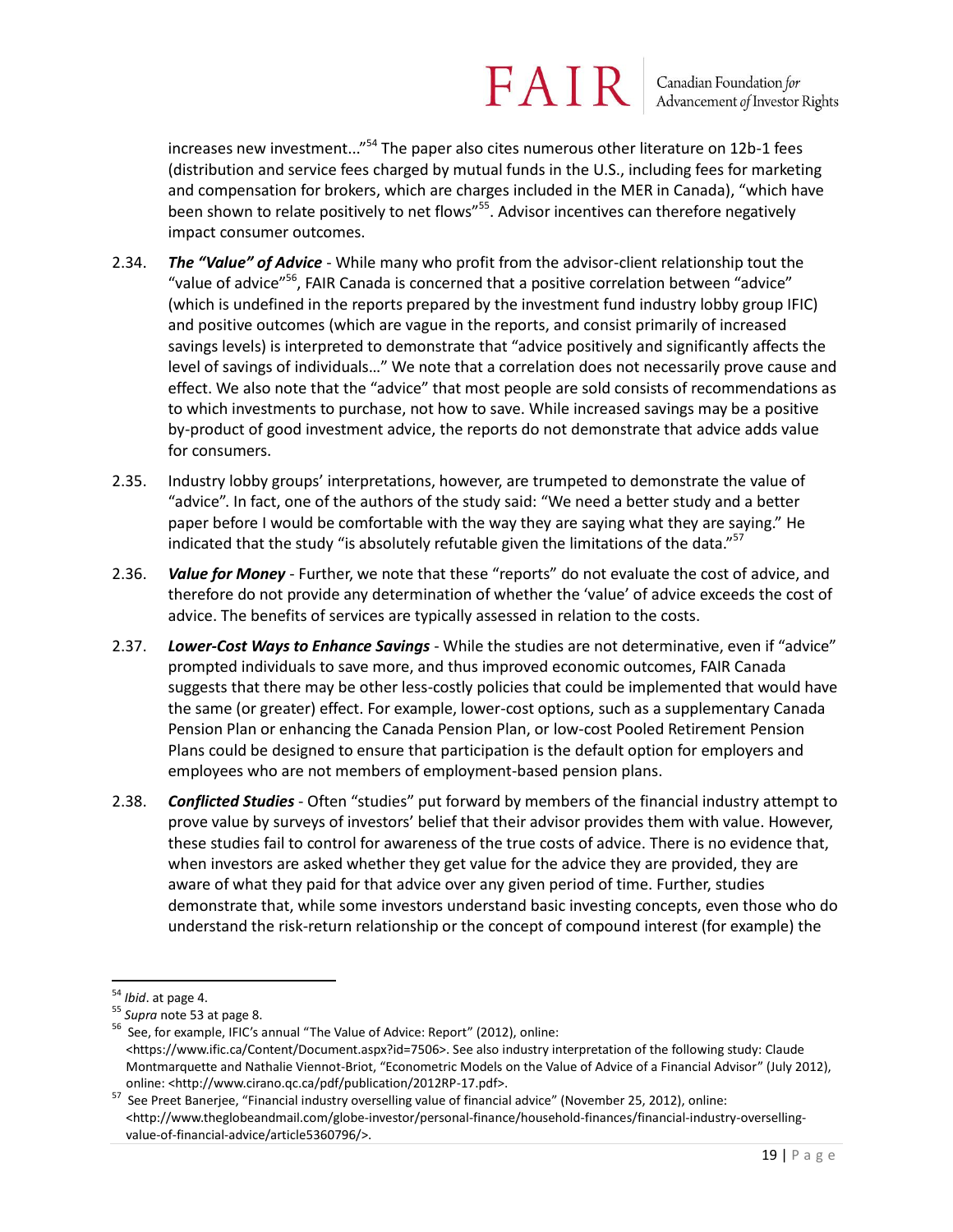majority of investors lack the means to apply these concepts to basic investment decisions.  $58$  As a result, FAIR Canada questions the inferences that client satisfaction equals value for the cost paid.

FAIR

2.39. *Lack of Industry Faith in Value of Advice* - If the majority of the industry truly believed that consumers were this confident that they are getting value for their money, why is there such strong opposition to the disclosure of costs and such stalwart opposition to the prospect of requiring investors to pay for advice directly? Given the low level of trust in the investment industry as a whole<sup>59</sup>, it would make sense to eliminate sources of distrust in the industry.

#### **BENEFIT OF A BEST INTEREST DUTY:**

A ban on conflicted remuneration would facilitate more informed consumer choice about the purchase of advice.

We expect that encouraging investors to look more critically at what they are getting for what they pay will improve competition, and that economic forces will spur innovation in the delivery of cost-effective advice that meets a best interest standard.

- 2.40. *Regulation Required for Efficiency* Regulatory intervention is necessary to address the pressing investor protection concerns outlined in the CSA's Consultation Paper. $^{60}$  According to the SEC, "[t]he regulatory regime that governs the provision of investment advice to retail investors is essential to assuring the integrity of that advice and to matching legal obligations with the expectations and needs of investors."<sup>61</sup>
- 2.41. The current system is inefficient and often leads to poor consumer outcomes as a result of the following:
	- investors are unable to make informed decisions regarding the purchase of "advice";
	- investors pay for ongoing advice even if they do not receive ongoing advice;
	- **EXED** investors may pay for 'advice' from financial services firms that are prohibited from providing advice (i.e. discount brokerages are not permitted to provide advice but still receive some trailing commissions as advisors)<sup>62</sup>;

 $\overline{a}$ <sup>58</sup> The Brondesbury Group, *Benchmarking Investor Knowledge* (2011) (prepared for the Investor Education Fund), online: <http://www.getsmarteraboutmoney.ca/en/research/Our-research/Documents/Rpt\_InvKnowl\_Abridged\_final%202011.pdf>. The CSA 2012 Investor Index (*supra* note 27) reported that "overall investment knowledge of Canadians is low, with 40 percent of Canadians failing a general investment knowledge test."

<sup>59</sup> Advisor Impact, *Economics of Loyalty 2012: Summary Report* (2012), online: <http://www.iiac.ca/resources/5693/advisor%20impact%20survey%20report%20- %20economics%20of%20loyalty%202012\_canada.pdf> at page 32.

<sup>60</sup> (2012) 35 OSCB 9558 at 9579 to 9582.

<sup>61</sup> Securities and Exchange Commission (Staff), *Study on Investment Advisers and Broker-Dealers – As Required by Section 913 of the Dodd-Frank Wall Street Reform and Consumer Protection Act* (January 2011), online:

<sup>&</sup>lt;http://www.sec.gov/news/studies/2011/913studyfinal.pdf> at page i of Executive Summary.

 $62$  See IIROC Dealer Member Rule 3200 (3)(a). Discount brokers are required to disclose at account opening that they are not permitted to provide any recommendations to the customer, that the customer alone is responsible for his or her own investment decisions and the dealer will not consider the customer's financial situation, investment knowledge, investment objectives and risk tolerance when accepting orders from the customer.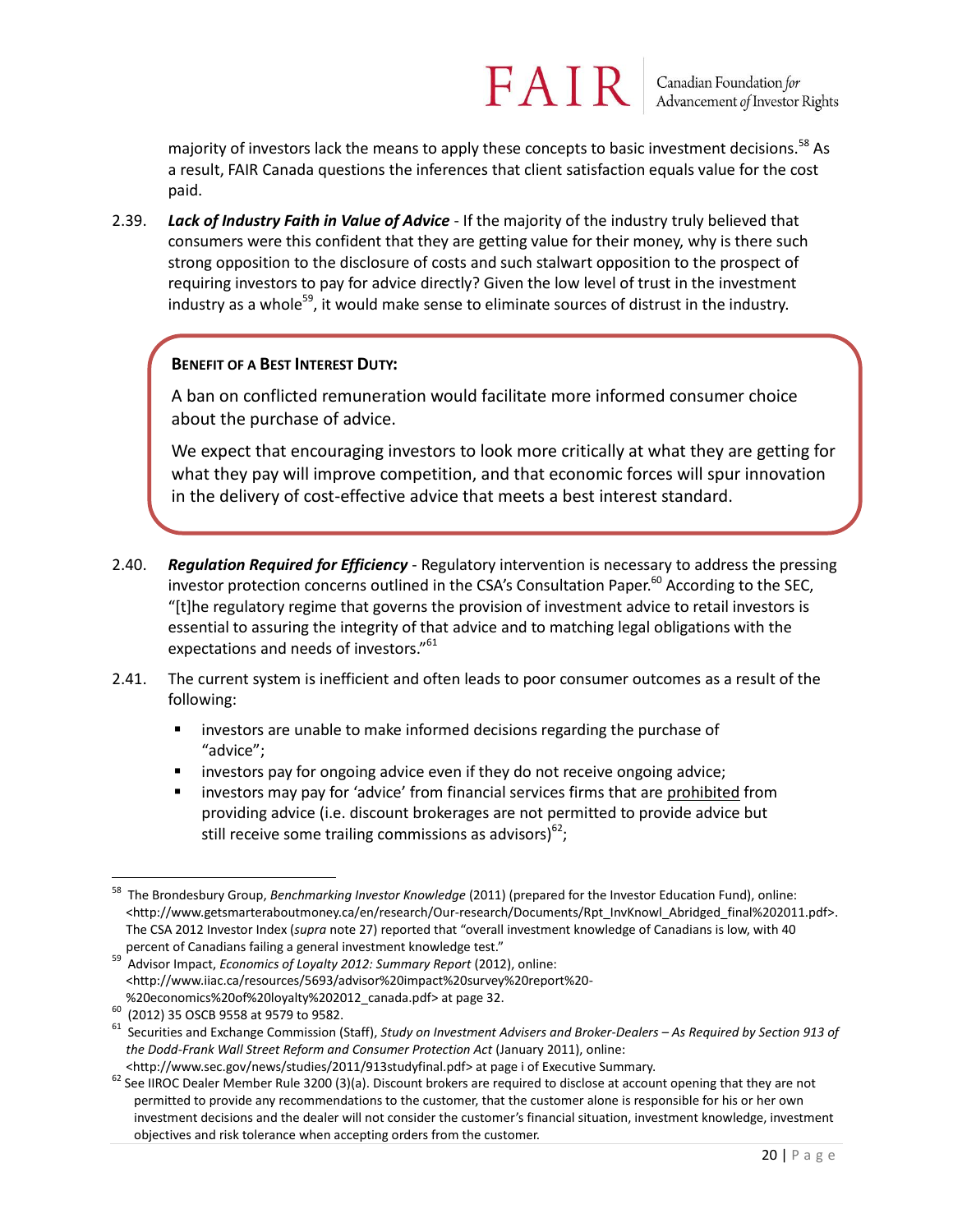#### FAIR Canadian Foundation for<br>Advancement of Investor Rights

- there is a dearth of information available to evaluate the value of the services they receive and the costs they pay;
- true competition is inhibited by conflicted remuneration, commissions structures, and other compensation incentives practices (particularly third party commissions);
- there is limited incentive for advisors to provide cost-efficient advisory services (because investors have been lead to believe that advice is free and that all advisors act in their best interest); and
- **the spectrum of advisor proficiency is wide and consumers do not receive any** guidance as to a particular advisor's proficiency. Inflated titles and confusing credentials that are incomprehensible to consumers are a big part of this problem.
- 2.42. *Low Financial Literacy* Financial literacy is low in Canada.<sup>63</sup> The 2012 CSA Investor Index found that "…2-in-5 Canadians failed the general investment knowledge test included in the survey, answering fewer than four of the seven questions correctly."<sup>64</sup> Further, evidence suggests that "...[e]ven when people understand a financial or economic principle in theory, applying the principle to a real situation is difficult for them."<sup>65</sup> A survey by the Investor Education Fund found that only three out of ten Ontarians meet a 60% notional passing grade when it comes to investor knowledge.<sup>66</sup> Even if financial literacy were higher, product complexity makes it difficult for the average Canadian to adequately inform themselves about a spectrum of different products. This is the reason they retain an advisor and rely on the advice they receive. As noted in the Consultation Paper, poor financial literacy is not unique to Canada. $67$
- 2.43. **Expectations Gap** Investors do not know firms' legal obligations<sup>68</sup> and firms and advisors benefit from opaqueness. As noted in the Consultation Paper, "these expectations of investors are often created and reinforced by the advertising and promotional statements made by some advisors and dealers."<sup>69</sup> Regulatory obligations (including suitability) are so complex that even industry professionals have difficulty understanding them; it is not reasonable to expect consumers to understand the obligations they are owed.
- 2.44. *Informational Asymmetry* **- The need for a best interest duty arises as a result of the specialized knowledge and specific skills and abilities that the advisor has and the trust and reliance that investors place on the advice they receive.** Suitability is too low a standard, as it only requires the determination of "whether an investment is appropriate" and "whether the product and client are a match"<sup>70</sup>. Consumers expect more than this from investment advice, and believe they get more. Further, the current suitability standard does not expressly require costs to be factored into the suitability assessment. Investors would benefit from the identification of a smaller range of products (than the range that would be suitable) that are in the client's best interest, including giving consideration to the cost to the client of such products.
- 2.45. *Align Reality with Expectations* The expectations of financial consumers and advisors must be aligned in order for securities regulation to truly provide an adequate level of investor protection. In FAIR Canada's view, it would be more beneficial for both financial consumers and

<sup>63</sup> *Supra* note 60.

<sup>64</sup> *Supra* note 27 at page 38.

<sup>65</sup> *Supra* note 58 at page iii.

<sup>66</sup> *Supra* note 58 at page 16.

<sup>67</sup> *Supra* note 60 at 9580.

<sup>68</sup> *Supra* note 19; *supra* note 28 (Bottrell and Weinstein).

<sup>69</sup> *Supra* note 60 at page 9581.

<sup>70</sup> *Supra* note 60 at page 9567, footnote 45.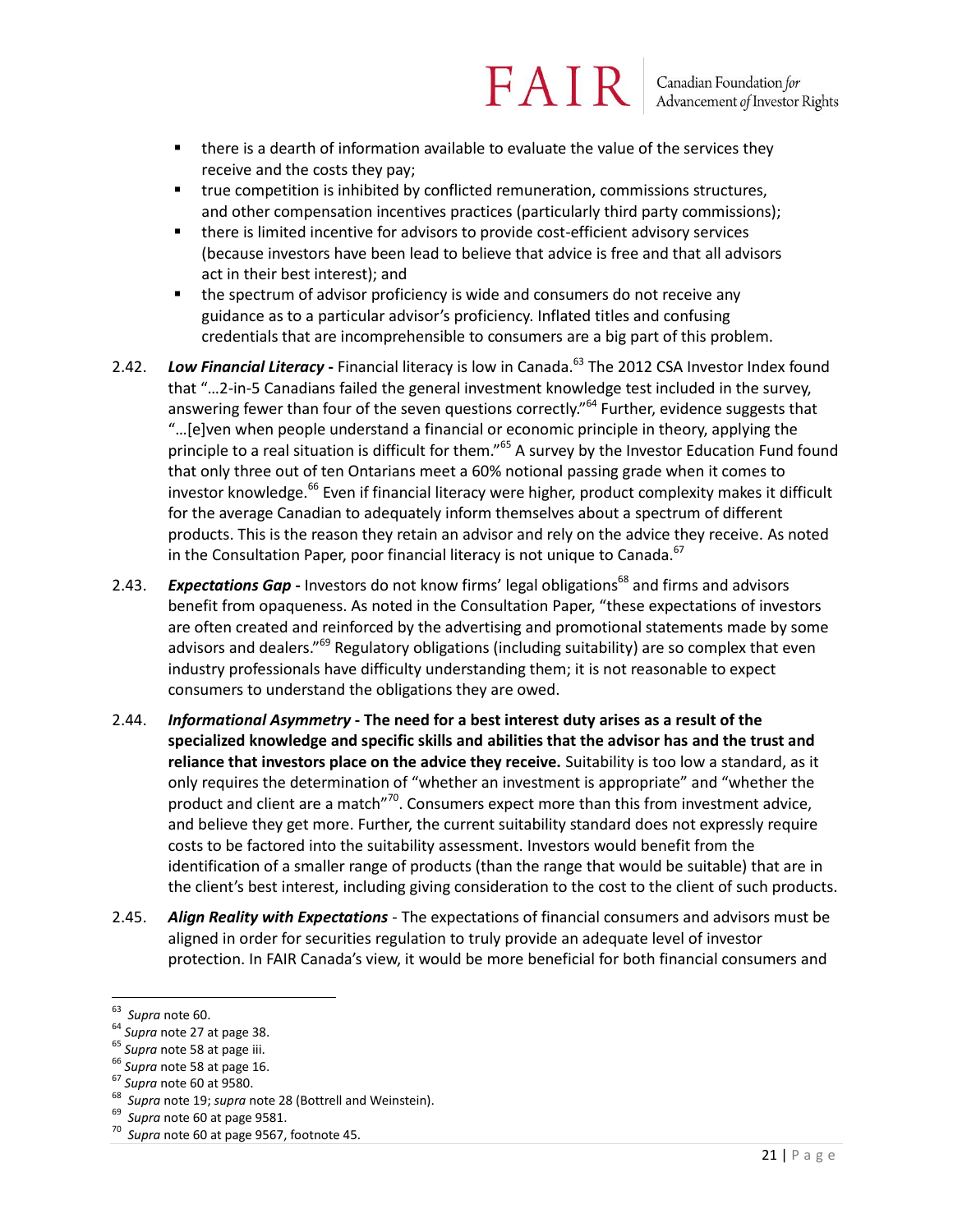advisors to raise the standard than to prohibit the industry from making any representation about acting in the clients' best interest, given the realities described above.

#### **BENEFIT OF A BEST INTEREST DUTY:**

A best interest duty will improve consumers' trust in the financial services industry, as obligations will meet financial consumers' expectations. Further, it will assist the financial advice industry in its ambition to be recognized as a profession.

- 2.46. *Reforming Opaque Costs of Investing* FAIR Canada commends the CSA for moving forward with initiatives such as the Fund Facts document and cost disclosure and performance reporting requirements. These initiatives will go a long way to providing better information to investors about the costs of their investments.
- 2.47. FAIR Canada does not believe that these initiatives, on their own, can fully ameliorate the problems identified in the CSA's Consultation Paper or described above by FAIR Canada. While we believe that full information should absolutely be provided to investors, these documents do not address conflicts of interest or the full trust and reliance consumers place in and on their advisors. Investor protection problems arising as a result of the nature of the relationship between financial consumers and advisors, increasingly complex financial products that many consumers do not have the financial literacy to understand, along with the advertising and marketing materials intended to induce complete trust and confidence cannot be addressed through better disclosure of costs. A best interest duty is imperative.

#### **BENEFIT OF A BEST INTEREST DUTY:**

A best interest duty will improve outcomes for consumers because it will ensure the most efficient allocation of responsibilities between the advisor and the consumer given the level of financial literacy of consumers, the degree of knowledge and specialized skills and abilities that the advisor needs to possess, and the complexity of financial products.

- 2.48. *Costs Are Not an Explicit Requirement Under Suitability* While we believe that costs should be a consideration under the current requirements for advice, it is clear that the cost of the product to the consumer is not always factored into recommendations. The suitability standard is too low; suitability is too wide a spectrum and does not necessarily require costs to be considered.
- 2.49. Making the consideration of costs an explicit requirement in the provision of investment advice will result in better outcomes for many financial consumers. As noted in the Consultation Paper, "[t]his may have the effect of investors acquiring an appropriate investment at a lower price or acquiring a better investment at the same price." $71$

 $\overline{a}$ <sup>71</sup> *Supra* note 60 at 9585.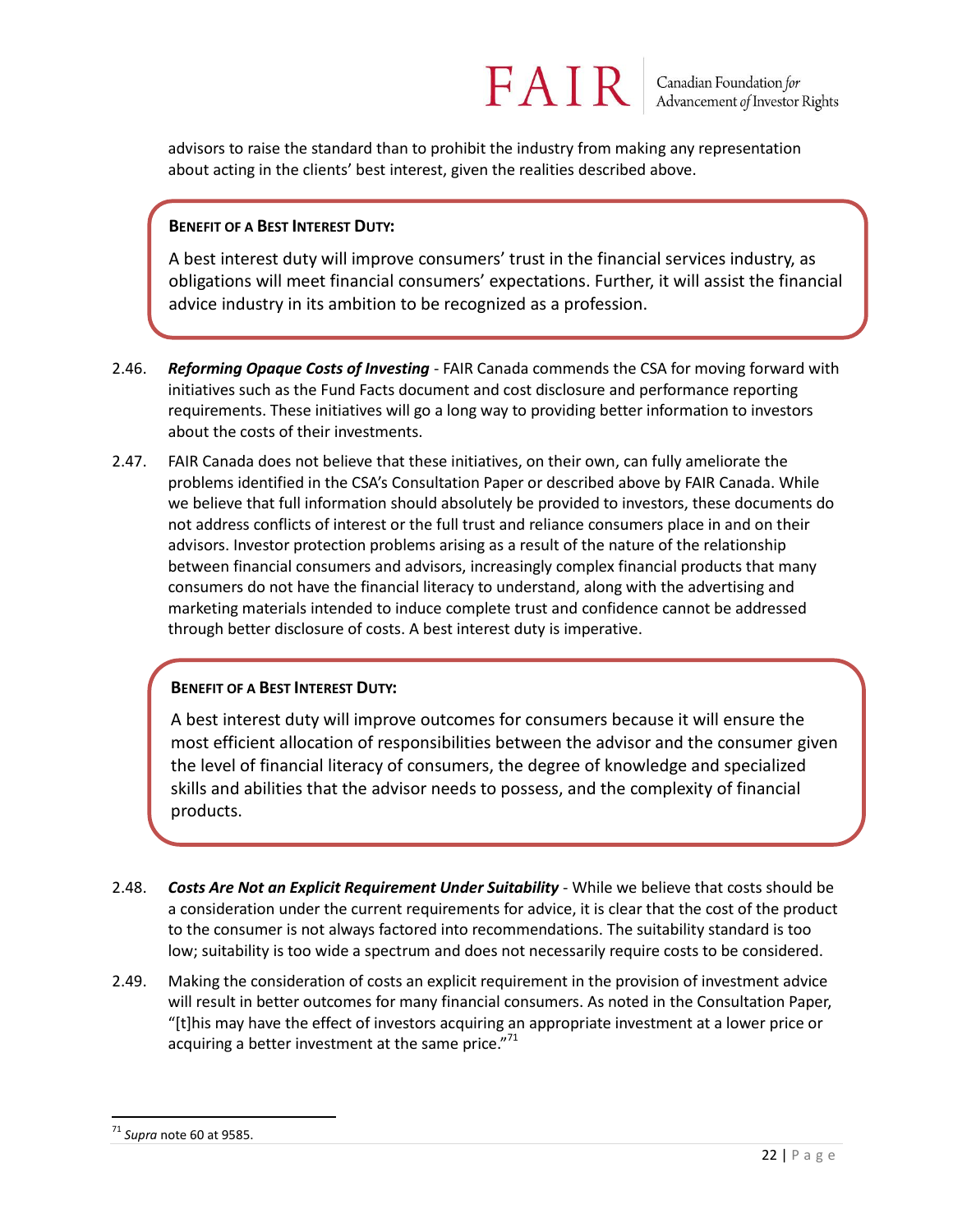#### **BENEFIT OF A BEST INTEREST DUTY:**

A best interest duty will improve outcomes for consumers because it will explicitly require registrants to consider the investment costs in determining whether the investment is in the best interest of the consumer.

#### **3. Articulation of the Statutory Best Interest Standard**

- 3.1. *Application to Advice* **- The CSA has set out one possible articulation of a statutory best interest standard. FAIR Canada supports a standard of conduct which requires that all firms and their financial service providers must act in the best interests of the client when providing advice to a retail client.** FAIR Canada believes that advice should be interpreted to include all advice as to investing including advice not to purchase or sell securities as described in section 9.6 below.
- 3.1. **FAIR Canada supports the requirement to act in the client's best interest rather than a fiduciary duty.** A statutory best interest duty would not require that an investor must prove all five of the indicia of a fiduciary relationship nor would it import those indicia into the statutory best interest standard. A best interest standard for the relationship between the financial service provider and client is needed given the spectrum of relationships that exist between the financial service provider and consumers. We strongly believe that, in order to have good outcomes for consumers, advisers, dealers and their financial service providers should be required to act in their clients' best interest.
- 3.2. **Applying a statutory best interest standard will significantly reduce, if not eliminate, any confusion (for consumers as well as advisers and dealers) about whether a fiduciary duty or duty to act in the best interest of the client applies in a given situation. The best interest standard will apply in respect of all financial service provider-client relationships.**

#### **RECOMMENDATION:**

A statutory best interest standard should apply to any advice or recommendation provided in relation to securities, including recommendations or advice not to purchase or sell securities.

3.3. *The Standard of Conduct* **- In order to act in the client's best interest when providing advice to a client, the firm and its financial service providers should be required** *to act honestly***, and**  *owe a duty of loyalty or duty of utmost good faith* **to the client.** These attributes of the statutory standard of conduct need to be articulated in the statutory definition to ensure that the client's interests are paramount and that conflicts of interest are avoided, including avoiding remuneration structures for financial service providers and their agents which result in conflicts (or misaligned incentives).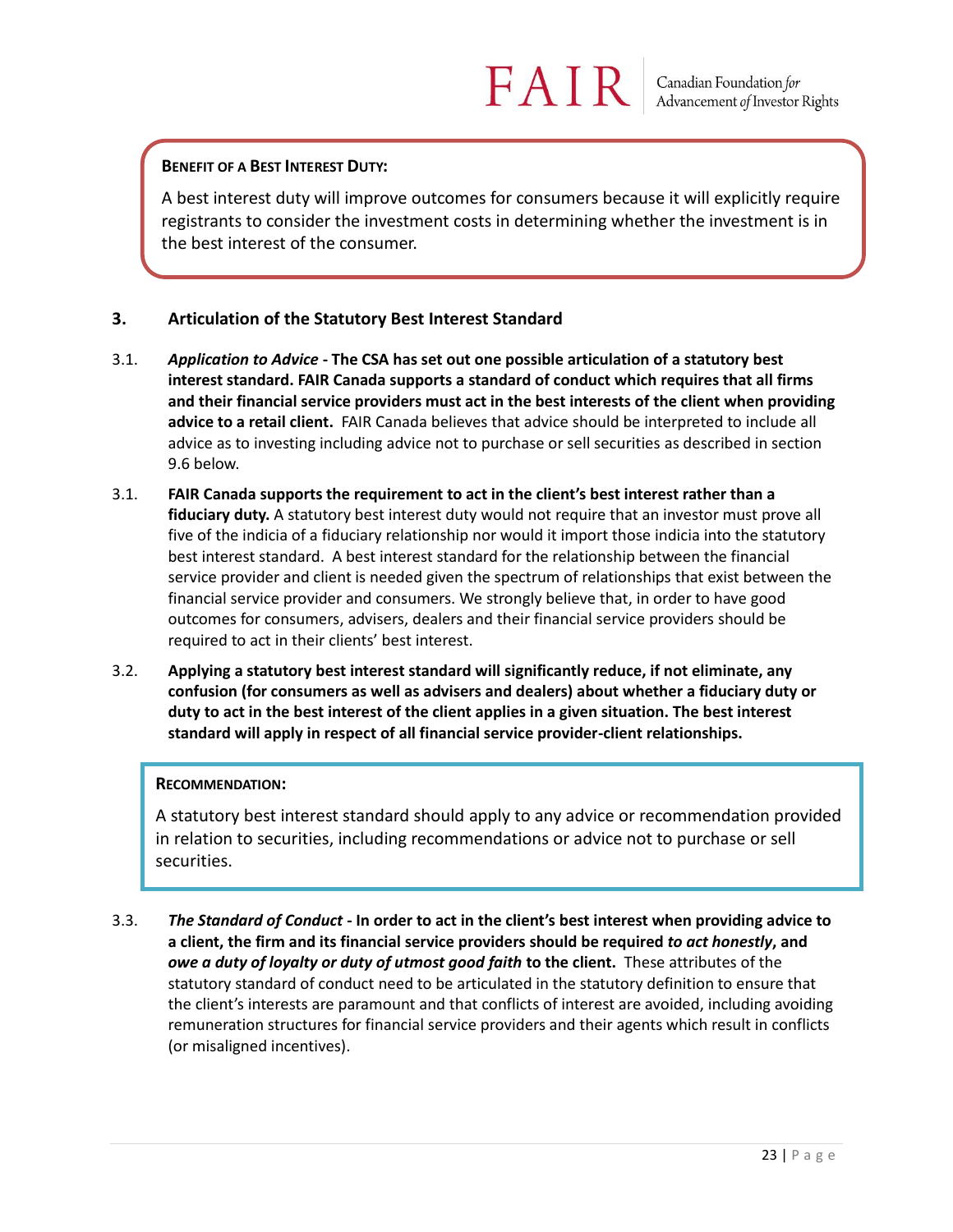#### **RECOMMENDATION:**

The best interest standard must include a duty to act honestly and to owe a duty of loyalty or duty of utmost good faith to the consumer.

- 3.4. *The Standard of Care* **- FAIR Canada agrees that that the standard of care should be that the financial firm and its financial service providers should perform their services with the degree of care, diligence and skill that a reasonably prudent person would exercise in comparable circumstances, and we would add** *"having regard to the special knowledge or experience that that it is reasonable to expect of a person acting in that type of financial services business and having regard to any special knowledge or experience that the person holds himself or herself out as having***." In other words, one should be required to perform services at a level commensurate with one's professed level of knowledge and expertise.**
- 3.5. The duty of care is the same regardless of whether the client is wealthy or of modest income and has modest assets. Some have argued that the lower th*e* client's sophistication, the higher the duty of care, so lower asset-clients would cost advisors more to serve, while increasing the exposure to liability. The Investment Industry Association of Canada ("**IIAC**") has stated:

Advisors may refuse to accept new or lower wealth clients based on increased liability risks. In general, the lower the client's sophistication, the higher the duty of care imposed under a fiduciary standard. Therefore, smaller, less sophisticated asset clients could cost advisors more money to serve, while increasing their exposure to liability as damages tend to be greater under a fiduciary standard.<sup>72</sup>

- 3.6. FAIR Canada disagrees with the IIAC's proposition for the reasons articulated below. Firstly, it is not the case that consumers who are more wealthy are thereby more sophisticated. There are many consumers with significant assets who have low financial literacy and rely on the financial service provider to provide them with recommendations that are in their best interest. The 2012 CSA Investor Index found that 21% of investors with annual household income over \$100,000 had low investment knowledge, while 35% had medium knowledge.<sup>73</sup>
- 3.7. Secondly, FAIR Canada does not agree that a higher duty of care is imposed with respect to consumers with lower sophistication. The duty of care that will be statutorily defined should be the same regardless of the degree of knowledge or sophistication of the client. The duty of the "advisor" to perform their services with the degree of care, diligence and skill that a reasonably prudent person would exercise in comparable circumstances, having regard to the special knowledge or experience that that it is reasonable to expect of a person acting in that type of financial services business and having regard to any special knowledge or experience that the person holds himself or herself out as having, is the same regardless of the characteristics of the client. **The same duty of care to obtain the necessary information from the consumer about their risk tolerance, investment needs, and objectives and loss capacity, etc. applies. Similar to the situation of a director's duty of care to the corporation<sup>74</sup> , where the duty does not vary depending on the type of corporation or the type of shareholders who hold shares in the corporation, the duty will not vary depending on the wealth or sophistication of the consumer.**

<sup>&</sup>lt;sup>72</sup> Investment Industry Association of Canada, "IIAC Examination of Implications of a Fiduciary Standard" (June 20, 2012), at page 3.

<sup>73</sup> *Supra* note 27 at page 40.

<sup>74</sup> See for example, section 134 of the Ontario *Business Corporations Act*, R.S.O. 1990, c. B.16.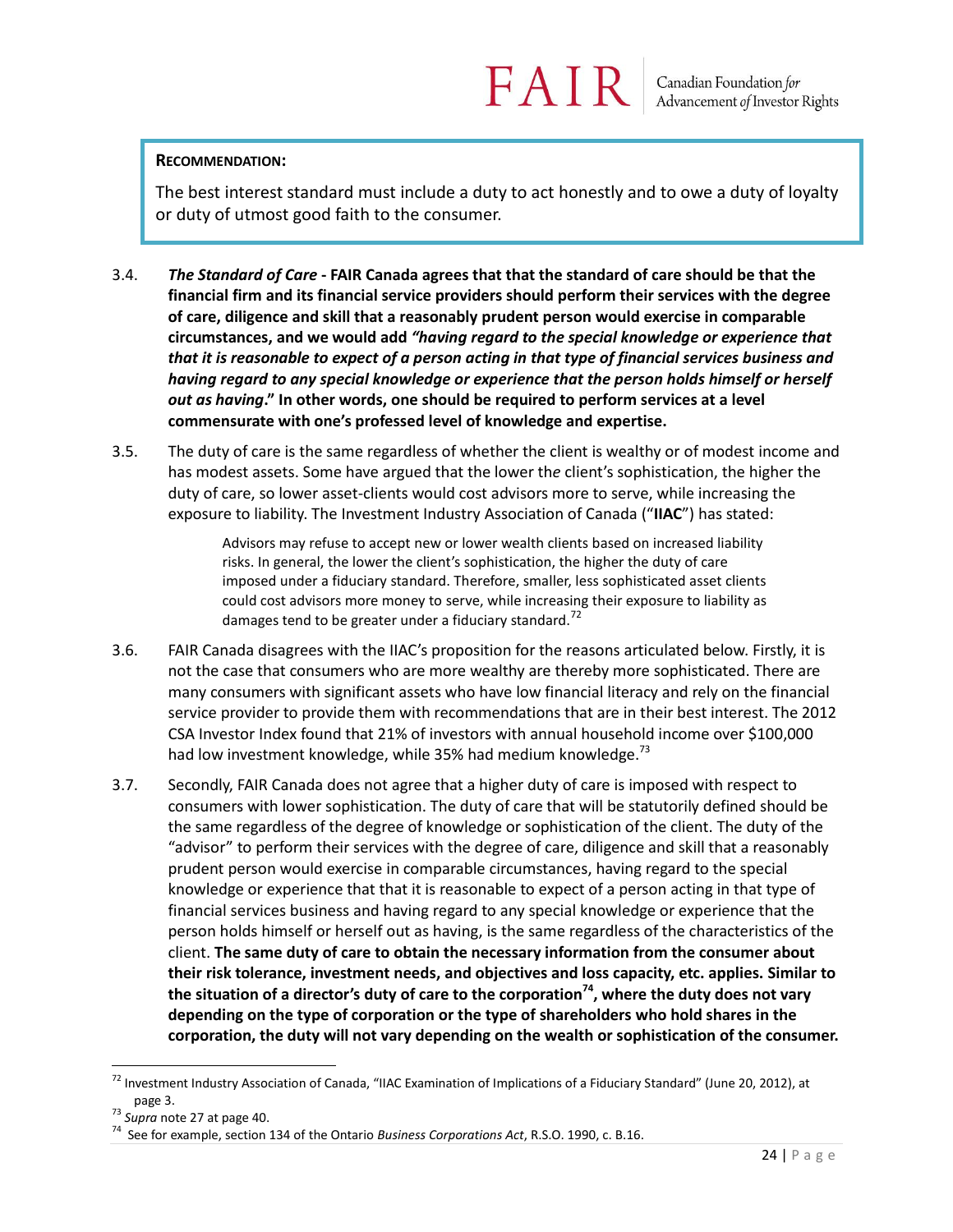Canadian Foundation for Advancement of Investor Rights

- 3.8. In fact, it could be argued that it is easier and less complicated to discharge one's obligations in respect of a person who only has \$100,000 or less to invest, than it is to provide advice for a person who has \$2 million to invest. The potential liability (in amount) and complexity of the client's investment needs is arguably greater for the latter type of client than the former.
- 3.9. While the steps to meet the duty may vary depending on the circumstances of the particular case, FAIR Canada believes that the same duty applies. We are aware of the *Abrams v. Sprott Securities*<sup>75</sup> decision, in which the judge commented that the standard will vary depending on the experience and skills of the client. However, we note that the case was decided in the absence of a statutory duty of care and was also decided under negligence. In addition, steps to fulfill the duty can be articulated in guidance should that be necessary.<sup>76</sup>

#### **RECOMMENDATION:**

The standard of care should be that the adviser, dealer and financial service provider will perform their services with the degree of care, diligence and skill that a reasonably prudent person would exercise in comparable circumstances, having regard to the special knowledge or experience that it is reasonable to expect of a person acting in that type of financial services business and having regard to any special knowledge or experience that the person holds himself or herself out as having.

The duty of care will be the same regardless of the sophistication of the client, but the steps taken to meet the duty will vary depending on the circumstances of the particular case.

- 3.10. *To Whom Is the Duty Owed? -* The duty should apply to all natural persons using advice for personal, family or household reasons and also apply to any personal holding corporation vehicles.
- 3.11. In FAIR Canada's view, this would thereby encompass all retail investors regardless of their level of wealth and sophistication. We realize that clients beyond a certain level of wealth (i.e. Permitted Clients) are treated differently in existing areas of securities law and, therefore, provincial securities regulators may wish to re-examine this in principle when implementing a best interest standard.

#### **RECOMMENDATION:**

 $\overline{a}$ 

The duty is owed to all natural persons receiving advice for personal, family or household reasons and also for advice regarding investments held through personal holding corporation vehicles.

<sup>75</sup> *Abrams v. Sprott Securities Ltd.*, 2003 177 OCA 148, 67 OR (3d) 368 (O.N.C.A.).

<sup>76</sup> See for example *Corporations Amendment (Further Future of Financial Advice Measures) Act 2011* (Australia) s. 961B(2) and Regulatory Guide 175 "Licensing: Financial product advisers – Conduct and disclosure" (December 2012), online: <http://www.asic.gov.au/asic/pdflib.nsf/LookupByFileName/rg-175-published-13-December-2012.pdf/\$file/rg-175 published-13-December-2012.pdf> at pages 84 to 86.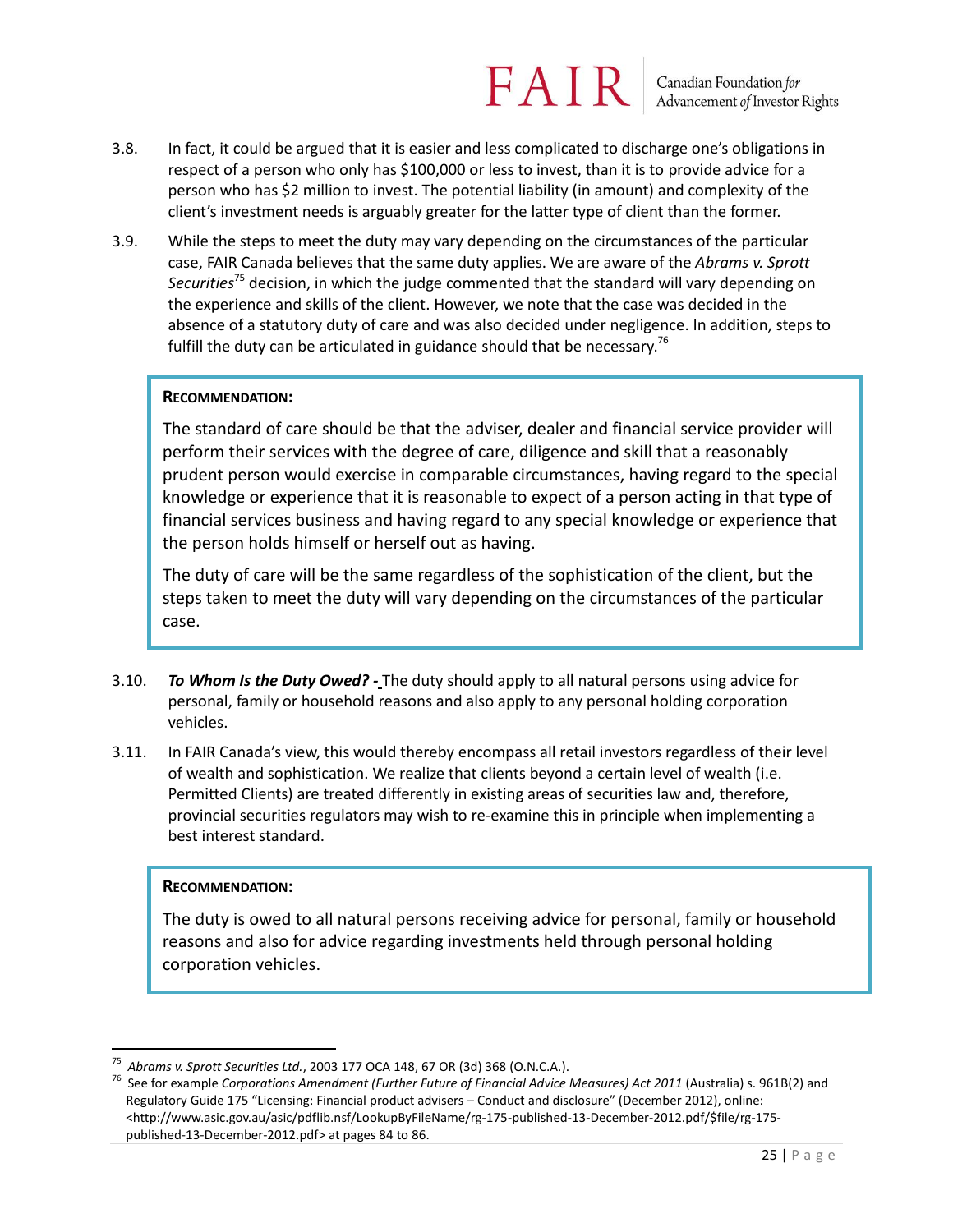#### **4. Assessment of the Statutory Standard**

- 4.1. Consideration should be given as to how one will assess whether the advice provided, **at the time it was given (rather than in hindsight)**, was in the best interest of the financial consumer. Similar to other areas such as the discharge of directors' and officers' duties of care, **a court or arbiter is not to substitute their own decision for that of the financial service provider, as long as the latter's exercise of judgement was reasonable, sound or prudent in the circumstances.**
- 4.2. The assessment of whether the advice was in the best interest of the client, as discussed above, will be composed of many factors, including the cost of the investment. FAIR Canada disagrees with the Investment Funds Institute of Canada ("**IFIC**") that "...investors should remain focused on what is the best investment for them, rather than rejecting good investment recommendations simply because of how much their advisors would be paid".<sup>77</sup> This is fundamentally misguided for a number of reasons including:
	- a. The best investment recommendations are not always made since often the advisor is told by his or her firm which investments to recommend and is incented by certain mutual fund or other product providers to sell their products over others by the prospect of higher remuneration.
	- b. Most clients are currently unaware of how the financial service provider is getting paid.
	- c. Disclosure of the amount the advisor is getting paid, if it is disclosed, typically does not lead the investor to reconsider the recommendation, given the perverse behavioural effects of disclosure, as discussed above.
	- d. The determination of the best investment recommendation must include a consideration of the costs which will be incurred, as the ultimate return to the investor from their investment will depend on how much they pay in costs and fees.
- 4.3. Starting with sound principles upon which to base the advisor-client relationship, along with the articulation of the best interest standard as described above, should result in much more clarity for investors as well as firms and their advisors as to obligations and responsibilities and result in an efficient allocation of those obligations and responsibilities.
- 4.4. FAIR Canada considers that as part of meeting a best interest standard the financial service provider would provide clear, meaningful (and comprehensible) disclosure of the nature of the relationship, including: the scope of the services they will provide; the costs that will be incurred by the client; and whether there are any limitations on the scope of the products that the financial service provider is able to sell (as a result of registration restrictions, or as a result of the firm's approved product list). **Such disclosure will specify the nature of the services and duty that attaches to those service but should not be permitted to limit the statutory best interest duties that will otherwise apply to the services offered.**

#### **5. Scope of Products Offered by Firm and its Financial Service Provider**

 $\overline{a}$ 

5.1. *Registrants Limited to Certain Products* - If the firm and its advisors are limited in the products that they sell (for example, only registered to sell mutual funds) then the advisor must

<sup>77</sup> Investment Funds Institute of Canada, *Fiduciary Duties and Financial Advisors – Frequently Asked Questions and Answers* (July 1, 2011) online: <https://www.ific.ca/Content/Document.aspx?id=6975>.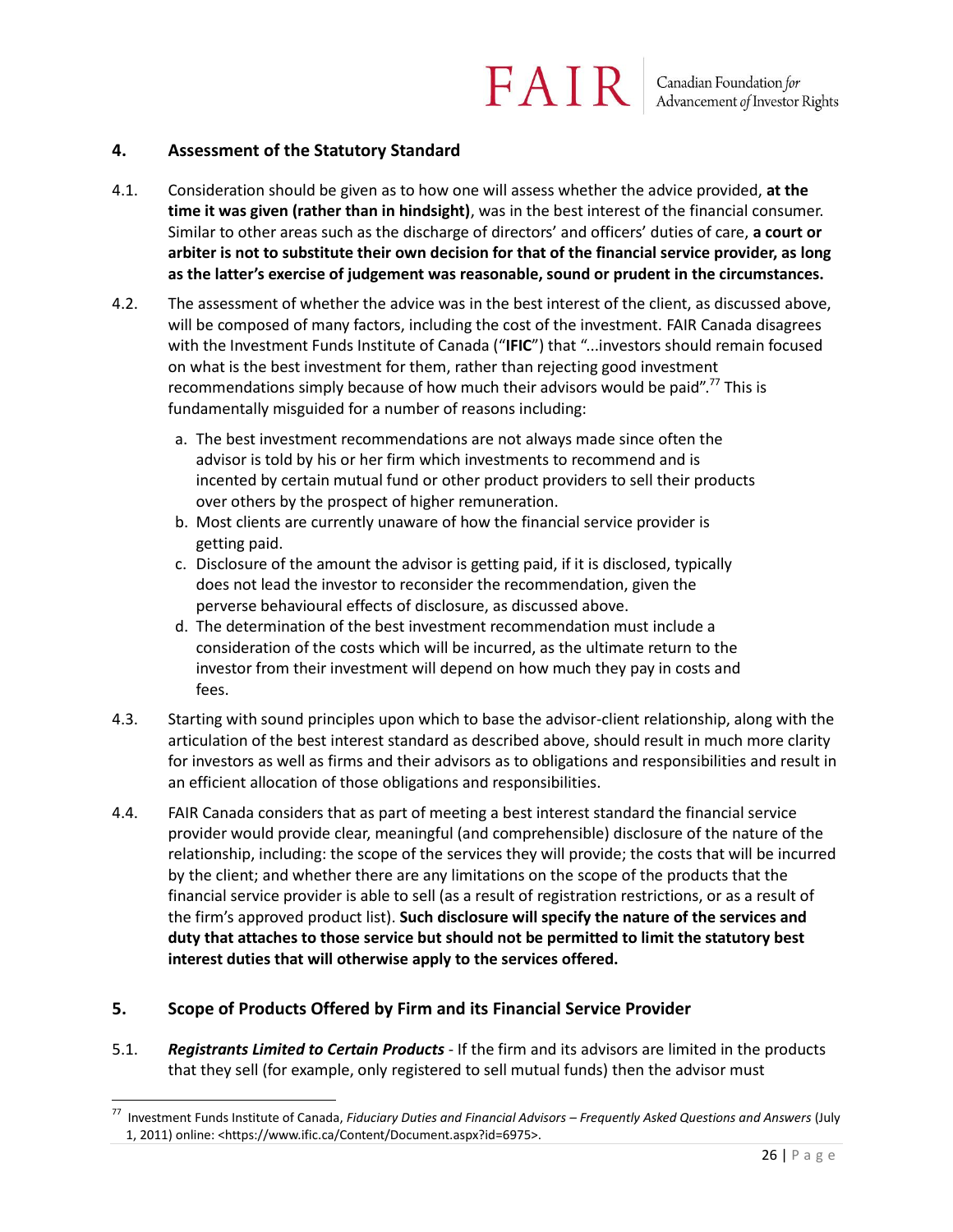Canadian Foundation for Advancement of Investor Rights

investigate and consider products outside their registration to ensure that they have acted in the best interest of the client. If the advisor is unable to recommend a product due to its being outside the scope of their registration, but such product would be in the client's best interest, the advisor must inform the consumer of the type of products that the client should investigate further, and advise the client which type of financial service firms it can be obtained through (with or without "advice"; for example, through a discount brokerage).

5.2. *Greater Scope for Mutual Fund Dealers* - If the firm is restricted in its product list, such as with mutual fund dealers, **consideration should be given to permit registrants of such dealers to become registered to sell other collective investment products such as exchange traded funds (ETFs), provided they meet the necessarily level of proficiency, so that the list of products that they are permitted to sell more easily allows them to discharge their obligation to provide advice in the best interest of the client.** If mutual fund dealers are able to sell ETFs and other collective investment products, they will be able to offer a wider spectrum of financial products that will meet the needs of many more consumers. We have been advised by the MFDA that 38 percent of the financial industry's mutual fund assets under management are currently held by MFDA members, who are currently not able to sell other collective investment products such as exchange traded funds (ETFs) but may be licensed to sell segregated funds under a separate insurance license.

#### **RECOMMENDATION:**

If the firm and its advisors are limited in the products that they sell (for example, only registered to sell mutual funds) then the advisor must investigate and consider products outside their registration to show that they have acted in the best interest of the client. If the advisor is unable to recommend a product due to its being outside the scope of their registration, but such product would be in the client's best interest, the advisor must inform the consumer of the type of products that the client should investigate further, and advise the client which type of financial service firms it can be obtained through (with or without "advice"; for example, through a discount brokerage).

#### *"Independent Advice" from Advisors versus "Restricted Advice" from Salespeople*

5.3. *Two Tiers Alternative -* **FAIR Canada believes that all investment advice should be subject to a best interest duty.** However, we understand that given the structure of the industry, some current business models will need to be modified significantly in order to be economically viable under a best interest standard. If regulators are not willing to impose a best interest standard on all existing business models, FAIR Canada recommends that regulators take a phased approach, and those who would need to modify their business model in order to meet a best interest duty to consumers (where they would have a wide enough product list to practically meet a best interest standard) would be permitted to provide "restricted advice" along the lines of the U.K. model. **FAIR Canada recommends that those who provide "restricted advice" must use the title "salesperson", be subject to suitability requirements, be precluded from holding out that they offer independent advice or act in the best interest of the client, and must disclose in writing and orally that they are providing restricted advice, which is not required to be in the best interest of the consumer.**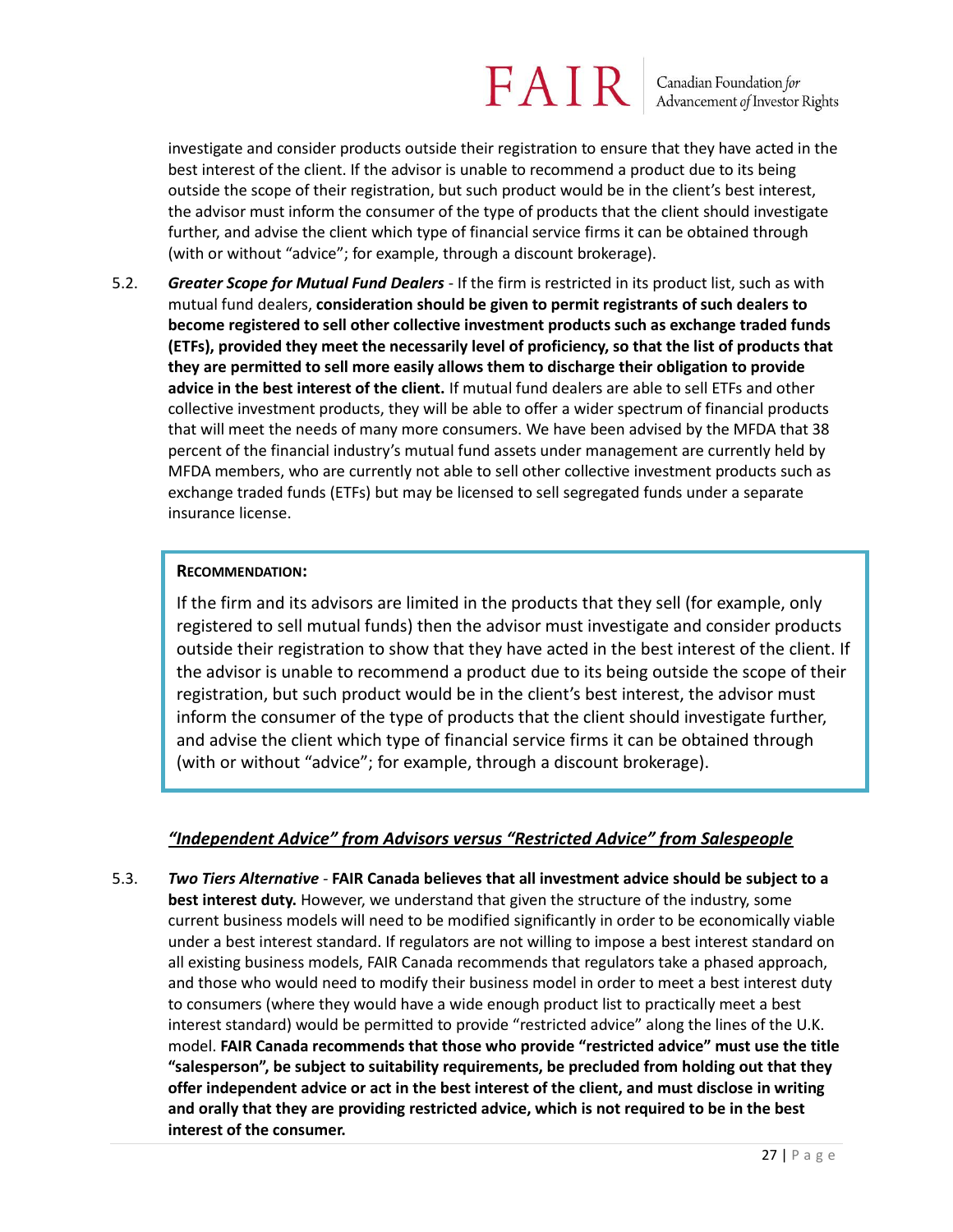#### FAIR Canadian Foundation for<br>Advancement of Investor Rights

- 5.4. FAIR Canada recommends that anyone who purports to provide independent advice, as suggested by their business name, title or marketing and advertising materials, be required to adhere to a statutory best interest standard (as described above).
- 5.5. *Conflicted Remuneration -* **FAIR Canada recommends that those dealers and advisors who provide restricted advice, (i.e. salespersons), as with those who provide independent advice, should not be permitted to have conflicted remuneration structures in place** and should, therefore, not be permitted to receive embedded commissions, including trailing commissions. Given the problems that conflicted remuneration structures cause with respect to meeting a suitability obligation, such a reform is urgently needed.
- 5.6. *Marketing and Advertising* Securities regulators and self-regulatory organizations would need to enforce stringent requirements with respect to marketing and advertising materials along with the use of titles and credentials to prevent consumers from being misled. As noted by the CSA, "...some advisers and dealers market their services on the explicit or implicit basis that the advice they are providing is in the client's best interests."<sup>78</sup> Such misleading advertising and marketing would no longer be permitted and would be strictly enforced in respect of dealers and advisors who provide restricted advice.
- 5.7. *Consumer Confusion* If regulators opt to allow two tiers of advice –independent advice and restricted advice– then regulators must address the potential legitimate concern that there may arise some consumer confusion. Consumers may not be aware which level of service they are being provided and be confused or misled as to what standard applies. In the US, different standards currently exist for investment advisers as opposed to broker-dealers and the proposed reforms are aimed to create one standard in order to reduce confusion amongst investors and improve outcomes. As noted in the Consultation Paper, it is unclear when the SEC will move forward with the initiative.<sup>79</sup> Consideration will have to be given as to how to ensure that consumers are clear in the level of service they are entitled to depending on who they are dealing with.

<sup>78</sup> *Supra* note 60, at page 9585.

<sup>79</sup> *Supra* note 60, at page 9573.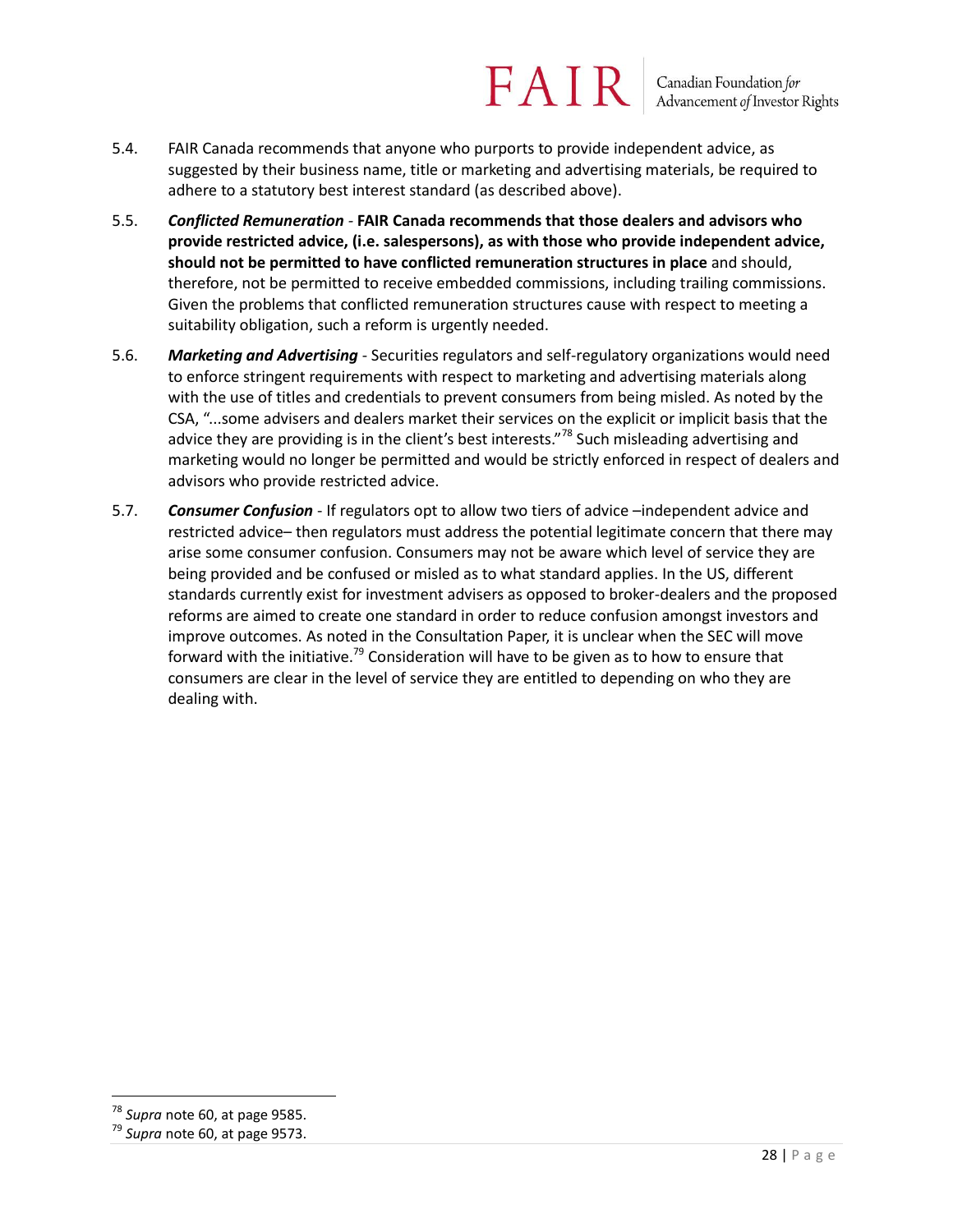#### **RECOMMENDATION:**

FAIR Canada believes that all investment advice should be subject to a best interest duty.

However, we understand that given the structure of the industry, some current business models will need to be modified significantly in order to be economically viable under a best interest standard. If regulators are not willing to impose a best interest standard on all existing business models, FAIR Canada recommends that regulators take a phased approach, and those who would need to modify their business model in order to meet a best interest duty to consumers (where they would have a wide enough product list to practically meet a best interest standard) be permitted to provide "restricted advice" similar to the model in the U.K.

FAIR Canada recommends that those who provide "restricted advice" must use the title "salesperson"; be subject to suitability requirements; be precluded from holding out that they offer independent advice or holding out that they act in the best interest of the client; and must disclose in writing and orally that they are providing restricted advice, which is not required to be advice in the best interest of the consumer.

All registrants should be precluded from using conflicted remuneration structures.

#### **6. Exempt Market Dealers and Scholarship Plan Dealers**

- 6.1. **FAIR Canada sees no reason to carve out exempt market dealers ("EMDs") or scholarship plan dealers from a statutory best interest requirement (nor mutual fund dealers as described in section 5.2 above). It does not appear that clients of EMDs or scholarship plan dealers are in need of less protection. In fact, purchasers of group scholarship plans are one of the most vulnerable constituencies of consumers given their lack, in many circumstances, of either English or French language skills (the mandated languages for disclosure documents in Canada), their potentially low financial literacy, the fact they are often lower- or modestincome families and given the fact that this may be the only security they will ever purchase.**
- 6.2. Such dealers should be obliged to recommend the product that is in the best interest of the consumer. If the product which is in the consumer's best interest is not within the scope of their registration, as indicated above at sections 5.1 to 5.2 above, they must suggest the type of product(s) that the consumer should investigate, and through which type of financial service provider it can be obtained.
- 6.3. If regulators opt to allow two tiers of advice, EMDs and scholarship plan dealers would be able to provide restricted advice. Accordingly, they should be required to call themselves salespersons and be prohibited from holding themselves out as providing independent advice or advice in the best interest of the client. They would be subject to existing suitability obligations and would be prohibited from receiving embedded third party commissions as described above. They would also not be permitted to hold out in their advertising or marketing that they provide advice in the best interest of the client (i.e. independent advice).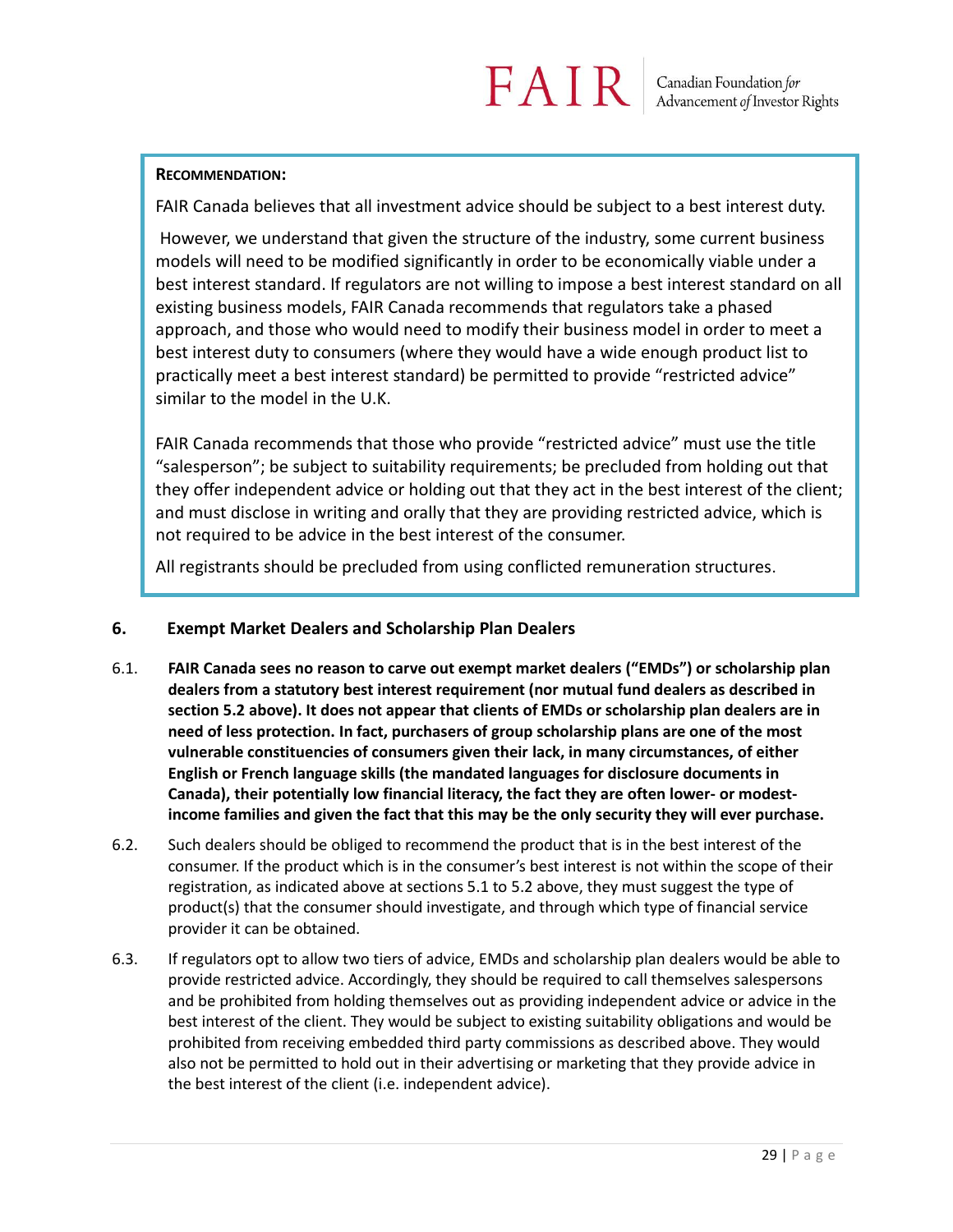Canadian Foundation for<br>Advancement of Investor Rights

#### **7. Ongoing Obligation or Obligation Only at Time Advice Provided**

7.1. **FAIR Canada believes that the determination of whether the best interest duty would be an ongoing obligation or would only apply at the time the advice is provided will depend upon whether the relationship is an ongoing one or not.** One factor which may help determine whether the relationship is ongoing (among others, including the customer's understanding and expectations) is the fee structure. If the client pays a fee at the time of the advice or recommendation only, and the fee was intended to be paid only for that particular recommendation or transaction, then the obligation would not necessarily be ongoing. However, if the client is charged a yearly (or ongoing) fee, or the client otherwise pays for ongoing advice, then the obligation to act in the client's best interest should be ongoing. It is important that advisors and clients both clearly understand whether the obligation is intended to be ongoing. The overriding issue is whether the relationship is ongoing or not.

FAIR

#### **RECOMMENDATION:**

If the consumer pays for ongoing advice, they should be provided ongoing advice and the obligation to provide advice in the client's best interest should be ongoing. On the other hand, if they request and pay for one-time advice, there is no ongoing relationship and the duty, correspondingly, should not be ongoing. The overriding issue is whether the relationship is ongoing and payment structures should not be designed to circumvent one's obligations.

7.2. *When Consumer Does Not Follow Advice* - FAIR Canada also agrees with the CSA's assumption that "...a retail client would retain complete discretion whether to follow any advice received; an adviser or dealer who disagrees with the investment decision of a retail client and who has so advised the client, would have no further obligation to dissuade the client or to refuse to facilitate an order...".<sup>80</sup> While most consumers tend to follow the recommendation of their advisor, in the situation where they do not, the financial service provider could document the circumstances and proceed to put through the transaction and the trade confirmation slip would be "unsolicited". Taking and executing unsolicited customer orders does not entail advice and therefore would not be subject to the best interest standard. Applicable suitability requirements would continue to apply.

#### **8. Discount Brokerages**

8.1. Online or discount brokers do not provide mere 'order execution services' as suggested in the CSA Consultation Paper. They provide a wide range of products and services to their clients, including extensive amounts of information and research reports with buy, hold and sell "recommendations" on individual securities including structured products. They also provide their top recommendations for individual equity and debt securities. They distribute research reports on various industry sectors, and suggest optimal asset allocations. They distribute new issues of equity and debt securities as well as structured products (where they earn full-service size commissions rather than discount broker commissions). In reality, they appear to be in the

<sup>80</sup> *Supra* note 60, at page 9583.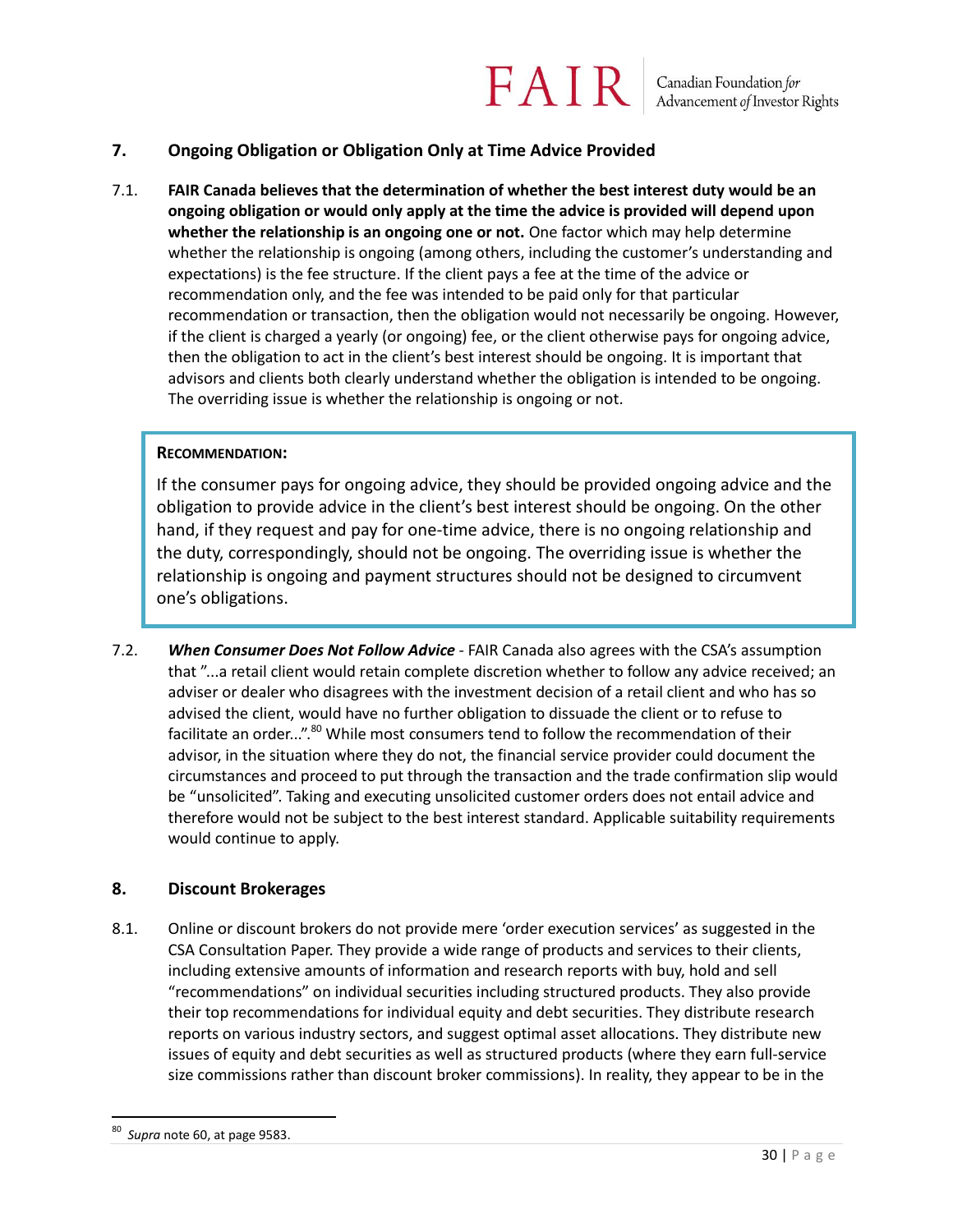business of selling securities to their clients and are not mere order takers. The distinction between full-service brokers and so-called order execution only brokers has become blurred as both provide a comprehensive range of services.

- 8.2. In our view, discount or online brokers should be subject to a best interest duty if they provide advice or recommendations to consumers. We note that the current IIROC Dealer Member Rules do not permit discount brokerages to provide recommendations.<sup>81</sup> If restricted to order execution services, then current rules do not require them to ensure than an order is suitable to a particular customer. If they were mere order takers, it would follow that they would also not be required to ensure that an order was in the best interest of a customer (given that no advice or recommendations are being provided).
- 8.3. *Review of Discount Brokerage Conflicts* However, given that discount brokerages appear to no longer restrict their services to mere order taking, FAIR Canada recommends that CSA members examine the services provided by discount brokerages and assess whether they should be subject to a best interest standard in respect of the services they do provide. In particular, FAIR Canada recommends that the issue of conflicts of interest between discount brokerages and their clients be considered by CSA members and addressed in the context of implementing a best interest standard. For example, with respect to order execution, discount brokerages have an obligation to their clients to provide best execution which is a form of best interest standard with respect to trading. Consequently, when trading, discount and full service brokers should not prefer a particular exchange, ATS or high frequency trader or route orders in a manner that rewards the broker for order flow while achieving less than best execution for retail clients.
- 8.4. In addition, in providing research to clients, the research of all firms should be professional, objective, and not influenced by inappropriate factors including a desire to be included in a distribution syndicate for a new issue and to be able to profit from the sale of that new issue to clients based in part on a less-than-objective research recommendation. As noted elsewhere in this submission, discount brokers currently accept payment of trailer commissions for mutual funds held by clients at the same level as firms that provide recommendations subject to suitability obligations even though they are not permitted to provide individual recommendations to their clients. ${}^{82}$  FAIR Canada questions the appropriateness of such payments in the absence of clients receiving any personalized advice in respect of such mutual funds.
- 8.5. **FAIR Canada wishes to make it abundantly clear that we are not critical of the expansion of discount brokerage services beyond mere order taking. In fact, the extraordinary evolution of discount brokerages since the deregulation of commission rates is a perfect example of how eliminating anti-competitive practices results in more competition and the creation of new products and services for consumers.**

<sup>&</sup>lt;sup>81</sup> See Investment Industry Regulatory Organization of Canada Dealer Member Rules 3100 and 3200.

 $82$  See Investment Industry Regulatory Organization of Canada Dealer Member Rule 3200(3)(a).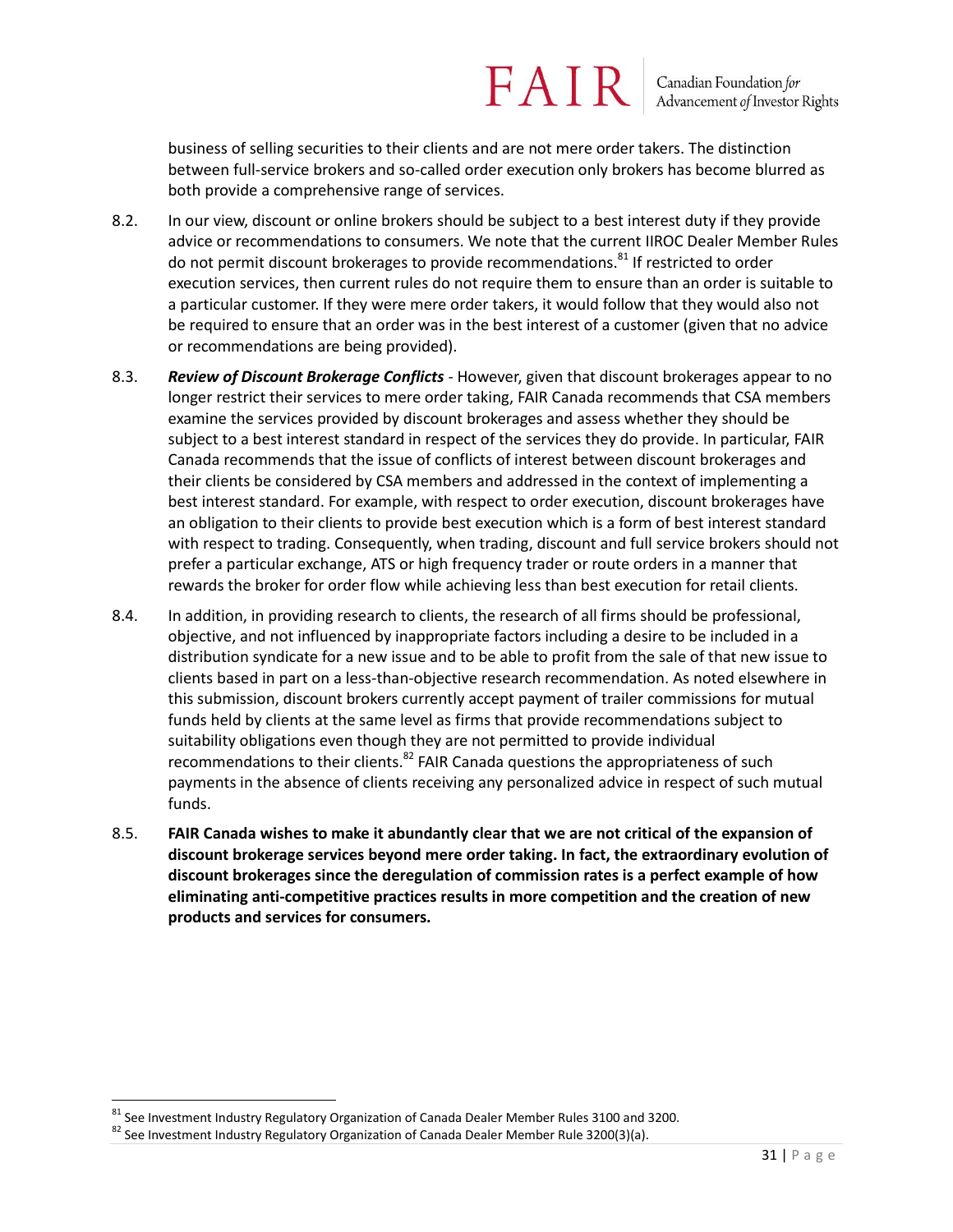#### **RECOMMENDATION:**

Given that discount brokerages do not restrict their services to mere order taking, FAIR Canada recommends that CSA members examine the services provided by discount brokerages and assess whether certain services that are provided to customers should be subject to a best interest standard.

Furthermore, FAIR Canada recommends that the issue of conflicts of interest between discount brokerages and their clients be considered by CSA Members and addressed in the context of implementing a best interest standard.

#### **9. The Standard for the Sale of Other Financial Products by Securities Registrants**

- 9.1. *Product Convergence* Historically, the different pillars of the financial services sector in Canada have been regulated separately with the market conduct of insurance providers regulated provincially by insurance regulators, securities regulated provincially by securities regulators and banking regulated federally pursuant to the *Bank Act*. However, over time there has been an increasing convergence in financial products and the creation of financial conglomerates who sell a variety of financial products and services that cut across the different traditional pillars.<sup>83</sup>
- 9.2. *Fragmented Regulation* Financial products have been created which are regulated differently from securities products despite the fact that they are investments and are very similar to products regulated as securities (for example, segregated funds and principal protected notes).
- 9.3. *Comparable Protection* FAIR Canada believes that investors should receive the same level of protection irrespective of what segment or pillar of the financial service industry their financial product falls under, particularly given the fact that it is often the same financial conglomerate from whom they are buying the differently-regulated financial products, albeit a subsidiary or related entity. Such products are often sold by the same individual advisor. **From a consumer perspective, the same level of consumer protection should apply regardless of what "hat" the advisor is wearing.**
- 9.4. **Accordingly, FAIR Canada recommends that securities registrants be required to consider whether a financial product is in the best interest of the client, regardless of whether it is a securities-regulated financial product or not**. The same standard of conduct and duty of care (i.e. the statutory best interest standard) should apply in order to protect consumers.
- 9.5. An analogous approach has been taken by the CSA in respect of compliance with "know your client" and suitability obligations with respect to the sale of principal protected notes by registrants.<sup>84</sup> FAIR Canada sees no reason why the CSA could not issue a similar notice with respect to compliance with the statutory best interest duty for the sale of financial products such as principal protected notes and segregated funds (which are essentially mutual funds with an insurance "wrapper" and are sold by those advisors who are dually licensed to sell insurance and securities products). Compliance with the statutory best interest standard should apply to an

 $83$  For a discussion of the developments of the Canadian financial sector, see the Department of Finance's "The Canadian Financial Services Sector", online: <http://www.fin.gc.ca/toc/2002/fact-cfss\_-eng.asp>.

<sup>84</sup> See CSA multilateral Staff Notice 46-306, Third Update on Principal Protected Notes.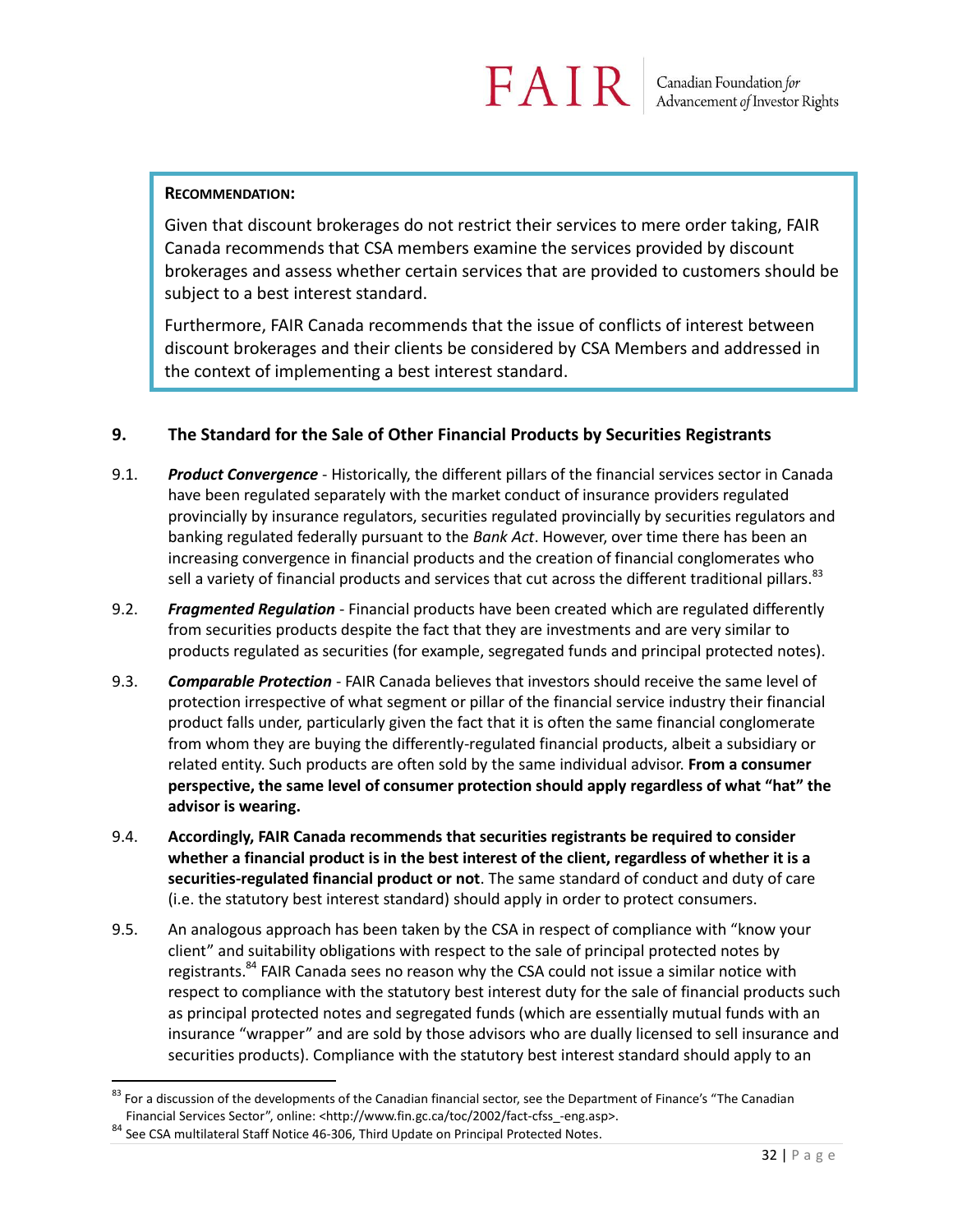advisor making a recommendation to invest in a segregated fund or a principal protected note or other investment product.

9.6. *Advice to Invest in Non-Securities is Advice About Securities* - FAIR Canada supports the position taken by the Consumer Federation of America and others to address the potential for confusion where certain advice offered by the financial service provider is subject to a best interest standard and other advice offered is not (i.e. a recommendation to buy a non-security product):

> While we agree that the standard applies to advice about securities, the application of the standard must be interpreted broadly enough to include advice not to invest in securities where securities are among the options being considered. In other words, where securities represent an alternative to nonsecurities, then **advice to invest in non-securities necessarily entails advice not to invest in securities, which constitutes advice** *about* **securities. Failure to include such advice under the standard would create an incentive to recommend non-security products simply to escape the fiduciary obligation.**<sup>85</sup>

- 9.7. **The fact that most members of the CSA do not have jurisdiction to regulate all financial products and those who provide such products to consumers (unlike some other leading jurisdictions) does not lessen the importance of the statutory best interest duty being imposed on securities registrants. Regulators have to start somewhere.**
- 9.8. **The above-noted steps should reduce the attempts by financial service providers to engage in "**regulatory arbitrage". Of course, regulatory arbitrage cannot be entirely prevented through one initiative given that certain providers of financial products and services are not registrants of securities commissions and, therefore, will not be held to a best interest standard.
- 9.9. *Insurance Regulators* FAIR Canada urges insurance regulators to also adopt a best interest duty and/or require all insurance agents who sell segregated funds (or other insurance products which have an investment component) to, at a minimum, also be registered to sell mutual funds. If this was required, they would: (a) be subject to the best interest duty and (b) have a wider range of products to investigate and provide recommendations which may meet the best interest of the client standard. This would benefit consumers.<sup>86</sup>
- 9.10. *Amend "Securities" Definition -* **To provide consumers of segregated funds with the same level of investor protection as mutual funds, the carve-out in the provincial securities acts<sup>87</sup>, which provides segregated funds with an exemption from securities legislation, should be removed.**  Segregated funds (Insurance Variable Investment Contracts) should be rightfully determined to be a security and not exempted from provincial securities acts.
- 9.11. To apply a consistent level of investor protection, **FAIR Canada recommends that all securities registrants should be prohibited from** *accepting* **any third party embedded commissions in respect of financial products that are not regulated under provincial securities legislation that they also may be licensed or otherwise permitted to sell, in order to meet their statutory best interest duty (in order to comply with the duty of loyalty).** This will encourage the advisor to

<sup>&</sup>lt;sup>85</sup> Letter from Consumer Federation of America and others to Mary Schapiro, then Chairman of the SEC (March 28, 2012), online: < http://www.consumerfed.org/pdfs/SIFMA-FrameworkResponse3-29-12.pdf > at page 10.

<sup>86</sup> We have written submissions to the Financial Services Commission of Ontario ("**FSCO**") in response to their Statement of Priorities, urging them to adopt a best interest standard. See FAIR Canada's submissions to FSCO dated June 6, 2011 and June 6, 2012. Available online at http://faircanada.ca/current-issues/submissions/.

<sup>87</sup> For example, see the Ontario *Securities Act*, under definition of "security" at subsections (1)(1)(e)(i) and (f).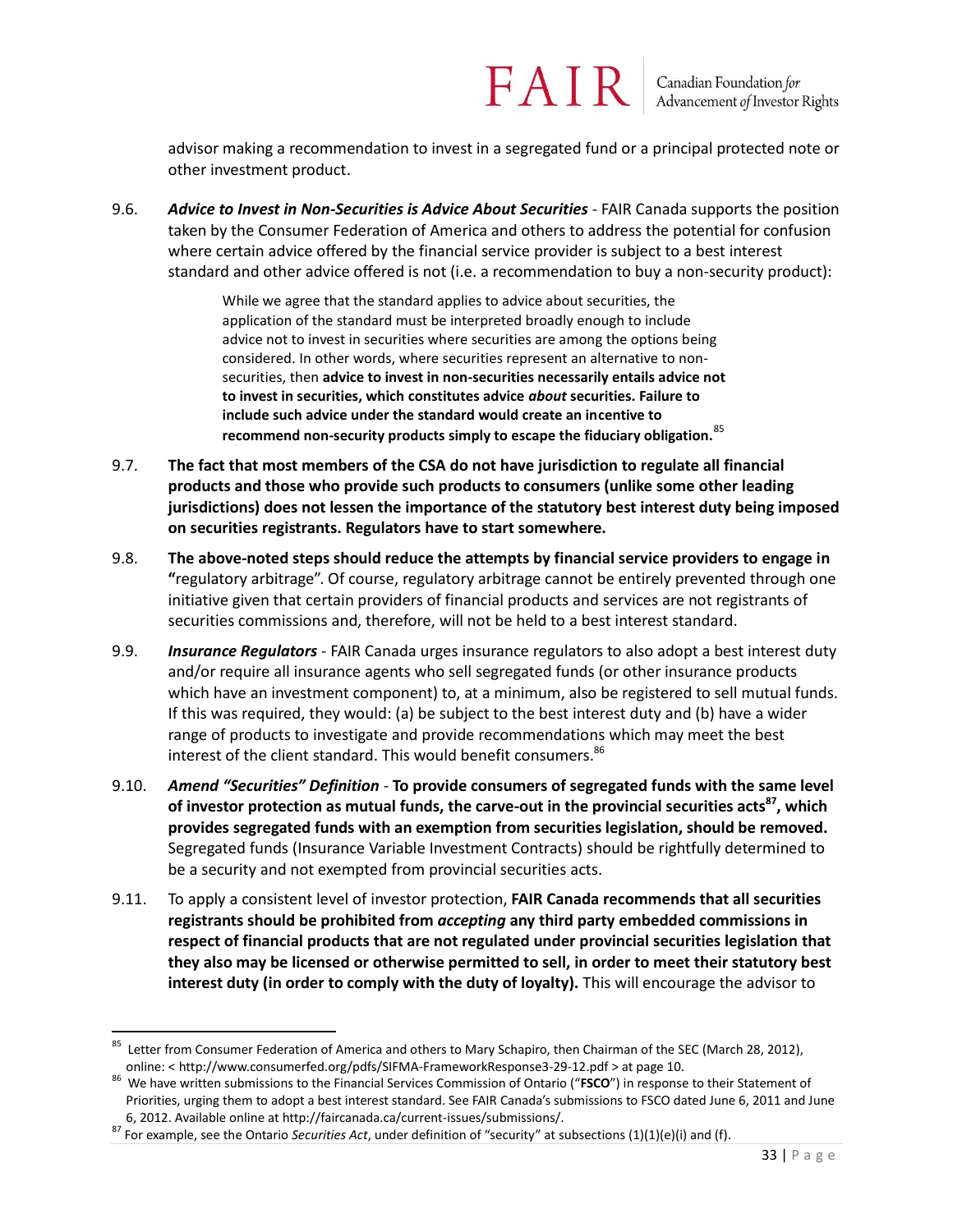recommend the best financial product rather than the one that earns them the most commission, across the board, regardless of how the product is regulated.

FAIR

#### **RECOMMENDATION:**

A statutory best interest duty should apply to a recommendation by a securities registrant to purchase a segregated fund or a principal protected note or other investment product regardless of whether it falls under the provincial securities legislation's definition of "security". The recommendation to invest in comparable products necessarily constitutes advice about securities (to not invest in a security) and should therefore be subject a best interest standard. Failure to apply the standard to a registrant selling non-securities products will create incentives to sell such products to avoid consumer protection.

#### **10. Response to Industry Lobbyists' Arguments About Unintended Consequences if Statutory Best Interest Standard Adopted**

10.1. A number of arguments have been advanced by financial industry lobbyists (particularly IIAC and IFIC) against the imposition of a best interest duty. They argue that lower-asset investors will be shut out of the market; that consumers will have less "choice" of financial products; that given increased costs lower-asset consumers will be denied access to advice and costs to consumers will increase, also leading to less access to advice. FAIR Canada's responses to their arguments are presented below.

#### *Business Models Will Evolve Through Market Forces to Serve Client's Needs*

- 10.2. *The Embedded Commission Business Model* The IIAC submits that if a statutory best interest duty is imposed, then clients will have reduced choice amongst business models. They state that commission based accounts are popular and that a fiduciary standard will mean that commission based accounts will no longer be permitted.<sup>88</sup>
- 10.3. FAIR Canada does not see the demise of a business model that includes embedded, third-party commissions, which result in poor financial outcomes for consumers, as a negative for consumers. While it may be hugely profitable for the financial industry, FAIR Canada does not believe that it serves consumers to hide the costs and fees they pay and to provide them with conflicted advice which benefits the fund manufacturer and dealer/adviser at the expense of the consumer. To say removing this "choice" of business model will in some way harm investors is nonsensical.
- 10.4. The embedded commission based accounts are the most popular form of account at present likely because (1) investors are unaware of what they are being charged; (2) many think they are getting "advice" for free; and (3) they are sold that type of account in order to obtain them as a client (without the investor understanding the amount they pay for the services they obtain nor how the fees are reducing their return by significant amounts over time).

 $\overline{a}$ 88 *Supra* note 72.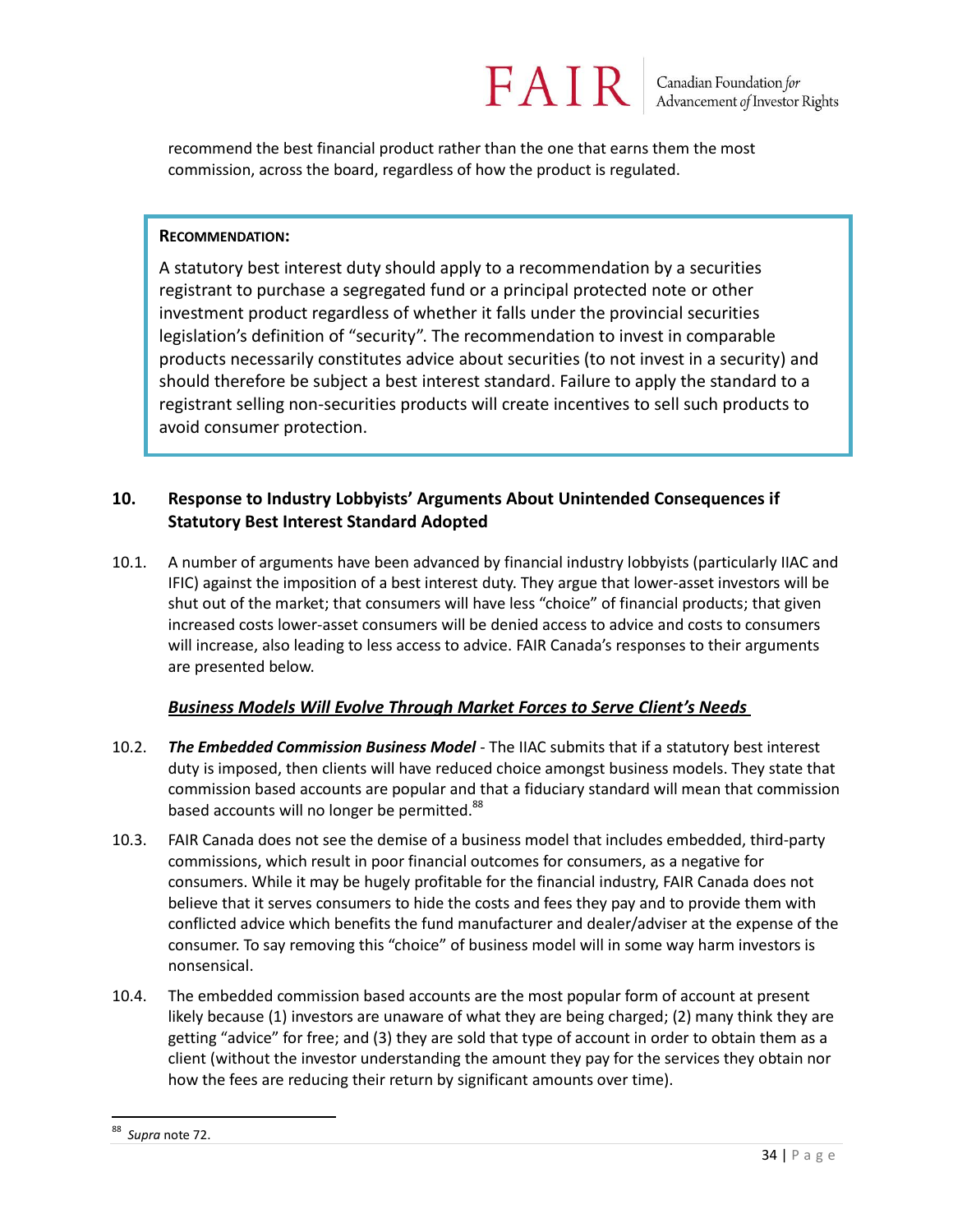- 10.5. *Consequences of Conflicted Remuneration* The conflicted remuneration structures in the present commission-based model results in:
	- product recommendations which pay the advisor a higher commission rather than the best product for the client;

- recommendations to leverage without a balanced presentation of the risks versus the benefits of such a strategy;
- portfolios too heavily invested in equities (given that equity funds pay higher trailing commissions); and
- churning of accounts or switching from DSC to front-end loads after the expiry of the trailer to reactivate the trailing commission payment.

Advice under the current embedded commission model often results in poor (and in the case of leverage, potentially disastrous) results for investors but profits (regardless of financial outcomes for the client) for the firms and their sales force.

- 10.6. *Deregulation of Commissions* The deregulation of commission rates is an example of a key change in securities legislation which some industry participants opposed, but which led to important changes to the financial markets, with positive opportunities for individual retail investors. In 1975, the United States enacted a number of securities act amendments including abolishing fixed trade commissions. Canada (and other jurisdictions) followed suit and deregulated commission rates in 1983. Deregulated commission rates changed the organizational structure of securities firms and stock exchanges.<sup>89</sup> While many brokerages left the rates alone or raised the commissions for smaller individual clients while reducing rates for large institutional clients, other market participants saw an opportunity to pursue a new kind of brokerage model that provided lower cost transactional services, and the financial industry saw the development of the "discount brokerage".<sup>90</sup>
- 10.7. FAIR Canada provides this as an example of how securities market participants can adapt to the elimination of anti-competitive rules and create new business models which serve segments of the consumer investment market.
- 10.8. In any event, the IIAC is wrong to suggest that the commission-based business model will be unavailable. In FAIR Canada's view, a best interest standard will not remove the ability to charge upfront commissions for the sale of financial products if such charges are paid directly by the consumer to the firm/advisor as a commission rather than being deducted from the total amount paid by the investor (with the remaining amount being invested in the investment) so as to be clear and transparent. However, deferred sales charges and other forms of embedded third party commissions must be prohibited given the perverse effects they have on recommendations and given that they are opaque costs that many investors do not know exist nor understand well, even if they do know they exist, and which create misaligned incentives.<sup>91</sup>

 $\overline{a}$ 89 Roberta S. Karmel, "A Retrospective on the Unfixing of Rates and Related Deregulation", online: <**http://www.world**[exchanges.org/insight/views/retrospective-unfixing-rates-and-related-deregulation>](http://www.world-exchanges.org/insight/views/retrospective-unfixing-rates-and-related-deregulation).

Charles Schwab, "May 1<sup>st</sup> Marks 30<sup>th</sup> Anniversary of Brokerage Commission Deregulation" (April 28, 2005) (news release) online: [<http://www.prnewswire.com/news-releases/may-1st-marks-30th-anniversary-of-brokerage-commission-deregulation-](http://www.prnewswire.com/news-releases/may-1st-marks-30th-anniversary-of-brokerage-commission-deregulation-54435272.html) $\frac{54435272.html}{91}$ .

Supra note 19. Only one-third of investors were aware of trailing commissions, and that investors have little or no idea about how advisors can get paid and most cannot rationally assess the conflicts of interest in light of knowledge about how advisors are paid and most believe that the advisor will look out for their best interest regardless of how they are paid.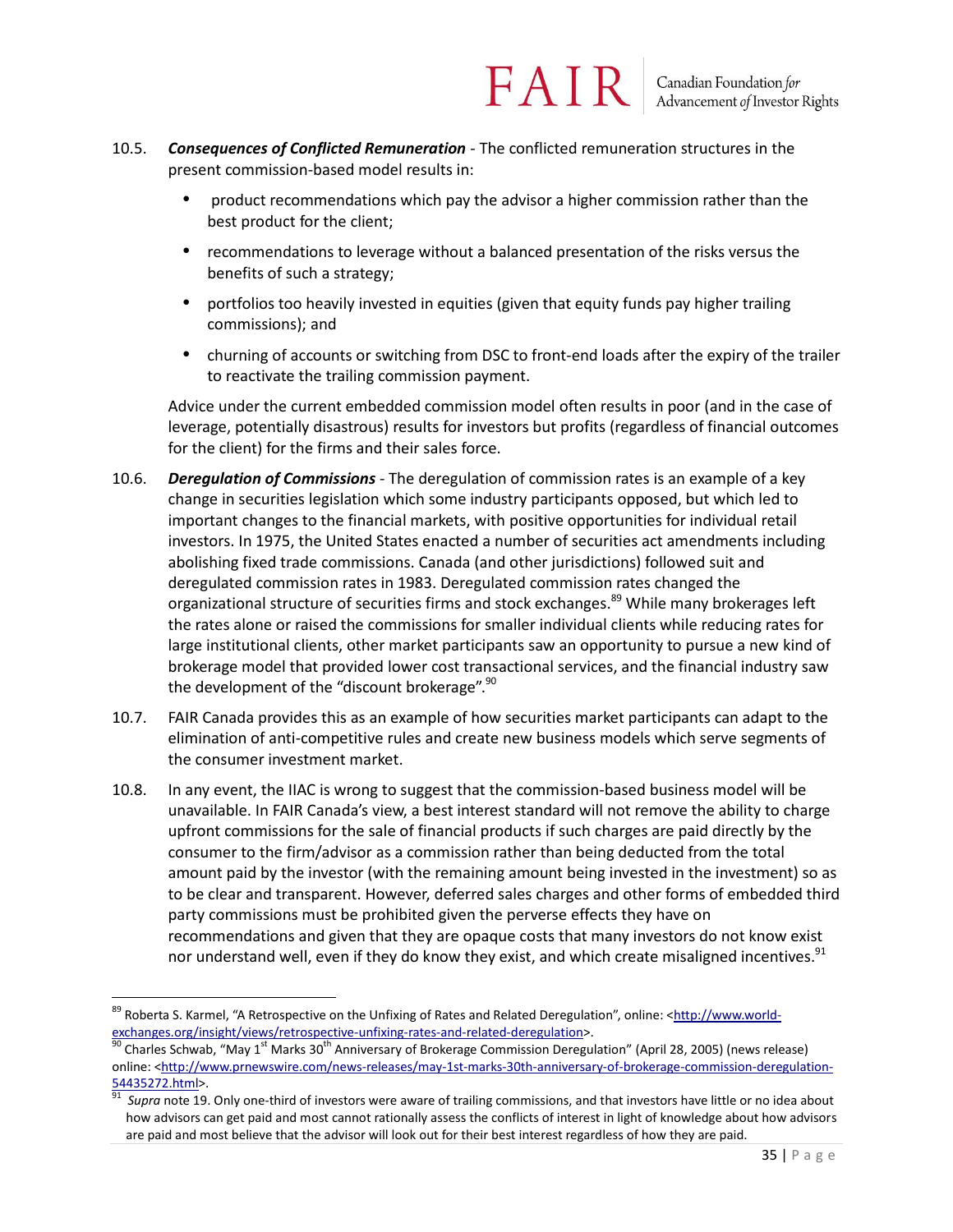Canadian Foundation for<br>Advancement of Investor Rights

- 10.9. *Other Business Models* It is our understanding that the fee-based compensation system which charges fees based on the amount of client's assets under management, as presently structured, generally imposes higher percentage fees for those with lower levels of assets, and is not always available to those who have less than a minimum asset threshold. It is also argued by some that this type of account is not suited to the buy and hold investor. While this may be true, FAIR Canada is confident that the market will adjust to the best interest regulatory standard and that new business models, including different fee-based compensation systems or other alternative business models, will emerge to take advantage of the various segments of the market, including the lower asset segment.
- 10.10. FAIR Canada believes that if effective competition is promoted through the implementation of a best interest duty more consumers will choose a lower-fee model. Further, new choices will emerge for investors and that advice will be available, likely at a lower cost than is presently unwittingly paid. Innovation and competition will drive down consumer costs. This will improve financial outcomes for consumers.
- 10.11. In addition, other business models do exist at present which may gain popularity in the new regulatory environment<sup>92</sup>. Fee for service advice is presently available. For investors who want to pay an hourly fee or fixed fee, there are firms and financial service providers that will provide unbiased advice. Such services are not always associated with product recommendations but can be.
- 10.12. The use of discount brokerages may increase in popularity. For those who are willing to try "do it yourself" investing, using a discount broker is an alternative. Discount brokerages offer a number of useful general research and general investment and allocation strategy literature and calculators, even though they are not permitted to provide personal recommendations.
- 10.13. FAIR Canada believes that there will continue to be choices of different business models. Many firms could continue to offer commission-based accounts (but not embedded commissions) or fee-based accounts, and provide advice as to what account type the customer should enter into based on the best interest of the consumer.

#### *Costs (Compliance, Legal, Commercial) Will Not Be Significantly Higher Under a Best Interest Standard*

10.14. The IIAC also argues that compliance costs will increase in order to meet a fiduciary duty which will result in increased costs for clients of financial advice. They appear to rely heavily on the study commissioned by the Securities Industry and Financial Markets Association (the securities industry lobby group in the United States), conducted by Oliver Wyman (the "**SIFMA Study**") and published October 2010. The study collected data from a broad selection of retail brokerage firms to assess the impact of changes to the existing standard of care for broker-dealers and investment advisors. Seventeen firms provided data that, according to the study, thereby captured approximately 33% of households and 25% of retail financial assets in the U.S.

See the following possibilities which exist in other jurisdictions: For example, the use of technology through software services such a[s MoneyVista,](http://www.moneyvista.com/) [Betterment](https://www.betterment.com/about/) [\(https://www.betterment.com/about/\)](https://www.betterment.com/about/) an[d Flat Fee Portfolios.](http://www.flatfeeportfolios.com/about) In Canada, BMO Investorline introduced adviceDirect – the first service of its kind in Canada to offer investing advice to online investors. The approach received a special exemption from regulators which suggests that advice delivery innovations will be considered by regulators in the future (see [http://www.osc.gov.on.ca/en/SecuritiesLaw\\_sn\\_20121122\\_33-738\\_annual-rpt-dealers.htm\)](http://www.osc.gov.on.ca/en/SecuritiesLaw_sn_20121122_33-738_annual-rpt-dealers.htm) which works on a fee-based model.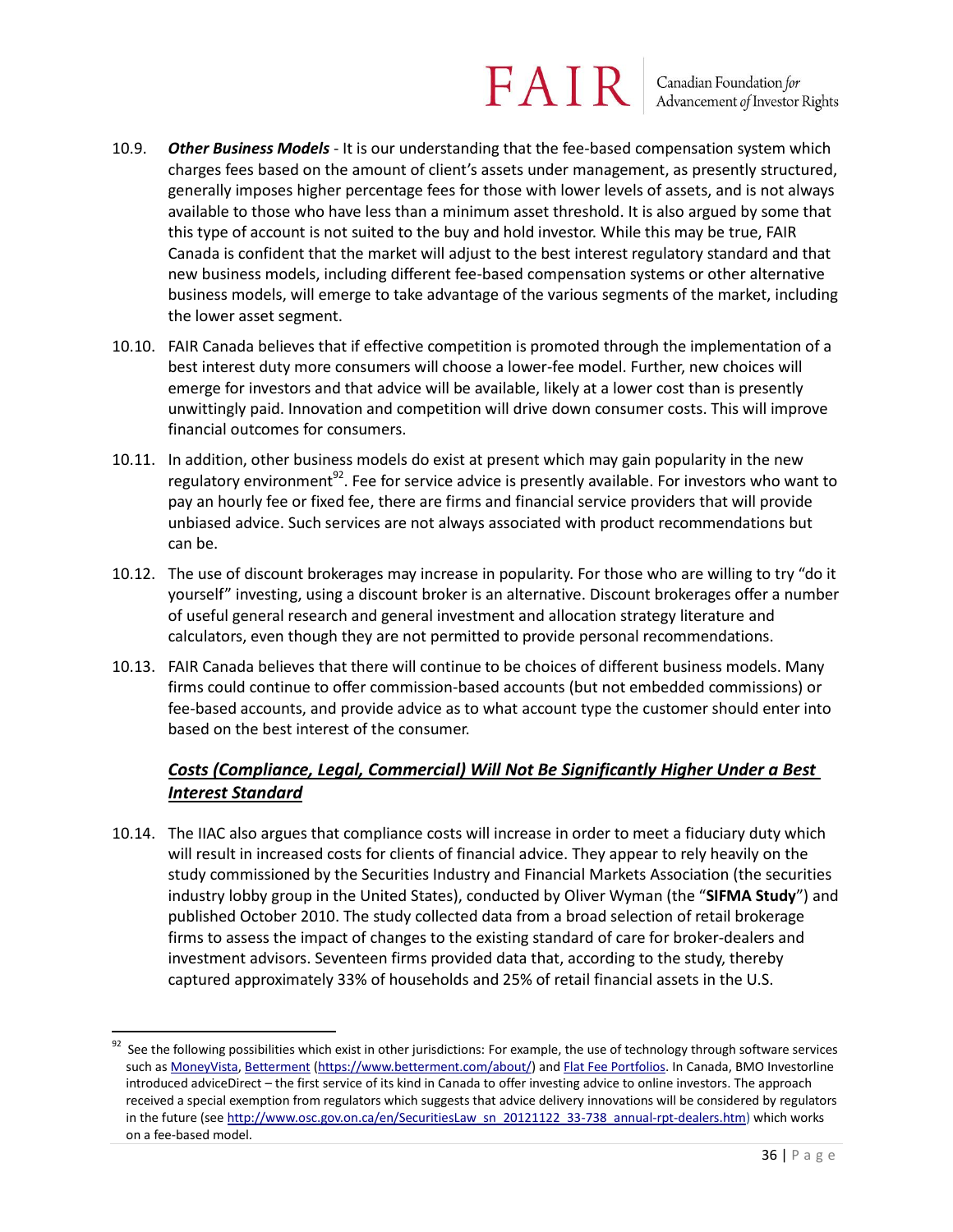Canadian Foundation for<br>Advancement of Investor Rights

- 10.15. FAIR Canada disagrees that compliance costs will significantly increase or that the costs of providing "advice" will increase. Firstly, if many elements of the requisite standard of care under the statutory best interest standard are already in place (as is argued by industry) and, if they are being followed, any additional steps which may need to be taken to meet the statutory best interest standard should be relatively minor to implement – suggesting no significant additional cost is required. FAIR Canada believes that some firms may currently be meeting a best interest standard; for these advisers and dealers the implementation of such a duty will have minimal impact on their costs.
- 10.16. Secondly, we do not believe that a study funded by an industry lobby group is as convincing as an independent study. An independent study published in March 2012 entitled "The Impact of the Broker-Dealer Fiduciary standard on Financial Advice" conducted by Michael Finke and Thomas Patrick Langdon (the "**Academic Study**") compared states in the U.S. that apply a strict fiduciary standard to those states that apply no fiduciary standard. **The study found "...no statistical differences between the two groups in the percentage of lower-income and highwealth clients, the ability to provide a broad range of products including those that provide commission compensation, the ability to provide tailored advice, and the cost of compliance."**<sup>93</sup>
- 10.17. As stated in the Consultation Paper, "...the Academic Study concludes that "[e]mpirical results provide no evidence that the broker-dealer industry is affected significantly by the imposition of a stricter legal fiduciary standard on the conduct of registered representatives." In part, that is because broker-dealers are already subject to suitability requirements that have the effect of imposing significant costs on the industry." <sup>94</sup> This should hold true in respect of Canada as well.
- 10.18. Thirdly, the SEC staff study on the obligations of brokers, dealers and investment advisers noted the possibility that the change in standards might result in reduced administrative and compliance costs.<sup>95</sup> Compliance costs with the new best interest standard should not be significantly different.
- 10.19. As noted above at section 2.27 under Agency Costs, consumers incur agency costs as a result of the existing suitability standard. Imposing a statutory best interest standard will result in a benefit to consumers by reducing the agency costs of monitoring the financial service provider who has superior information.<sup>96</sup>
- 10.20. *Legal Costs Should Not Be Significantly Different* FAIR Canada believes that imposing a statutory best interest standard will result in clarity for financial service providers and their clients and end confusion about when the standard applies. Rather than having to litigate to determine whether the particular facts and circumstances of the relationship in question have all of the requisite indicia of a fiduciary relationship<sup>97</sup>, consumers and their financial service provider will know that a "best interest" standard applies if advice is given or a recommendation is provided. **Reducing legal uncertainty should reduce legal costs. Moreover, reducing uncertainties about the legal obligations of dealers and advisers should result in better**

<sup>93</sup> *Supra* note 60 at page 9573-9574 and Michael Finke and Thomas Langdon , *The Impact of the Broker-Dealer Fiduciary Standard on Financial Advice* (March 9, 2012) online: <http://papers.ssrn.com/sol3/papers.cfm?abstract\_id=2019090> at page 1.

<sup>94</sup> *Supra* note 60 at page 9574.

<sup>95</sup> Staff of the U.S. Securities and Exchange Commission, 2011 as referenced in *supra* note 93 (Finke and Langdon) at pages 16- 17.

<sup>96</sup> See *supra* note 93 (Finke and Langdon) at page 23.

<sup>97</sup> *Supra* note 60 at page 9561.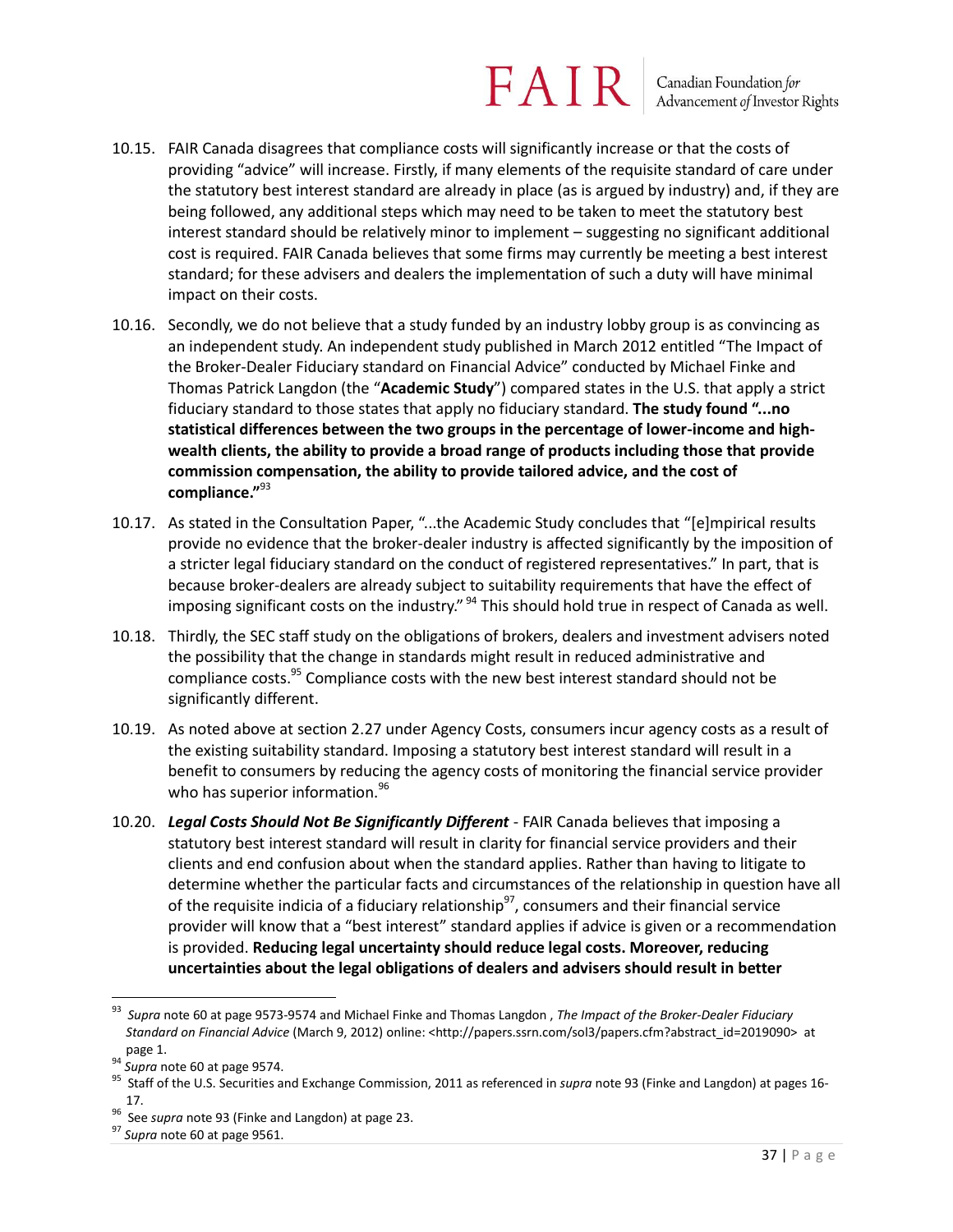#### **outcomes for consumers and less likelihood of litigation, and thereby reduce legal costs for dealers and advisers.**

- 10.21. The IIAC's submission suggests that given increased liability and risk, advisors may limit the type of products they can provide or constrain their advice. FAIR Canada does not see this as a negative consequence of imposing a best interest standard if poor products are removed from sale and advisors are more careful in the advice they provide to consumers. This should reduce liability further from that which exists today, thereby reducing legal costs for dealers and advisers. As noted above, the standard of care will not be greater for lower net worth clients, so these clients will not be more expensive, from a legal costs perspective, to serve.
- 10.22. *Legal Action Not Feasible for Majority of Canadians* Currently, the vast majority of consumers are not able to pursue legal action in respect of unsuitable recommendations and the harm that it causes them given the prohibitive legal costs they have to incur. The legal costs to pursue a civil action against an advisor and/or his or her dealer or financial institution are too great unless the loss has been significant<sup>98</sup> and the chances of success are high (as the losing party to an action is normally required to pay party and party costs to the other side). Moreover, law suits are often settled before trial for less than the financial loss suffered by the consumer and often from this amount the consumer must pay their own legal fees.
- 10.23. *Remedies Will Not Result in Unfairness* Some providers of legal services to the financial industry argue that imposing a fiduciary standard will result in depriving the financial service provider of certain defences such as the consumer being partly responsible for a loss or that losses are attributable to market events rather than negligence.<sup>99</sup>
- 10.24. Firstly, this argument is not correct given that the common law fiduciary duty is not being implemented but rather a statutory best interest standard.
- 10.25. Secondly, the current state of the law on fiduciary duty does not support the argument made. While "[t]raditionally, the fiduciary concept and other equitable doctrines were unconcerned with notions of foreseeability, remoteness, and other considerations that may have long affected the quantum of relief under the common law"<sup>100</sup>, more recent jurisprudence in Canada and elsewhere has demonstrated that the courts have tended to merge the principles of law and equity such that equitable remedies can also include concepts such as remoteness, responsibility for one's own losses and mitigation.<sup>101</sup> As stated by La Forest J. in *Canson*: "barring different policy considerations underlying one action or another, I see no reason why the same basic claim, whether framed in terms of a common law action or an equitable remedy, should give rise to different levels of redress."<sup>102</sup>
- 10.26. There is also precedent which suggest that fiduciaries are not guarantors and will not be held responsible for market forces beyond the fiduciaries' control unless in the circumstances it is appropriate to do so.<sup>103</sup>

 $^{98}$  Our understanding is that claims for losses less than \$200,000 are not worth pursuing in a civil action given legal costs.

<sup>99</sup> David Di Paolo, Kara Beitel, "No Fiduciary Standard Needed in Canada" (May 12, 2011) in Advisor.ca.

<sup>&</sup>lt;sup>100</sup> Dr. Leonard I. Rotman, *Fiduciary Law* (Toronto: Thomson Carswell, 2005) at 634 [Rotman].

<sup>&</sup>lt;sup>101</sup> See *Canson Enterprises Ltd. v. Boughton & Co.* [1991] 3 SCR 534. See also Rotman at page 651.

<sup>102</sup> *Ibid*.

<sup>103</sup> *Supra* note 101 and Rotman at page 672.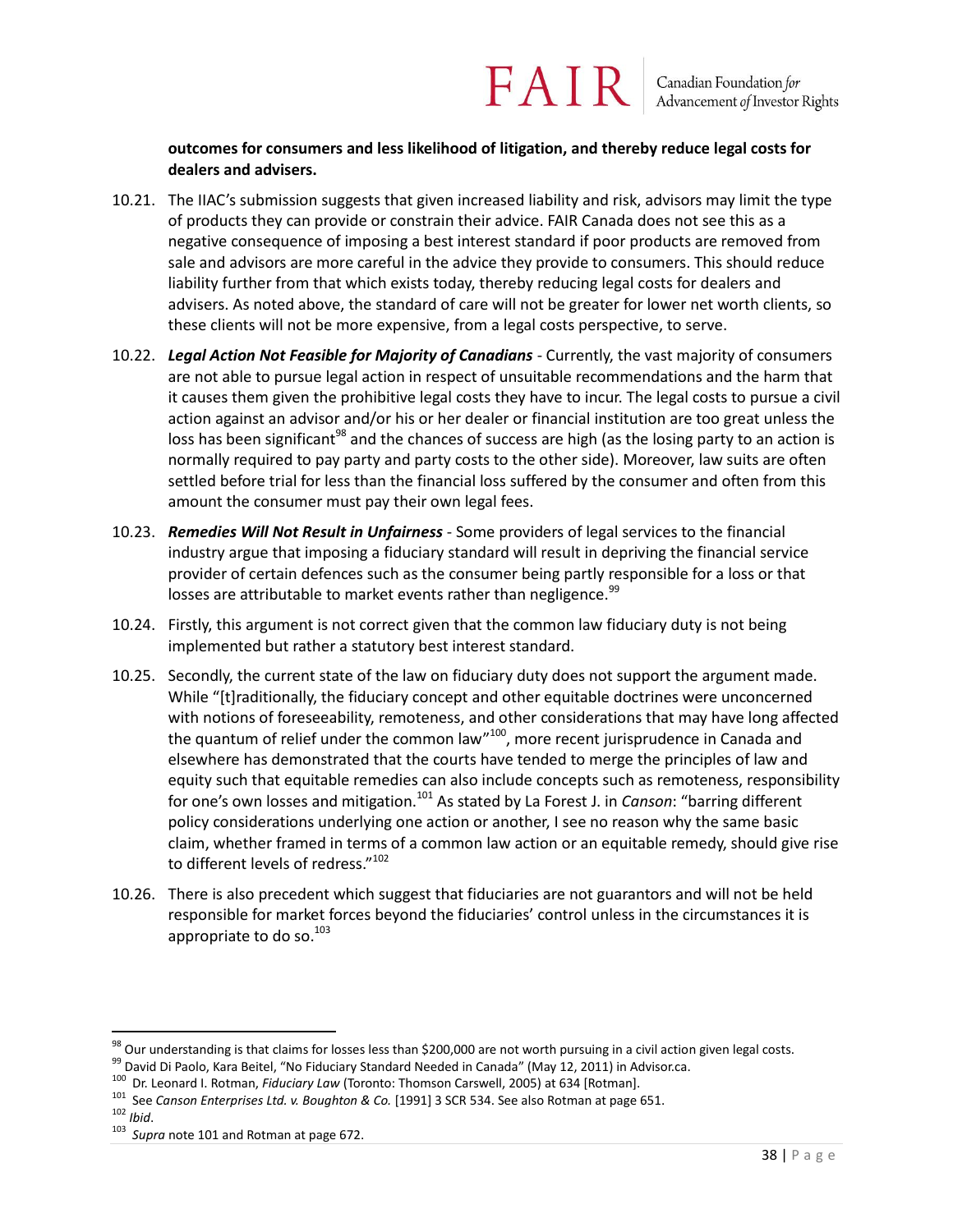10.27. In any event, FAIR Canada suggests that the issue of the appropriate type of remedies for breach of the statutory best interest standard can be stipulated; however, this should be done on a principled basis and in a manner that results in an equitable and fair result.

#### *New Financial Products that Meet Consumers' Needs*

- 10.28. There is no evidence that financial products will not be economically viable should embedded commissions be removed and there is full transparency and a best interest duty. If certain financial products do become economically unviable upon implementation of a statutory best interest duty, this demonstrates that they have little economic value to consumers and that consumers will benefit from the introduction of the statutory standard.
- 10.29. FAIR Canada has ample faith in the financial industry's ability to adapt to greater competition, by making financial products that do meet the best interest standard, thereby likely improving financial outcomes for consumers.
- 10.30. *Principal Trades* Members of the CSA, when making recommendations regarding a specific statutory best interest duty, should examine the approach to principal trading restrictions, especially with regard to the fixed income market. Members of the CSA, together with IIROC, should examine whether the over-the-counter securities fair pricing rule is sufficient to ensure that fixed income trades are in the best interest of the consumer.<sup>104</sup> While IIROC's over-thecounter securities fair pricing rule<sup>105</sup> took important steps to improve disclosure and ensure trades are fair to consumers, the rule should be assessed against the best interest standard. There is currently a lack of transparency in regards to commissions for the sale of fixed income products. This needs to be remedied. The goal should be to provide a framework for principal trades that allows trades to go forward where they are demonstrably in the best interest of the consumer.<sup>106</sup>
- 10.31. *Proprietary Products* While the IIAC suggests that proprietary products "may not be available to clients"<sup>107</sup>, FAIR Canada suggests that such products should be assessed against the statutory best interest standard and whether the recommendation from a limited product list (for example) meets the best interest standard (or not). It does not follow that they will no longer be available if such a standard is imposed but there will be a new standard against which to measure them.
- 10.32. *The Experience in the U.K. Post-Retail Distribution Review* Industry lobby groups are likely to argue that the so called "advice gap" that has been created in the United Kingdom as a result of the Retail Distribution Review, (where certain consumers of lower or modest income would be unable or unwilling to obtain advice) demonstrates that similar changes should not be made in Canada. FAIR Canada wishes to point out that the "advice gap" is something that is projected to occur by some observers, not something that in fact has already happened. Moreover, FAIR Canada sees U.K. consumers' survey responses as rational reactions to new knowledge about

<sup>&</sup>lt;sup>104</sup> See IIROC Notice #11-0256, Over-the-counter securities fair pricing rule and confirmation disclosure requirements, including Dealer Member Rule 3300and rule 200.1(h).

<sup>&</sup>lt;sup>105</sup> IIROC's over-the-counter securities fair pricing rule, IIROC Notice 11-0256; Dealer Member Rule 3300 and Dealer Member Rule 200.1(h).

<sup>106</sup> This is the position taken by the Consumer Federation of America and others, *supra* note 86 at page 6.

<sup>107</sup> *Supra* note 72 at page 4.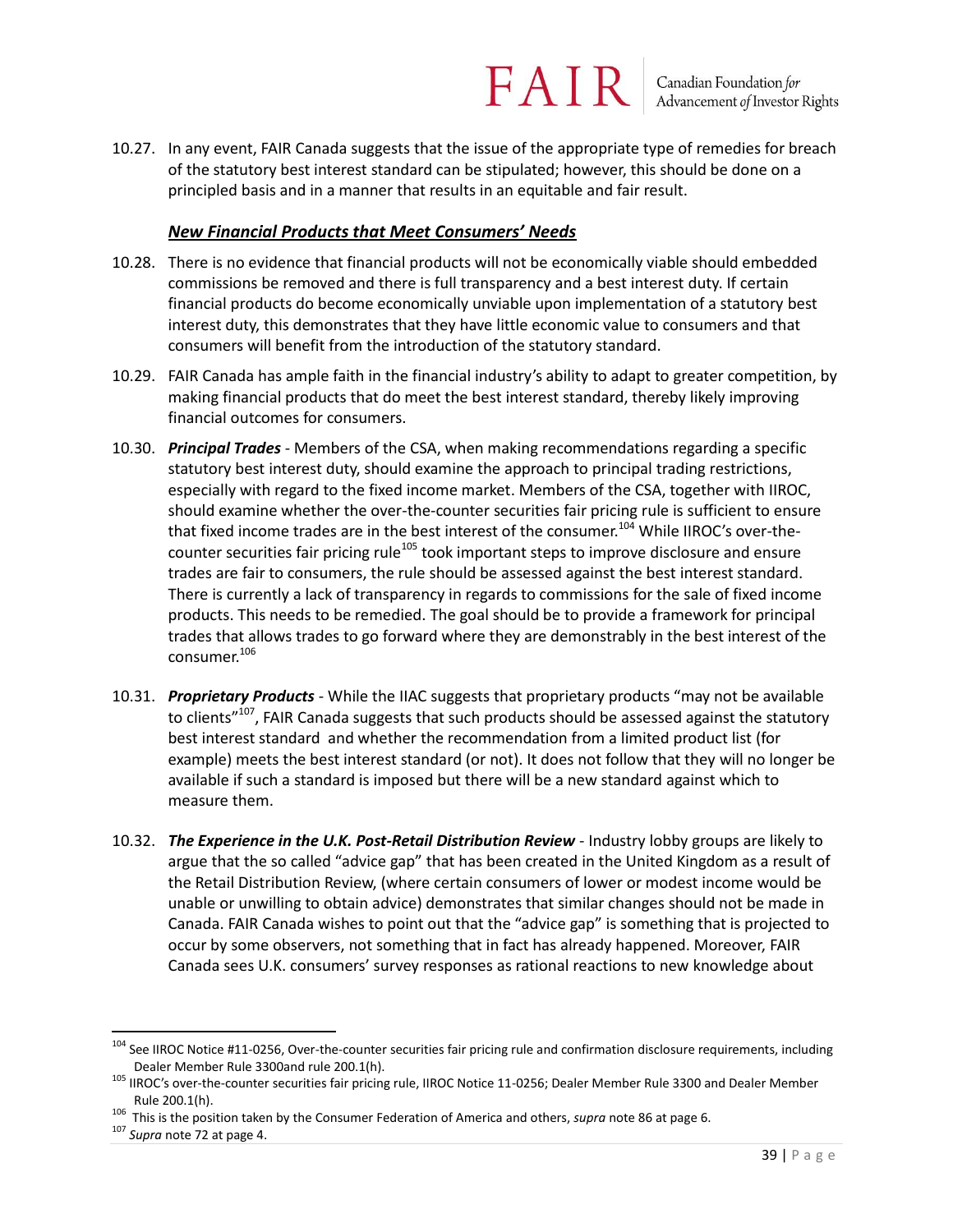the cost (and the fact of the cost) of advice. The U.K. market will adapt to meet those consumers needs.

FAIR

- 10.33. The regulatory changes in the U.K. only came into effect on January 1, 2013. Deloitte LLP commissioned a survey of more than 2,000 UK adults to understand how consumers expect to react to the new rules (the "**Deloitte Report**").<sup>108</sup> The Deloitte Report asked consumers if they would reduce the use of advisors if charged a fee of 3% of their investment, and the results indicate that consumers expect to behave differently as a result of becoming more aware of adviser costs and that independent financial advisers (IFAs) and bank advisers will also change their business model and de-prioritize a large segment of their customers as they move towards higher net worth consumers in order to defend their existing profit margins, given their assumption that consumers with lower levels of savings will be less willing or able to pay for advice.
- 10.34. The Deloitte Report notes that "[c]ustomers are likely to stop using financial advisers, switch **to cheaper sources of advice/intermediation or accept the costs but seek better quality service."<sup>109</sup>** It notes that the wealth of a customer is the primary factor in determining willingness to pay adviser charges: "This reflects the fact that the opportunities arising from good advice, and the costs from bad advice or not taking any advice, can rise in line with the size of a customer's investment. For example, there are significant tax planning opportunities which advice can reveal for affluent customers that do not exist for those who have smaller tax liabilities."<sup>110</sup> It also notes that certain distribution channels will be more affected than others given the types of customers they serve and the perceived value that they add.<sup>111</sup>
- 10.35. **FAIR Canada sees the customer survey responses to be a rational response to the learned information about the costs of advice. Switching to cheaper sources of advice, doing it oneself, or demanding greater value from the advisor are rational responses to the "new" information learned.**
- 10.36. The Deloitte Report estimates or projects that 11 percent of U.K. adults will either choose to cease using financial advisers or lack access to them. The Deloitte Report indicates that these consumers are a "major opportunity for product providers"<sup>112</sup> and advisers and it identifies four major target customers segments which each "...represents an opportunity for the provider who can serve it with the right blend of route-to-market (e.g. direct-to-customer, adviser or other partnership), delivery format and pricing"<sup>113</sup>.
- 10.37. **The Deloitte Report notes that the regulatory changes associated with RDR will change the retail distribution landscape in the U.K. and will lead to market opportunities for advisers and providers to target new market segments with appropriate products and services through the appropriate channels.** While the industry will try to use the U.K. example of the "advice gap" projected as a result of the RDR as a reason not to implement most needed changes, **the Deloitte Report supports FAIR Canada's view that the market will adapt to serve consumers needs**.

<sup>108</sup> Andrew Power, Seb Cohen and Peter Evans, *Bridging the advice gap: Delivering investment products in a post-RDR world* (November 2012), online: <http://www.deloitte.com/assets/Dcom-

UnitedKingdom/Local%20Assets/Documents/Industries/Financial%20Services/uk-fs-bridging-the-advice-gap.pdf>.

<sup>109</sup> *Ibid.* at page 5.

<sup>110</sup> *Ibid*.

<sup>&</sup>lt;sup>111</sup> Supra note 108 at page 8.

<sup>112</sup> *Supra* note 108 at page 11.

<sup>113</sup> *Supra* note 108 at Forward.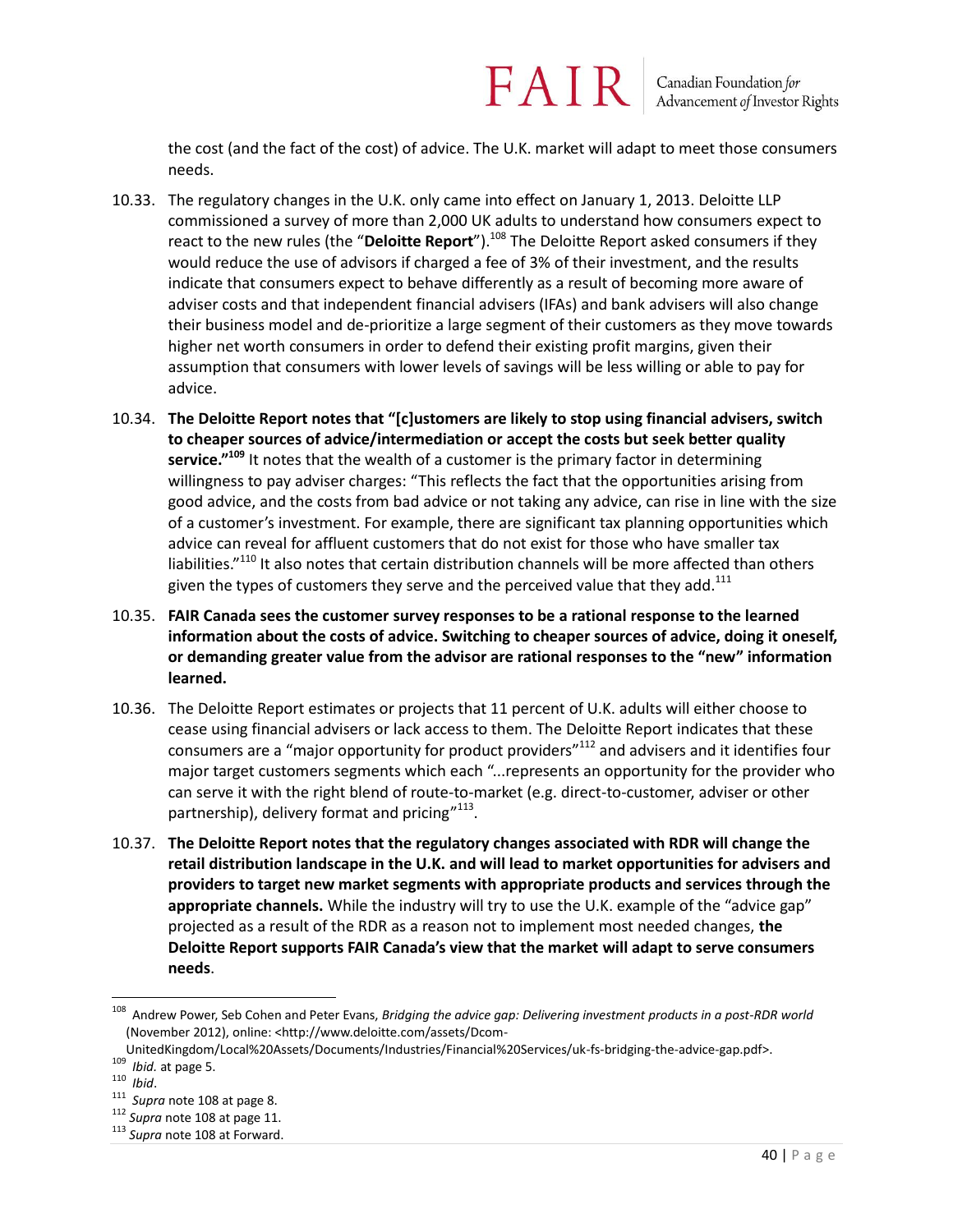#### *Cost-Benefit Analysis*

- 10.38. FAIR Canada has throughout this submission articulated the benefits of implementing a best interest duty and has refuted industry's arguments that the cost of introducing such a duty is too high. In our view, a quantitative cost-benefit analysis risks being (1) highly inaccurate and (2) not the correct yardstick with which to measure the concept of a statutory best interest duty. It is exceptionally difficult to quantify the value of consumer protection, and we do not believe that this is the appropriate approach to justifying the imposition of a best interest duty.
- 10.39. *More Study A Delaying Tactic* Industry lobby organizations opposed to regulatory reform invariably propose that regulators undertake more studies (including cost benefit analysis) as a tactic to derail and delay investor protection reforms. This tactic is currently being used in the U.S. to prevent the introduction of a uniform fiduciary duty standard by the SEC. Industry stakeholders do not call for similar studies when reforms they support (such as "crowdfunding") are proposed. Regulators should see through these delaying tactics.
- 10.40. FAIR Canada strongly believes that it is desirable and feasible to implement a best interest duty that ensures that consumers are protected and that they are able to have access to the financial services that they need to achieve their retirement or other investment goals. We urge the CSA to not delay and to move forward to implement such a duty as soon as possible.

We thank you for the opportunity to provide our comments and views in this submission. We welcome its public posting and would be pleased to discuss this letter with you at your convenience. Feel free to contact Ermanno Pascutto at 416-214-3443 (ermanno.pascutto@faircanada.ca) or Marian Passmore at 416-214-3441 (marian.passmore@faircanada.ca).

Sincerely,

Canadian Foundation for Advancement of Investor Rights

cc: British Columbia Securities Commission Alberta Securities Commission Saskatchewan Financial Services Commission Manitoba Securities Commission Ontario Securities Commission Autorité des marchés financiers Nova Scotia Securities Commission New Brunswick Securities Commission Prince Edward Island Securities Office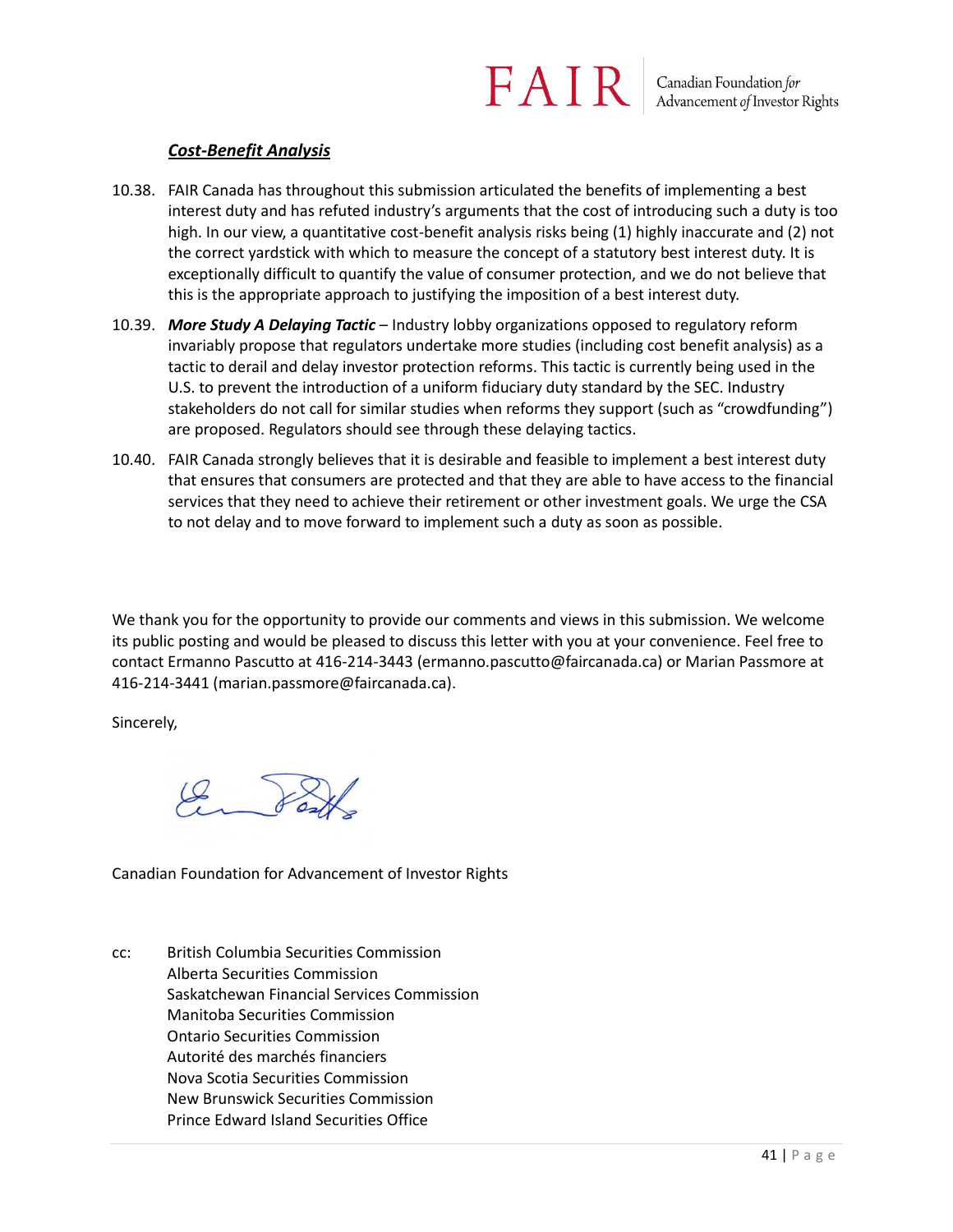

Office of the Superintendent of Securities, Government of Newfoundland and Labrador Department of Community Services, Government of Yukon Office of the Superintendent of Securities, Government of the Northwest Territories Legal Registries Division, Department of Justice, Government of Nunavut